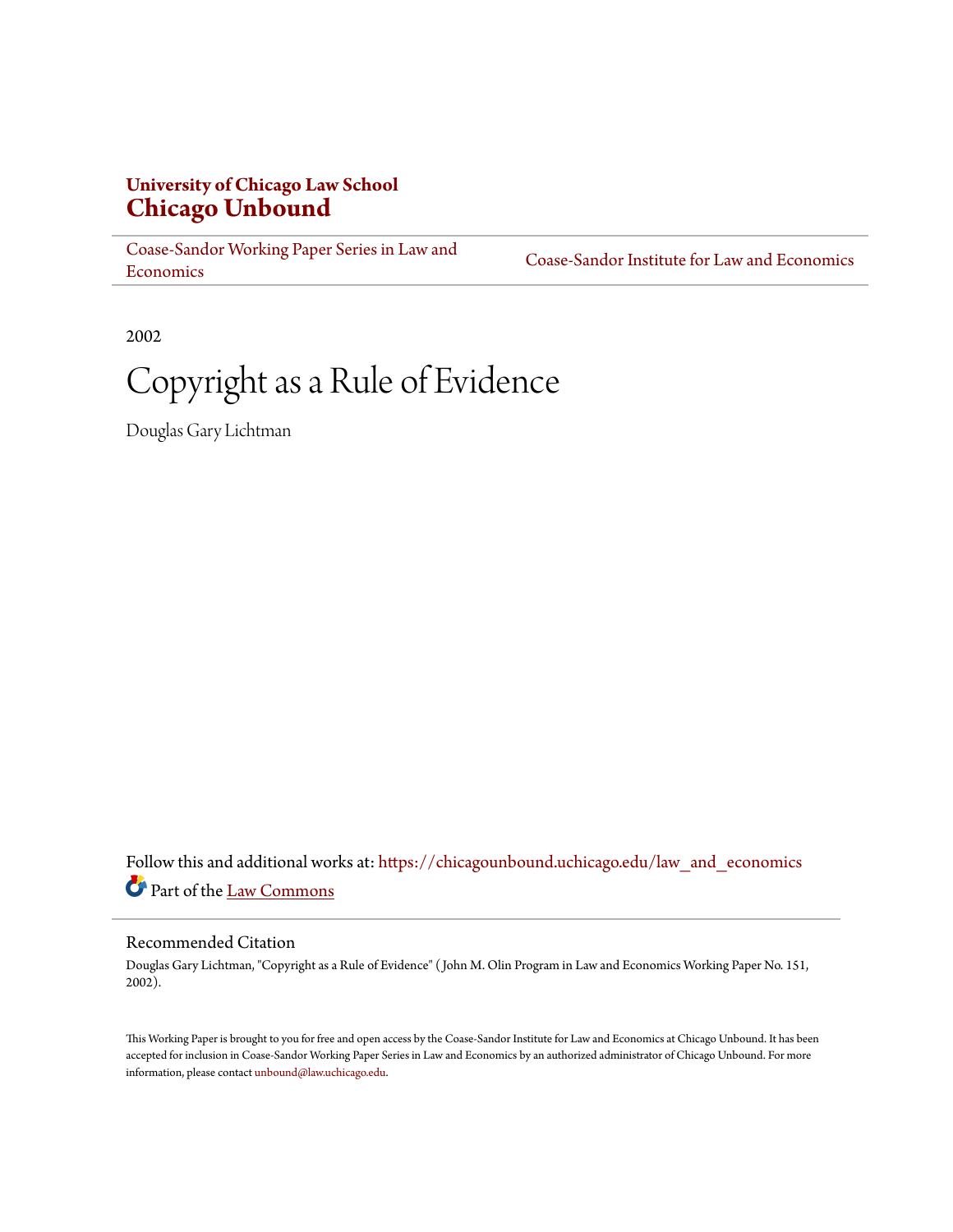# CHICAGO

## **JOHN M. OLIN LAW & ECONOMICS WORKING PAPER NO. 151 (2D SERIES)**



# Copyright as a Rule of Evidence

*Douglas Lichtman*

# **THE LAW SCHOOL THE UNIVERSITY OF CHICAGO**

May 2002, updated January 2003

This paper can be downloaded without charge at the Chicago Working Paper Series Index: [http://www.law.uchicago.edu/Lawecon/index.html](http://www.law.uchicago.edu/Publications/Working/index.html) and at the Social Science Research Network Electronic Paper Collection: http://ssrn.com/abstract\_id=307081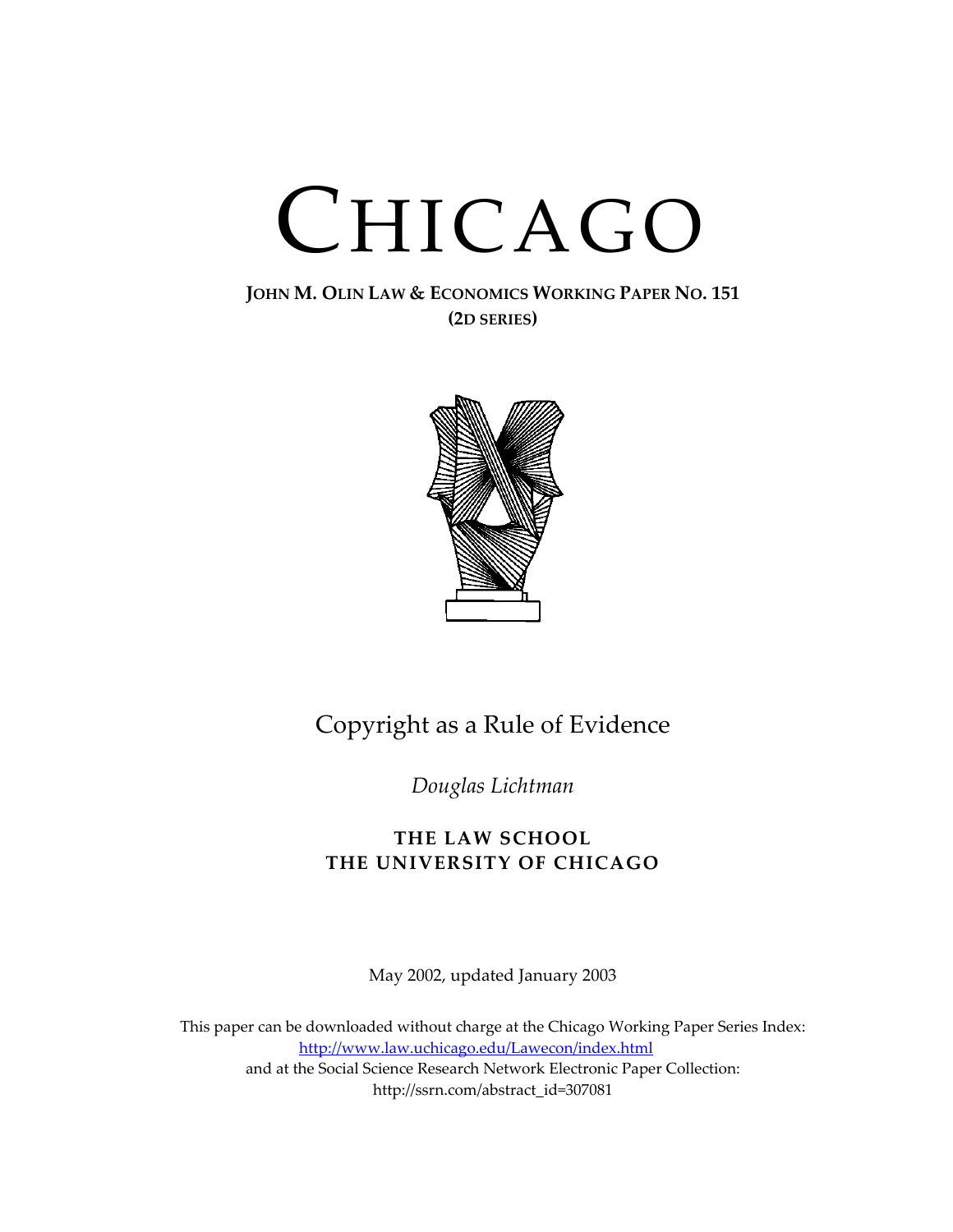#### COPYRIGHT AS A RULE OF EVIDENCE

#### *Douglas Lichtman[\\*](#page-2-0)*

Many copyright doctrines serve to exclude from the copyright regime cases particularly prone to evidentiary complexity. The implicit logic is that for these cases the social costs of litigation would likely outweigh the social benefits derived from offering copyright protection in the first place. Doctrines that serve this evidentiary function include some doctrines where an evidentiary purpose is readily apparent, for example the requirement that eligible works be fixed in tangible form, and some where the link is quite subtle, for example the rule against protecting work that lacks creativity. Understanding these doctrines in this light helps to refine their proper scope and application. It also makes clear a problem facing copyright law more generally: the increasing divergence between the logical justifications for various copyright doctrines and their actual use by courts and commentators.

I teach an introductory copyright course at the University of Chicago, and in that course I find myself repeatedly talking about evidence. I talk about the obvious evidentiary topics, for example the elements required to establish a prima facie case of infringement and the various limitations on the use of expert testimony. But I also talk about evidence in many settings where evidentiary issues might not readily come to mind.

For instance, it is now well accepted that a work of authorship must show at least a modicum of creativity in order to qualify for copyright protection.<sup>[1](#page-2-1)</sup> Students typically find this requirement intuitive. Novels, plays, and musical compositions are at the core of copyright, after all, so naturally some bit of creativity is required. I nevertheless ask my students to defend creativity as a legal, as opposed to artistic, threshold—in essence, asking them to explain why a well-designed copyright regime would exclude works that lack creative spark. That conversation inevitably leads toward a discussion of evidence.

Of course, no one starts there. The first responses typically come from students who argue that copyright favors creative work because uncreative work is not valuable to society. Obviously copyright excludes run-of-the-mill expression, these students tell me; why incur the costs of administering a complex legal regime with respect to worthless work? The class usually accepts this argument for a few minutes, but then someone offers an example of an uncreative yet valuable work and the argument begins to unravel. The phone book lacks creative spirit, but telephone listings certainly serve an important function in society. In fact, a creatively organized phone book—say, one organized by the named party's height—would likely be less valuable than a traditional, alphabetical one. Databases similarly are often uncreative but valuable. The *Kelly Blue Book* greatly assists purchasers of used cars by gathering information about the market value of various

<span id="page-2-0"></span><sup>\*</sup> Professor of Law, The University of Chicago, Law School. For helpful comments, my thanks to Douglas Baird, Stuart Benjamin, Jamie Boyle, Dick Craswell, Robert Denicola, John Donohue, Jack Goldsmith, Jeremy Grushcow, Mark Lemley, John Pfaff, Mitch Polinsky, Eric Posner, David Rokach, Geoffrey Stone, Adrian Vermeule, Eugene Volokh, and workshop participants at the University of California at Berkeley, the University of Chicago, and Stanford. Financial support from the Sarah Scaife Foundation and the Lynde & Harry Bradley Foundation is gratefully acknowledged.

<span id="page-2-1"></span><sup>&</sup>lt;sup>1</sup> The origins of this requirement are discussed *infra* Part I.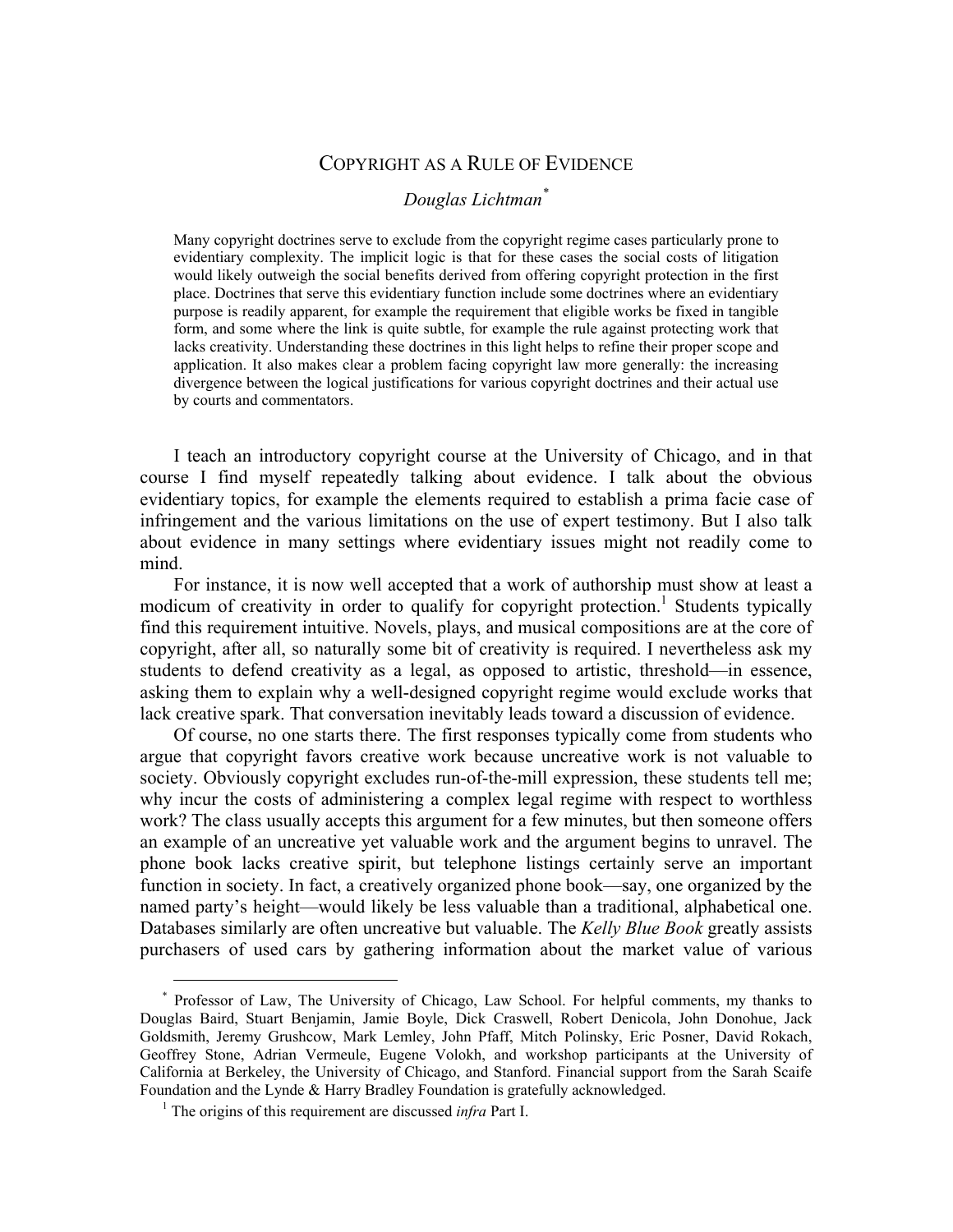vehicles, but it is definitely not the kind of book that makes for interesting bedtime reading. The American Bone Marrow Donor Registry similarly lacks imagination but nonetheless performs a valuable service.

Rejecting the idea that creativity is a filter for social value, the class traditionally turns next to an argument about costs. Maybe the reason why copyright excludes uncreative work is that uncreative work is inexpensive to create. There is no point in incurring the costs of the copyright regime with respect to works that are cheap to create, the class tells me this time; even without protection, firms and individuals would still find it worthwhile to produce inexpensive work. This argument falls more quickly than the first, mainly because the same examples that debunked the social value theory serve to undermine the cost theory as well. There are significant up-front costs associated with compiling new phone books and researching new databases. Thus, while it is true that uncreative expression is sometimes cheap to produce, that is not true across the board, and, overall, there is no reason to think that creativity is a particularly good proxy for production costs. Uncreative work can be expensive (think databases) and creative work can be cheap to produce (think romance novels).

The arguments from here get more sophisticated. For example, sometimes students suggest that copyright excludes uncreative work as a way of encouraging authors to focus on creative work. Increasing the reward for uncreative work might distract authors, causing them to spend more time developing dictionaries and databases and less time writing *Moby Dick* and *Canterbury Tales*. This distraction argument does have appeal in certain instances, but, like the previous arguments, this one seems too narrow to justify a broad rule against uncreative work. For starters, it is hard to imagine that Mark Twain was torn between working on the phone book or penning American classics. A change in the legal regime might affect the decisions made by investors, publishers, and similar business entities, then, but it would probably not much impact the decisions made by authors themselves. Framed that way, of course, the argument is not particularly strong. If legal rules were to change so as to make any business less attractive—from cattle ranching to, yes, database production—that would, at the margin, slightly increase the allure associated with investments in creative expression. Yet surely no one argues against federal farm subsidies on grounds that a more precarious cattle industry would lead to better Hollywood scripts. Just the same, while the argument is a little stronger as applied to database production, it does not seem all that compelling unless (again) uncreative expression either is of extremely low social value or is extremely inexpensive to produce. $2$ 

Note that, during the conversation in which all of these hypotheses are in turn brought forward and rejected, my class is inevitably forced to confront the fact that creativity is a hopelessly subjective standard. In making the above arguments, students naturally offer what they believe to be no-brainer examples of uncreative work. Yet, in every case, at least someone in the room disagrees with the example as offered. Is Piet Mondrian's painting *Composition with Yellow Patch* really a work of creative art, or is it just a few ordinary squares painted in black with one small patch of yellow? Can Campbell's Soup cans ever be anything more than boring cupboard material? As Justice Holmes said in an earlier era, it is "a dangerous undertaking for persons trained only [in]

<span id="page-3-0"></span><sup>2</sup> For further elaboration on this point in the patent context, *see* Douglas Lichtman, The Economics of Innovation: Protecting Unpatentable Goods, 81 Minnesota L. Rev. 693, 717-18 (1997).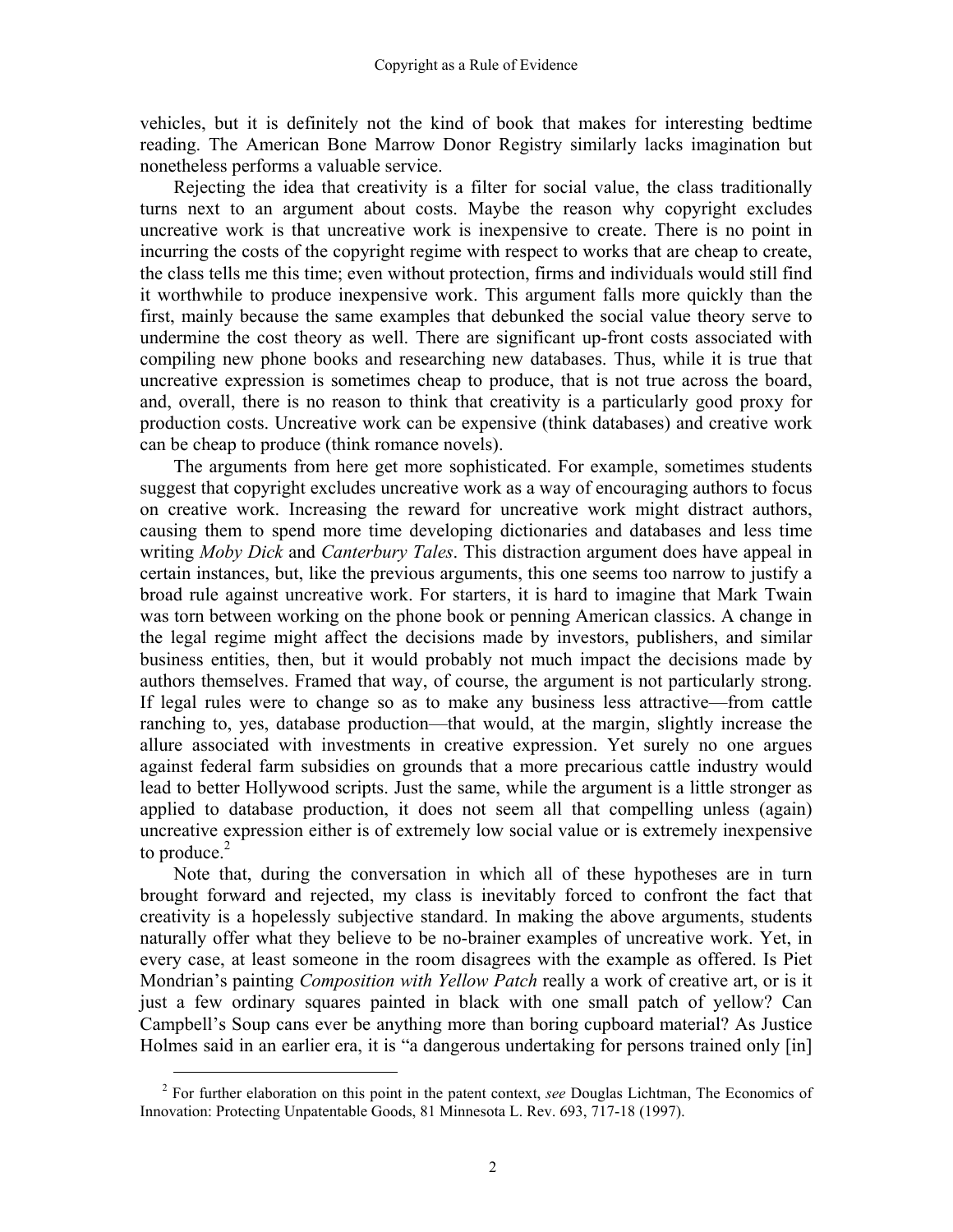the law to constitute themselves judges of the worth of pictorial illustrations, outside of the narrowest and most obvious limits."<sup>[3](#page-4-0)</sup>

But then I point the class back to an explanation tied to something judges are quite competent to evaluate: evidence. My argument is simple. If the copyright system were to recognize rights in uncreative work, courts would be overwhelmed by difficult evidentiary disputes. Two parties would come forward with remarkably similar works of authorship, and the court would find it virtually impossible to determine whether one copied from the other (impermissible infringement) or whether instead any similarity between the works was just a natural outgrowth of the fact that both works lack creativity. Ask four college students to create a directory of Asian restaurants in Chicago and, whether they copy or no, the four will likely produce markedly similar directories. A creativity requirement, then, empowers courts to exclude from the copyright system a particularly messy class of cases: cases where courts would not be able to use similarity as the basis for even a weak inference regarding the likelihood of impermissible copying.

The above argument applies specifically to copyright's creativity requirement. As I unfold more fully below, however, similar evidentiary concerns help to explain many of copyright law's central doctrines. Why does federal law require that a work be fixed in somestable form before protection will begin?<sup>4</sup> Or deny protection in cases where there are only a limited number of ways to express a given idea?<sup>[5](#page-4-2)</sup> Or deny protection to descriptive details that flow naturally from a given plot element?<sup>[6](#page-4-3)</sup> There are many reasons, it turns out, but a principal one is that each of these doctrines helps to mitigate what would otherwise be a difficult problem with respect to proof. In short, copyright law is in part a rule of evidence. Many copyright doctrines serve to exclude from the copyright regime cases where evidentiary issues would so increase the costs of litigation that those costs would likely outweigh the social benefits derived from offering copyright protection in the first place.

I proceed as follows. Part I continues the discussion begun in this Introduction and thus considers the combined constitutional and statutory requirement that a work be original. This is one of the two main prerequisites to federal copyright protection, and it is today interpreted to mean not only that the work was not copied from another source, but also that the work demonstrates at least a modicum of creativity. I argue that requiring creativity makes sense in part because of evidentiary concerns. That is, a sensible copyright system would distinguish between creative and uncreative work, and one reason it would do so is because that distinction helps to identify and exclude cases that would otherwise present extreme problems of proof.

Part II turns attention to the second of the two main prerequisites for federal copyright protection: the requirement that a work be fixed in a tangible medium of expression. Under current law, a work qualifies for protection only after it has been captured in some stable form, such as a typewritten manuscript, a video or audio tape, or even sufficiently detailed handwritten notes. There are many possible justifications for this requirement. For instance, its purpose might be to encourage the dissemination of creative work, the intuition being that something captured in physical form can be passed

<span id="page-4-0"></span><sup>&</sup>lt;sup>3</sup> Bleistein v. Donaldson Lithographing Co., 188 U.S. 239, 251-52 (1903).<br><sup>4</sup> See infra Part II (fixation requirement).<br><sup>5</sup> See infra Part III.A (merger doctrine).<br><sup>6</sup> See infra Part III.B (doctrine of *scènes à faire*).

<span id="page-4-1"></span>

<span id="page-4-2"></span>

<span id="page-4-3"></span>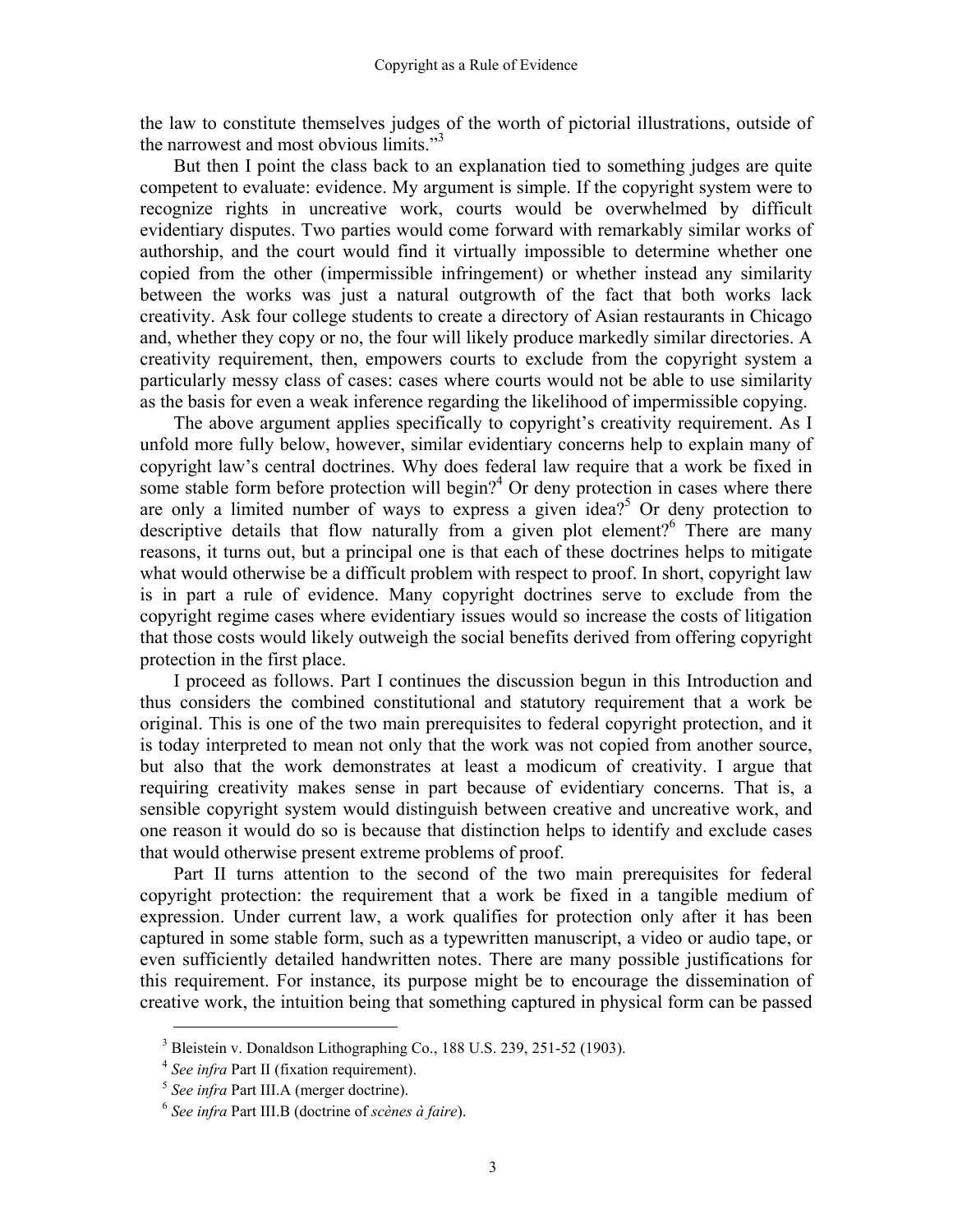more easily from person to person, place to place, and generation to generation. I argue, however, that the evidence theory offers a better explanation: extending protection to include unfixed expression—say, oral remarks—would pose extraordinary difficulties with respect to proof. In making this argument, I explain where other justifications fall short and I identify some possible reforms that would help the fixation requirement to better serve an evidentiary purpose.

Part III offers a brief survey of other copyright doctrines on which the evidence theory sheds light. In particular, I consider the merger doctrine, the doctrine of *scènes à faire*, and the federal registration procedure. Finally, Part IV concludes, using the preceding analysis to expose a larger problem facing the copyright regime, namely that copyright doctrines are today often used in ways largely unrelated to their logical justifications.

#### I. The Creativity Requirement

In copyright, works that demonstrate a modicum of creativity are eligible for protection, but works that lack creativity are not. Works typically denied protection due to a lack of creativity include phone books,<sup>[7](#page-5-0)</sup> food recipes,<sup>[8](#page-5-1)</sup>databases,<sup>9</sup> and computer protocols.[10](#page-5-3) The question I address in this section is whether these sorts of exclusions are justified. That is, I ask whether there is any good reason for federal copyright law to distinguish creative from uncreative work.

The section proceeds in four parts. The first traces the origins of the creativity requirement. As I explain, it is today widely accepted that creativity is a constitutional requirement, although that interpretation did not take hold until the 1991 Supreme Court decision in *Feist Publications v. Rural Telephone Service Company*.<sup>11</sup> The second subsection considers standard explanations of, and justifications for, this line between creative and uncreative work. For example, some previous commentators have argued that creative work should be favored because it is more valuable to society, while others have argued that uncreative work should be disfavored because it is inexpensive to produce. The third subsection articulates the evidence theory and analyzes several criticisms thereof. A handful of courts have indicated that evidentiary concerns drive the distinction between the creative and the uncreative. Those opinions have been sharply and I argue unfairly—criticized by copyright commentators. Finally, the fourth subsection concludes with implications, focusing in particular on cases where the modern creativity requirement is used to deny protection even though there is no reason to do so on evidentiary grounds.

<span id="page-5-0"></span><sup>&</sup>lt;sup>7</sup> *See, e.g.*, Illinois Bell Telephone Co. v. Haines & Co., Inc., 932 F.2d 610 (7th Cir. 1991); BellSouth Advertising & Pub. Corp. v. Donnelley Information Pub., Inc., 999 F.2d 1436 (11th Cir. 1993).

<span id="page-5-1"></span><sup>&</sup>lt;sup>8</sup> See, e.g., Publications Intern., Ltd. v. Meredith Corp., 88 F.3d 473 (7th Cir. 1996); Sassafras Enterprises, Inc. v. Roshco, 889 F. Supp. 343 (N.D. Il. 1995).

<span id="page-5-2"></span><sup>&</sup>lt;sup>9</sup> See, e.g., Warren Pub., Inc. v. Microdos Data Corp. 115 F.3d 1509 (11th Cir. 1997); Cooling Systems & Flexibles v. Stuart Radiator, 777 F.2d 485 (9th Cir. 1985). 10 *See, e.g.*, Secure Serv. Tech., Inc. v. Time & Space Processing, Inc., 722 F. Supp. 1354 (E.D. Va.

<span id="page-5-3"></span><sup>1989);</sup> Superchips Inc. v. Street & Performance Electronics Inc., 58 U.S.P.Q. 2d 1849 (M.D. Fla. 2001). <sup>11</sup> 499 U.S. 340 (1991).

<span id="page-5-4"></span>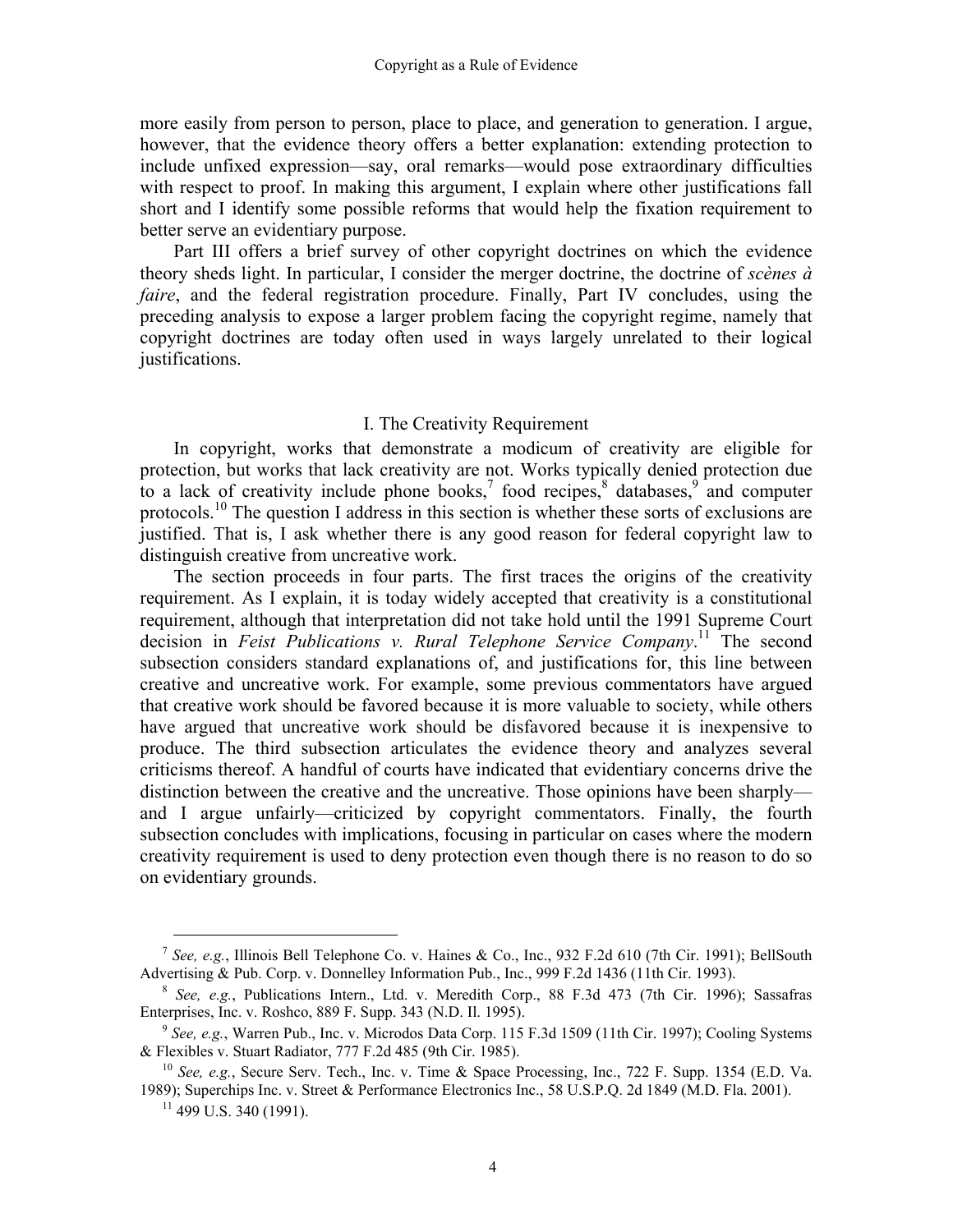#### *A. Foundations*

Article 1, Section 8, Clause 8 of the United States Constitution recognizes in Congress the power to "promote the Progress of Science and the Useful Arts, by securing for limited Times, to Authors and Inventors, the exclusive Right to their respective Writings and Discoveries."<sup>12</sup> The clause is today interpreted to authorize both copyright and patent law, with "authors" and "writings" referring to copyright and "inventors" and "discoveries" referring to patent. Congress has frequently invoked this power to promulgate federal copyright statutes. The current one is the Copyright Act of  $1976$ ,  $^{13}$ although that statute has been significantly amended in the years since 1976, in particular in 1989 by the Berne Convention Implementation  $Act^{14}$  and in 1998 by both the Sonny Bono Copyright Term Extension  $Act^{15}$  and the Digital Millennium Copyright Act.<sup>16</sup> Nowhere in all this statutory and constitutional language does there appear any explicit reference to creativity, however. The closest language is in section  $102(a)$  of the 1976 Act, which states that only "original works of authorship" are eligible for protection.<sup>17</sup> That phrase was left undefined in the 1976 Act, however, and the legislative history suggests that it was "intended to incorporate without change the standard of originality" that had been previously developed by the courts.<sup>18</sup>

Just what was this previously developed standard? Unfortunately, courts had not really developed a clear standard at the time of the 1976 Act. In fact, all that was clear back then was that an eligible work had to (at a minimum) derive in some way from the would-be copyright claimant. A work slavishly copied from another source was not eligible for protection. Copyright was reserved only for "originator[s]" and "maker[s]"; "he to whom anything owes its origin."[19](#page-6-7) This was an originality requirement not in the sense of requiring "freshness of aspect, design, or style,"<sup>20</sup> but rather in the more literal sense of requiring that the work at issue originate with the author in question. Originality of this sort was a foundational principle. As the Second Circuit stated in 1976, "the one pervading . . . prerequisite to copyright protection . . . is the requirement of originality that the work be the original product of the claimant.<sup>"21</sup>

Beyond this one aspect, however, the originality standard as of 1976 was murky at best. The trouble came in articulating what it meant to say that a work originated with a particular author. No expression is completely the independent work of its author; every

<span id="page-6-0"></span><sup>&</sup>lt;sup>12</sup> United States Constitution, Art. 1, Sec. 8, Cl. 8.

<span id="page-6-2"></span><span id="page-6-1"></span>

<sup>&</sup>lt;sup>13</sup> Copyright Act of 1976, Pub. L. No. 94-553, 101, 90 Stat. 2541, 2542 (1976).<br><sup>14</sup> Berne Convention Implementation Act of 1988, Pub. L. No. 100-568 (1988) (eliminating and simplifying many copyright formalities).<br><sup>15</sup> The Sonny Bono Copyright Term Extension Act, Act of Oct. 27, 1998, Pub. L. No. 298, 105th Cong.,

<span id="page-6-3"></span><sup>2</sup>d Sess., 112 Stat. 2827 (increasing copyright duration). 16 The Digital Millenium Copyright Act, Pub. L. No. 105-304, 112 Stat. 2860 (1998) (among other

<span id="page-6-4"></span>things, limiting indirect liability for certain types of online activities and introducing new prohibitions against defeating encryption and other copyright management technologies).<br><sup>17</sup> 17 U.S.C. §102(a).<br><sup>18</sup> H.R. Rep. No. 1476, 94th Cong., 2d Sess. 138, at 51 (1976) [hereinafter "House Rep."].<br><sup>19</sup> Burrow-Giles Lithographic

<span id="page-6-5"></span>

<span id="page-6-6"></span>

<span id="page-6-7"></span>

<span id="page-6-9"></span><span id="page-6-8"></span>

Copyright §10 (1975)), cert. denied, 429 U.S. 857 (1976).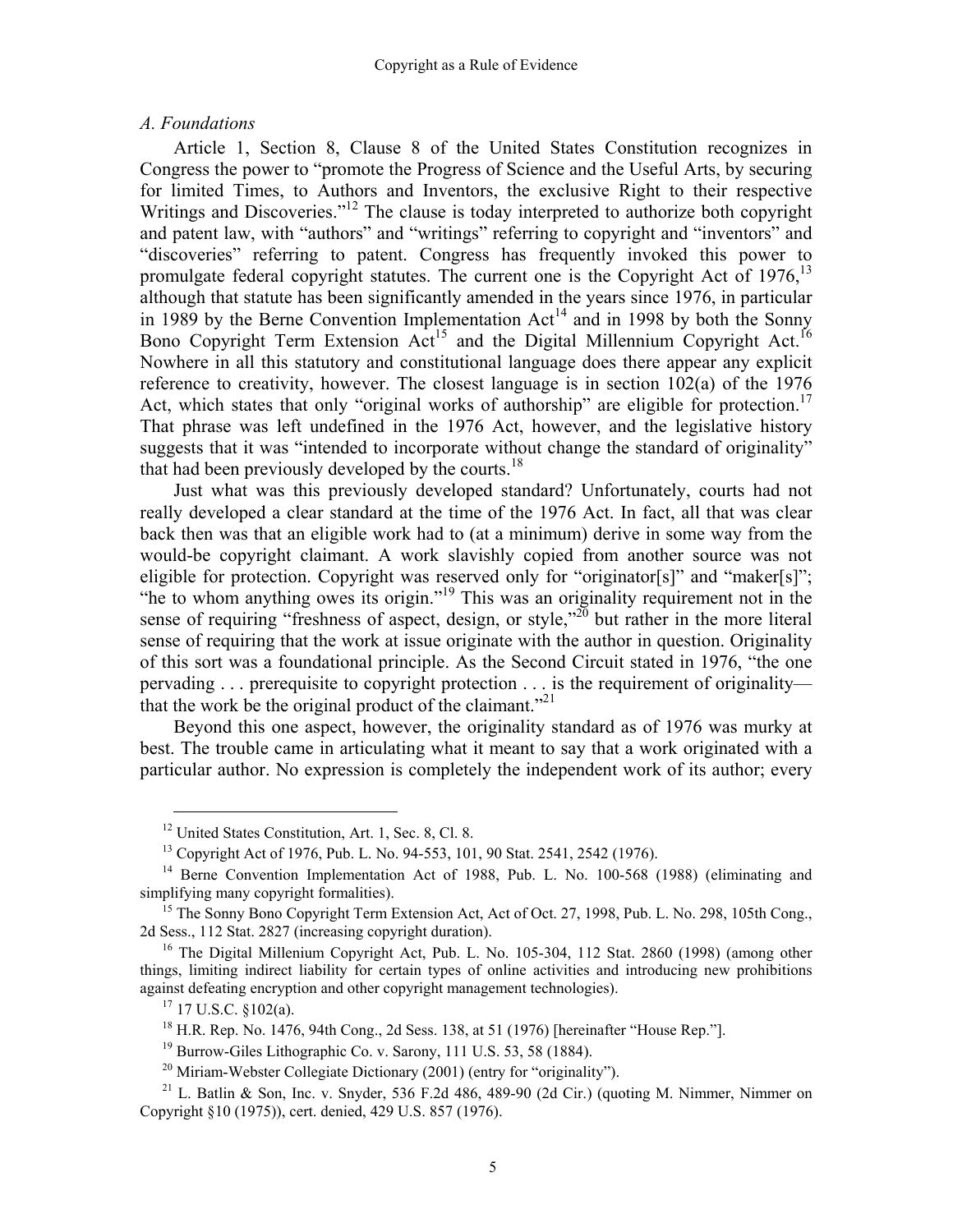author to some degree builds on the work of those who have come before. Thus courts had to further define originality in such a way as to distinguish permissible from impermissible evolution. Was it enough if an author made significant contributions of time, skill, or expense? Did originality presuppose a minimum level of artistic achievement or creative effort? These questions were not easily resolved, and it was in the struggle to answer them that courts first began to distinguish uncreative works from works that exhibited some degree of imagination, vision, or spark.

One of the earliest and most influential opinions on point was the Supreme Court opinion in the *Trade-Mark Cases*. [22](#page-7-0) The opinion was a consolidated response to several appeals, all asking that specific trademark violations be excused on grounds that federal trademark law was beyond Congress' constitutional powers. In analyzing the case, one of the arguments the Court had to address was the government's contention that the constitutional language authorizing copyright law could be read to authorize trademark law as well. The Court rejected this argument. $^{23}$ 

The relevant analysis is only a paragraph in length and it contains no citations to any history, document, or lower court decision. The thrust of the passage is that there are important distinctions to be drawn between constitutionally-protected "writings" on the one hand and mere trademarks on the other. Writings, the Court explains, are "founded in the creative powers of the mind" and are the "fruits of intellectual labor."[24](#page-7-2) Trademarks are "often the result of accident rather than design" and can be "something already in existence."<sup>25</sup> A writing results from "novelty, invention, discovery, or any work of the brain."[26](#page-7-4) A trademark, by contrast, requires "no fancy or imagination, no genius, no laborious thought," just the use of a word or symbol in commerce.<sup>27</sup>

What all this meant for copyright's creativity requirement was unclear. In some sentences, the Court seemed to be saying nothing more than what other courts had said and would continue to say about "authorship": copyright requires, at a minimum, that a would-be author make a non-trivial contribution to the work at issue. This was the difference between writings and trademarks; writings had to be the work of their authors, but trademarks could be plucked from existing words and symbols. In other sentences, however, the Court seemed to require something more, distinguishing trademarks on the ground that they lack "imagination" and "genius" and thus seemingly implying that copyright-eligible works must demonstrate these qualities. If this was what the Court had in mind, note that these extra requirements were being tied to the constitutional word "writings" and not either to the constitutional word "authors" or to any language from the copyright statute in effect at the time of the case.

The Supreme Court revisited these issues a few years later in *Burrow-Giles Lithographic v. Sarony*. [28](#page-7-6) At issue was a photograph of the playwright Oscar Wilde. The photographer had posed Wilde, adjusted the background lighting, chosen Wilde's

- <span id="page-7-3"></span><sup>25</sup> *Id.*
- <span id="page-7-4"></span><sup>26</sup> *Id.*
- <span id="page-7-5"></span><sup>27</sup> *Id.*

<span id="page-7-0"></span> $22$  100 U.S. 82 (1879).

<span id="page-7-1"></span><sup>23</sup> *Id.* at 82. 24 *Id.*

<span id="page-7-2"></span>

<span id="page-7-6"></span> $28$  111 U.S. 53 (1884).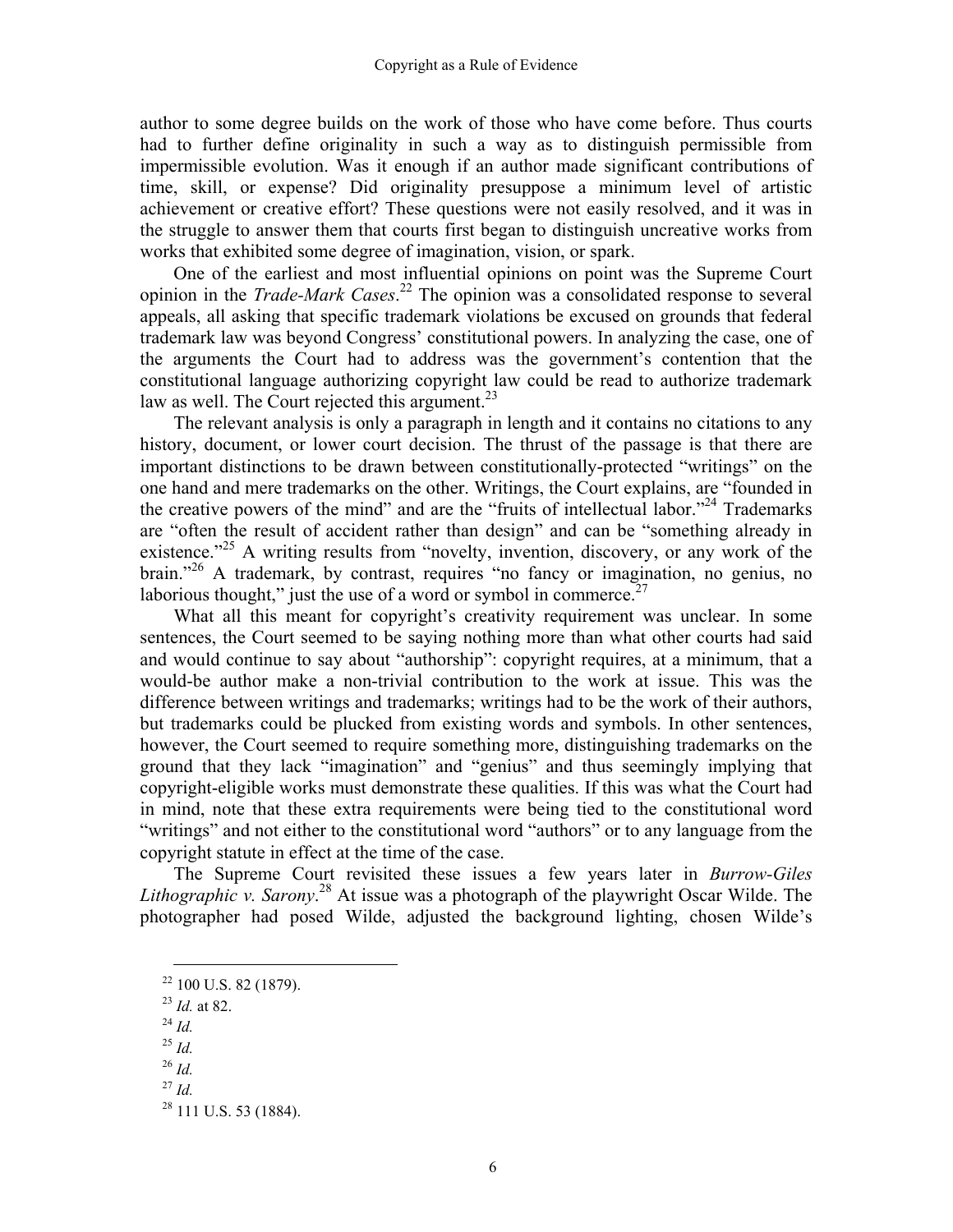wardrobe, and ultimately operated the camera that captured Wilde's image.<sup>29</sup> Defendant—in court because he had made an unauthorized lithograph based on the photo—argued that these many activities did not amount to authorship for constitutional purposes:

[A] photograph is the mere mechanical reproduction of the physical features or outlines of some object animate or inanimate, and involves no originality of thought, or any novelty in the intellectual operation connected with its visible reproduction in shape of a picture. $30$ 

The implication was that photographers were not authors, and Congress therefore did not have the constitutional authority to protect photographs.<sup>31</sup>

As a technical matter, the *Burrow-Giles* Court did not address this argument. The photograph of Wilde was not some mechanical rendering completely devoid of "originality of thought" or "novelty in the intellectual operation." Quite the opposite, the trial court had found as a matter of fact that the photograph was "useful, new, harmonious ... and that  $\Box$  plaintiff made the same ... entirely from his own original mental conception."<sup>32</sup> Some photographs might lack these indicia of originality, and those would pose a more difficult question. But that was not the case before the Court, and the Court therefore refused to speak to the issue. "On the question as thus stated we decide nothing," wrote Mr. Justice Miller for a unanimous Court, refusing to answer the hypothetical question of what would have happened had the photograph been a "mere mechanical reproduction."<sup>33</sup>

In dicta, however, the *Burrow-Giles* Court expressed doubt that any fair interpretation of the constitutional language could make creativity or artistic accomplishment a prerequisite to copyright protection. As the Court pointed out, the first Congress of the United States, "sitting immediately after the formation of the Constitution," had passed a copyright act that explicitly included within its purview maps and charts as well as books. $34$  By any definition, these were works of negligible creativity, yet in 1790 they were deemed eligible for copyright by Congress. "The construction placed upon the Constitution . . . by the men who were contemporary with its formation, many of whom were members of the convention which framed it, is of itself entitled to very great weight."<sup>35</sup>

In 1903, the Supreme Court again spoke on the issue of what an author had to contribute in order to produce work eligible for copyright protection, this time in the case

<span id="page-8-5"></span><span id="page-8-4"></span>

<span id="page-8-0"></span>

<span id="page-8-2"></span><span id="page-8-1"></span>

<sup>&</sup>lt;sup>29</sup> *Id.* at 55.<br><sup>30</sup> *Id.* at 59.<br><sup>31</sup> Defendant also argued that a photograph could not be a "writing" for constitutional purposes; that term was supposedly limited to include only items such as books and pamphlets that are literally written by an author. *Id.* at 57. The Court rejected this argument, stating that the term should be read broadly and noting, further, that photographs did not even exist at the time the constitutional language was written. *Id.* at 58.

<span id="page-8-3"></span>

<sup>&</sup>lt;sup>32</sup> *Id.* at 54 (discussing, but not formally citing, trial court findings).<br><sup>33</sup> *Id.* at 59. The word "charts" likely referred to navigational charts, the creation of which was obviously a priority during the early years of the nation's development.

<span id="page-8-6"></span><sup>&</sup>lt;sup>35</sup> *Id.* at 57. Jane Ginsburg offers a rich account of this history and its implications in her article, Jane Ginsburg, Creation and Commercial Value: Copyright Protection of Works of Information, 90 Colum. L. Rev. 1865 (1990).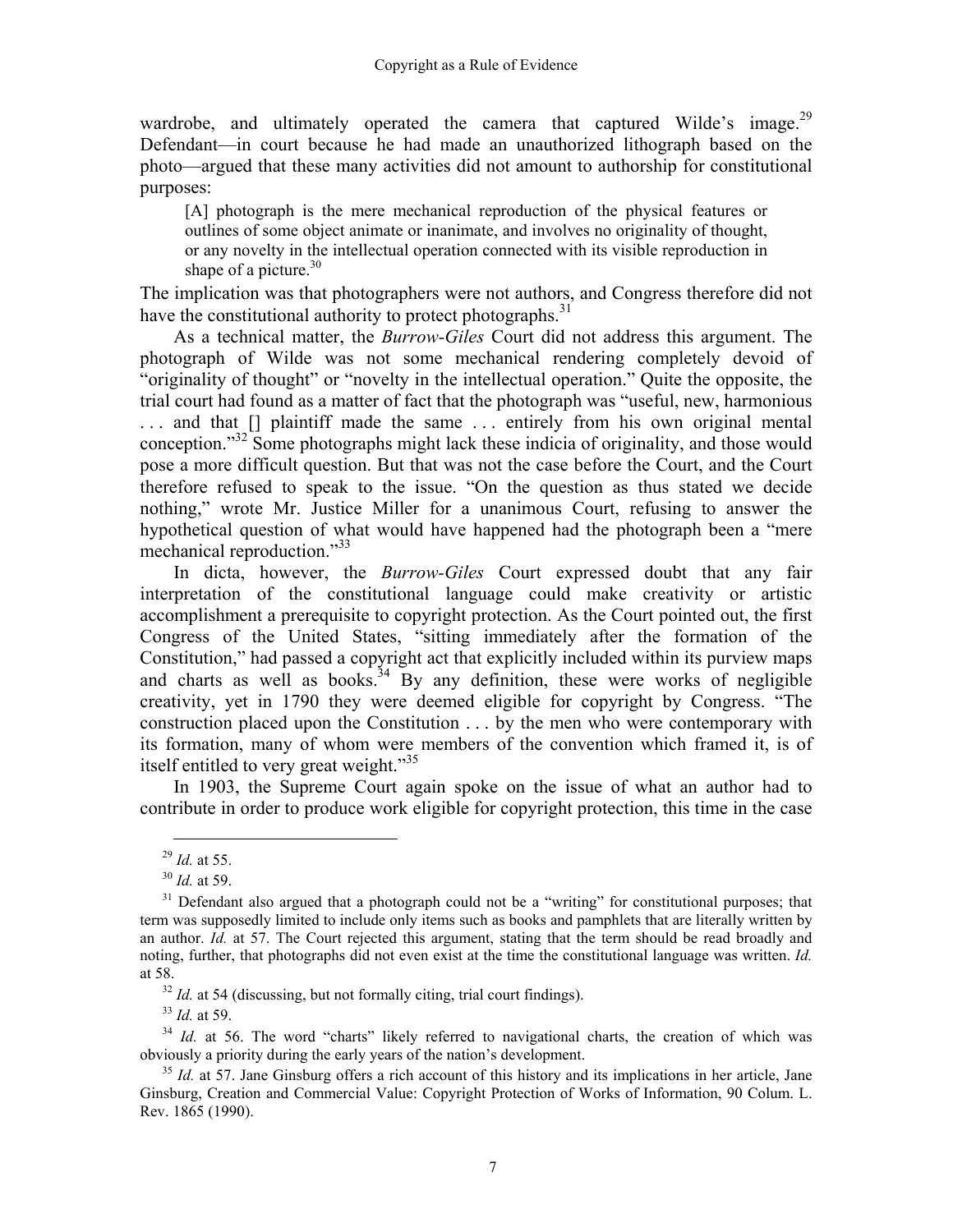of *Bleistein v. Donaldson Lithographing Company*. [36](#page-9-0) Plaintiff had produced a series of lithographs representing images from the circus.<sup>37</sup> There was some dispute as to how similar the images were to the various real-life circus acts depicted, but, importantly, the Court held that this detail was not relevant to the issue of copyright eligibility. "Even if [the lithographs] had been drawn from the life," wrote the majority, the resulting images would still be the "personal reaction" of the individual who created them and, as such, eligible for protection.<sup>38</sup> As the Court explained:

Personality always contains something unique. It expresses its singularity even in handwriting, and a very modest grade of art has in it something irreducible, which is one man's alone. That something he may copyright unless there is a restriction in the words of the [federal statute.] $^{39}$ 

Thus, while the *Trade-Mark Cases* and many lower court opinions had seemed to flirt with the idea that the Constitution requires more than mere origination—"fancy," $40$ "imagination,"<sup>41</sup> "genius,"<sup>42</sup> "laborious thought"<sup>43</sup>—in *Bleistein*, as in the dicta of *Burrow-Giles*, the Supreme Court seemed ready to accept almost any authorial contribution as sufficient.

Lower courts over the next many years understandably wavered between requiring creativity and suggesting that any non-trivial contribution could suffice. Consider, for example, two prominent and contemporaneous Second Circuit decisions: *Chamberlin v. Uris Sales Corp*. [44](#page-9-8) and *Alfred Bell & Company v. Catalda Fine Arts*. [45 I](#page-9-9)n *Chamberlin*, the Second Circuit evaluated a game board similar to that used for the game backgammon. The court focused on creativity, explicitly stating that "the Constitution does not authorize [copyright] to one whose product lacks all creative originality."[46](#page-9-10) The opinion was light in terms of its detail or reasoning, but it did seem to follow the language of the *Trade-Mark Cases* rather than the looser requirements articulated in *Burrow-Giles* and *Bleistein*.

Just six years later, however, the Second Circuit changed course. The new case was *Alfred Bell*, and at issue were a set of engravings designed to mimic several preexisting oil paintings[.47](#page-9-11) The engravings had been carved with great skill and meticulous care, but their basic purpose and effect was simply to reproduce the original images. The question was whether, on balance, this was adequate originality for copyright purposes. The Second Circuit held that it was:

All that is needed to satisfy both the Constitution and the statute is that the 'author' contributed something more than a 'merely trivial' variation, something

- <span id="page-9-2"></span>
- <span id="page-9-4"></span><span id="page-9-3"></span>
- <span id="page-9-1"></span><sup>37</sup> *Id.* at 248. 38 *Id.* at 249-50. 39 *Id.* at 250. 40 100 U.S. at 82. 41 *Id.*
- <span id="page-9-5"></span>

- <span id="page-9-6"></span>42 *Id.* 43 *Id.*
- <span id="page-9-7"></span>
- <span id="page-9-8"></span>44 150 F.2d 512 (2d Cir. 1945).<br><sup>45</sup> 191 F.2d 99 (2d Cir. 1951).<br><sup>46</sup> 150 F.2d at 513.<br><sup>47</sup> 191 F.2d at 99.
- <span id="page-9-9"></span>
- <span id="page-9-10"></span>

<span id="page-9-0"></span><sup>36 188</sup> U.S. 239 (1903).

<span id="page-9-11"></span>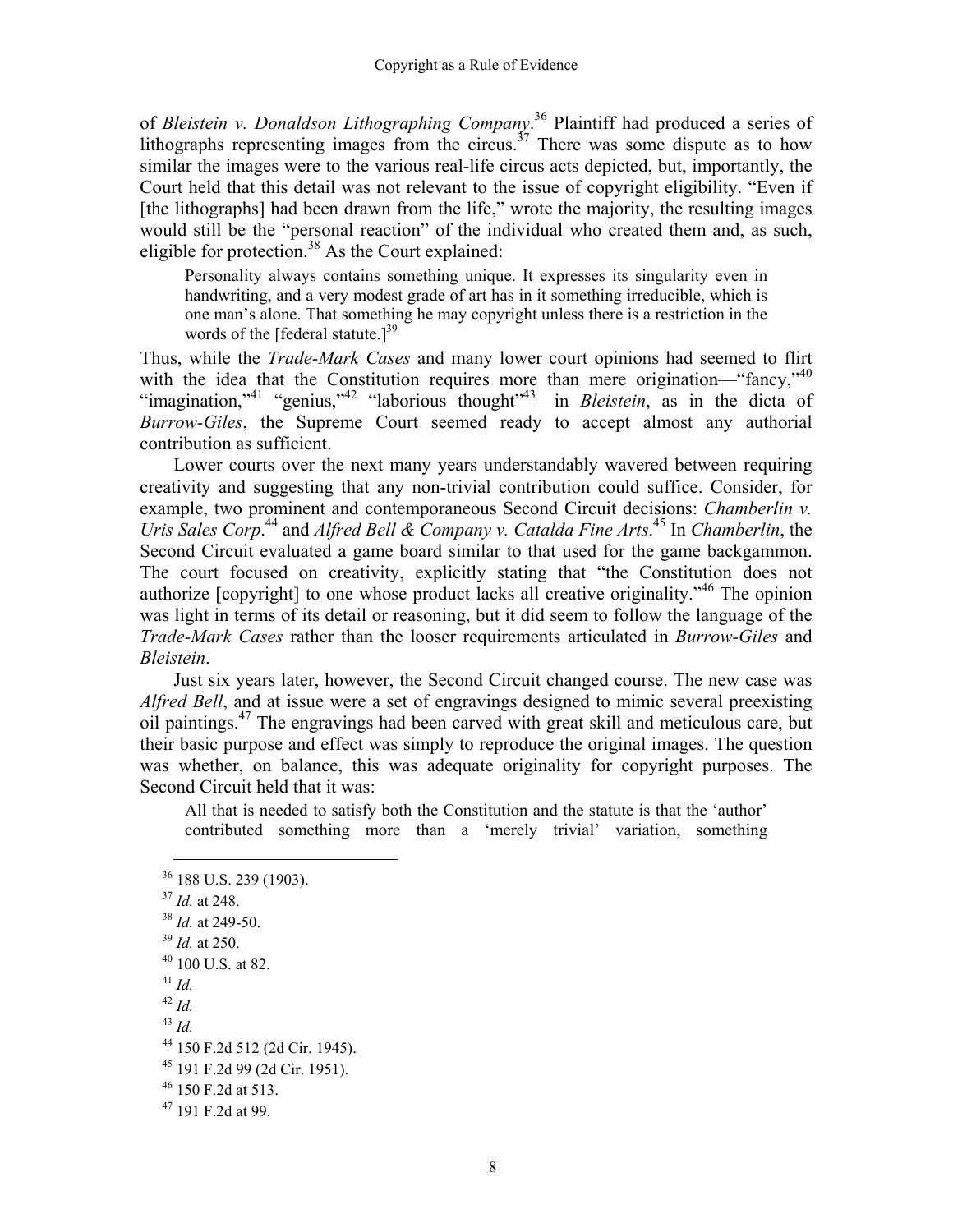recognizably his own. Originality in this context means little more than a prohibition of actual copying[.48](#page-10-0) 

The Second Circuit went on to say that the aforementioned more-than-trivial variation could be completely accidental. Bad eyesight or "a shock caused by a clap of thunder" could yield authorship in the constitutional sense, despite the obvious lack of any intentional mental process.<sup>49</sup> The contrast between *Chamberlin* and *Alfred Bell* was thus dramatic. In *Chamberlin*, it was "obvious" to the Second Circuit that the "Constitution does not authorize such a monopoly grant to one whose product lacks all creative originality.<sup>50</sup> A scant six years later, copyright was available no "matter how poor artistically the 'author's' addition," so long as "it be his own."<sup>51</sup>

Outside the Second Circuit, things were not any clearer, as courts throughout the country struggled to articulate what it was that the Constitution implicitly required. One popular approach was to deem the constitutional demand satisfied by significant effort— "sweat of the brow"—even in the absence of other touchstones. In *Toksvig v. Bruce Publishing, Inc.*<sup>52</sup> for example, the plaintiff had invested considerable effort researching a biography of Hans Christian Anderson; there were flights to Denmark, interviews with people who knew Andersen at various stages of life, translations of information from Danish to English, and so on.<sup>53</sup> After the biography came out, another author decided to write a biography of Andersen as well. But instead of researching Andersen herself or negotiating a license with the first author, the second author just took what she needed from the earlier work and used it as her own[.54](#page-10-6) This, to the *Toksvig* Court, was copyright infringement.<sup>55</sup> Plaintiff's significant efforts gave him rights in his resulting research. Another biographer could re-discover those facts or strike a bargain with the original biographer, but blatant unauthorized copying was not to be permitted.

Not all courts thought labor sufficient to meet the constitutional requirement, however. An influential opinion on this side of the debate was the Fifth Circuit's opinion in *Miller v. Universal City Studios*. [56](#page-10-8) At issue this time were the facts associated with the 1968 kidnapping of a college-aged girl. Plaintiff had worked with the victim to gather the facts of her story and had written a book revealing those details. Defendant allegedly used the book without permission to develop a made-for-television movie. Assuming for the purposes of appeal that the book did indeed require significant effort in its production, the *Miller* Court asked whether significant research efforts alone could make a work eligible for copyright. The court held that they could not.<sup>57</sup>

The *Miller* Court was very careful to note that it was not basing its decision on policy but was instead following what it thought to be unavoidable limitations inherent in

<span id="page-10-1"></span><span id="page-10-0"></span>

<sup>&</sup>lt;sup>48</sup> *Id.* at 102-03.<br><sup>49</sup> *Id.* at 105. *Cf.* Florabelle Flowers, Inc. v. Joseph Markovits, Inc., 296 F. Supp. 304, 305 (D.C.N.Y.) 1968) ("The accidental or laboriously contrived creation, if it qualifies objectively, is doubtless enough."). <sup>50</sup> 150 F.2d at 513.<br><sup>51</sup> 191 F.2d at 103.<br><sup>52</sup> 181 F.2d 664 (7th Cir. 1950).<br><sup>53</sup> *Id.* at 666.<br><sup>54</sup> *Id.* 

<span id="page-10-2"></span>

<span id="page-10-3"></span>

<span id="page-10-4"></span>

<span id="page-10-5"></span>

<span id="page-10-6"></span>

<span id="page-10-8"></span>

<span id="page-10-7"></span><sup>55</sup> *Id.* at 667. 56 Miller v. Universal City Studios, Inc., 650 F.2d 1365 (5th Cir. 1981). 57 *Id.* at 1372.

<span id="page-10-9"></span>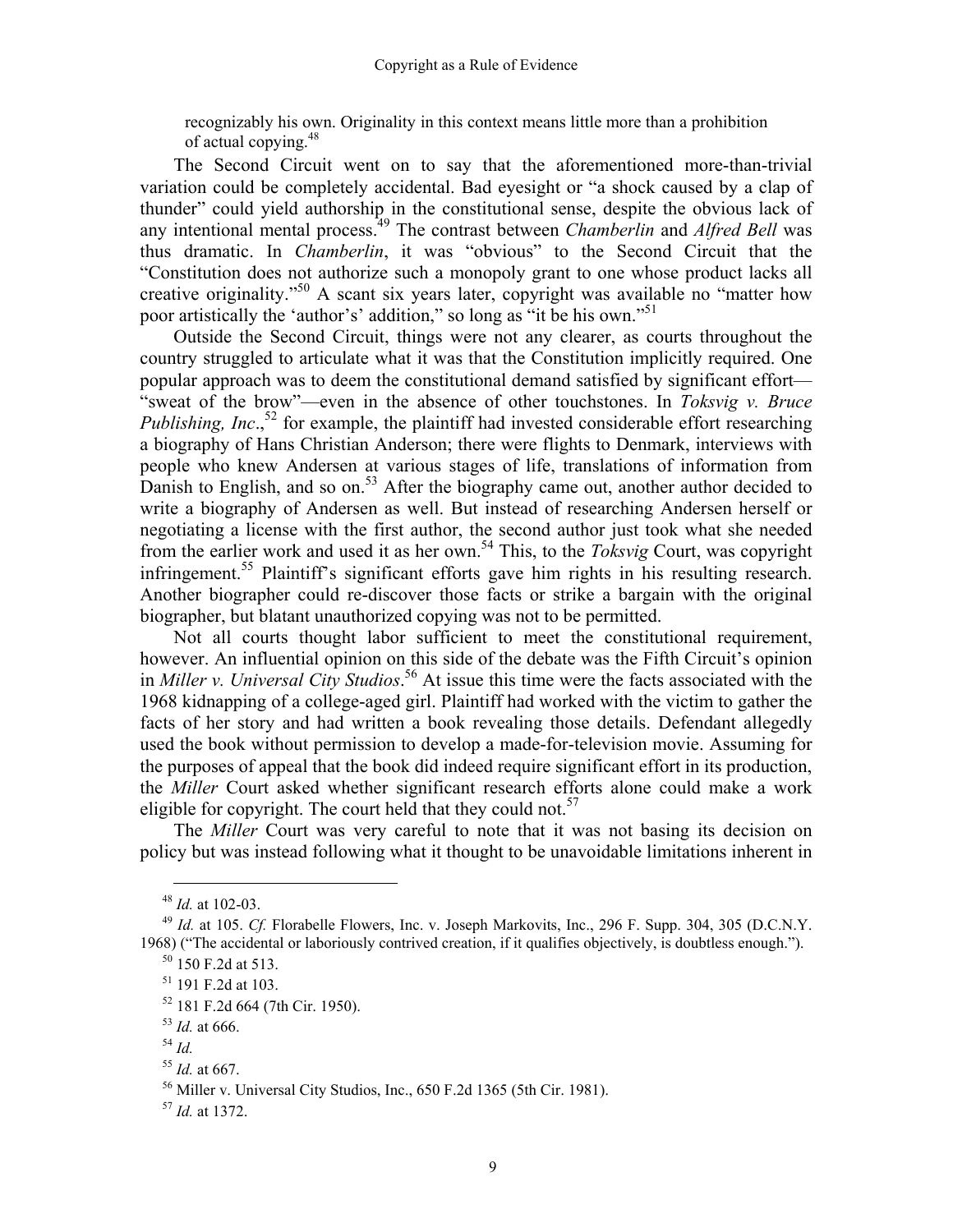copyright law.[58](#page-11-0) Specifically, the court read *Burrow-Giles* to require that "an 'author' is one 'to whom anything owes its origin; originator; maker; one who completes a work of science or literature."<sup>59</sup> And the *Miller* Court refused to believe that a fact could "originate" with a person, even one who put in significant efforts to uncover it. "The discoverer merely finds and records. He may not claim that the facts are 'original' with him."<sup>60</sup> Note that the panel did seem to understand the possible argument on the other side. The majority opinion explicitly points out that the court below had focused on "time and money" as the basis for the plaintiff's claim. [61](#page-11-3) 

Debates about the various metrics for measuring authorship might have continued indefinitely but for the Supreme Court's 1991 ruling in *Feist Publications v. Rural Telephone Service Company*. [62](#page-11-4) There, the Supreme Court held that creativity was an absolute prerequisite to copyright protection.<sup>63</sup> Time, effort, and expense were not enough, nor was skill, nor, presumably, those random variations caused by bad eyesight or claps of thunder. The necessary element—implicit in the constitutional words "authors" and "writings"—was creativity.

The facts in *Feist* were straightforward. Rural was a local telephone company and, in the course of providing telephone service, it had assigned telephone numbers to its various subscribers. Rural published that information in the form of two telephone directories, an alphabetically organized White Pages and a Yellow Pages that was organized by category. Feist, meanwhile, was not a telephone company but it also published telephone directories. For one of them, it wanted to list Rural's customers in addition to listing telephone customers served by other local firms. Rural refused to license this use of its directory, however, so Feist sent employees to gather the relevant information by going door-to-door. Feist ultimately independently confirmed approximately 3,600 of the 4,935 entries it needed, but it then copied the remaining entries directly from Rural's telephone books.<sup>64</sup> Rural sued for copyright infringement.<sup>[65](#page-11-7)</sup>

The Supreme Court rejected Rural's copyright claim on grounds that what Feist took was not protected expression. To qualify for protection, the Court explained, a work had to be original. And original, "as that term is used in copyright, means . . . that the work was independently created by the author . . . and that it possesses at least some minimal degree of creativity.["66](#page-11-8) The first half of the Court's definition echoed well-established doctrine. For two hundred years courts had been saying that under federal law an eligible work must in some sense derive from the would-be copyright claimant. But, as the

<span id="page-11-0"></span> $\overline{a}$ 

<span id="page-11-8"></span><sup>66</sup> *Id.* at 345.

<sup>&</sup>lt;sup>58</sup> *Id.* at 1369 ("The issue is not whether granting copyright protection to an author's research would be desirable or beneficial, but whether such protection is intended under the copyright law.").

<span id="page-11-2"></span><span id="page-11-1"></span>

<sup>&</sup>lt;sup>59</sup> *Id.* at 1368 (quoting *Burrow-Giles*, 111 U.S. 53, at 58).<br><sup>60</sup> *Id.* at 1368 (quoting 1 M. Nimmer, Nimmer on Copyright 2.03(E), at 2-34 (1980)).<br><sup>61</sup> *Id.* at 1369.<br><sup>62</sup> 499 U.S. 340 (1991).

<span id="page-11-3"></span>

<span id="page-11-4"></span>

<span id="page-11-5"></span>

<span id="page-11-7"></span><span id="page-11-6"></span>

<sup>&</sup>lt;sup>63</sup> *Id.* at 345.<br><sup>64</sup> *Id.* at 343-44.<br><sup>65</sup> More specifically, Rural presented two related theories. First, Rural argued that it had created each name/number pair and thus held copyright in each and every listing. Second, Rural argued that it had also created the White Pages and the Yellow Pages and thus had earned protection for each of those compilations (taken as a whole) above and beyond any rights in the individual entries. *Id.* at 361-62.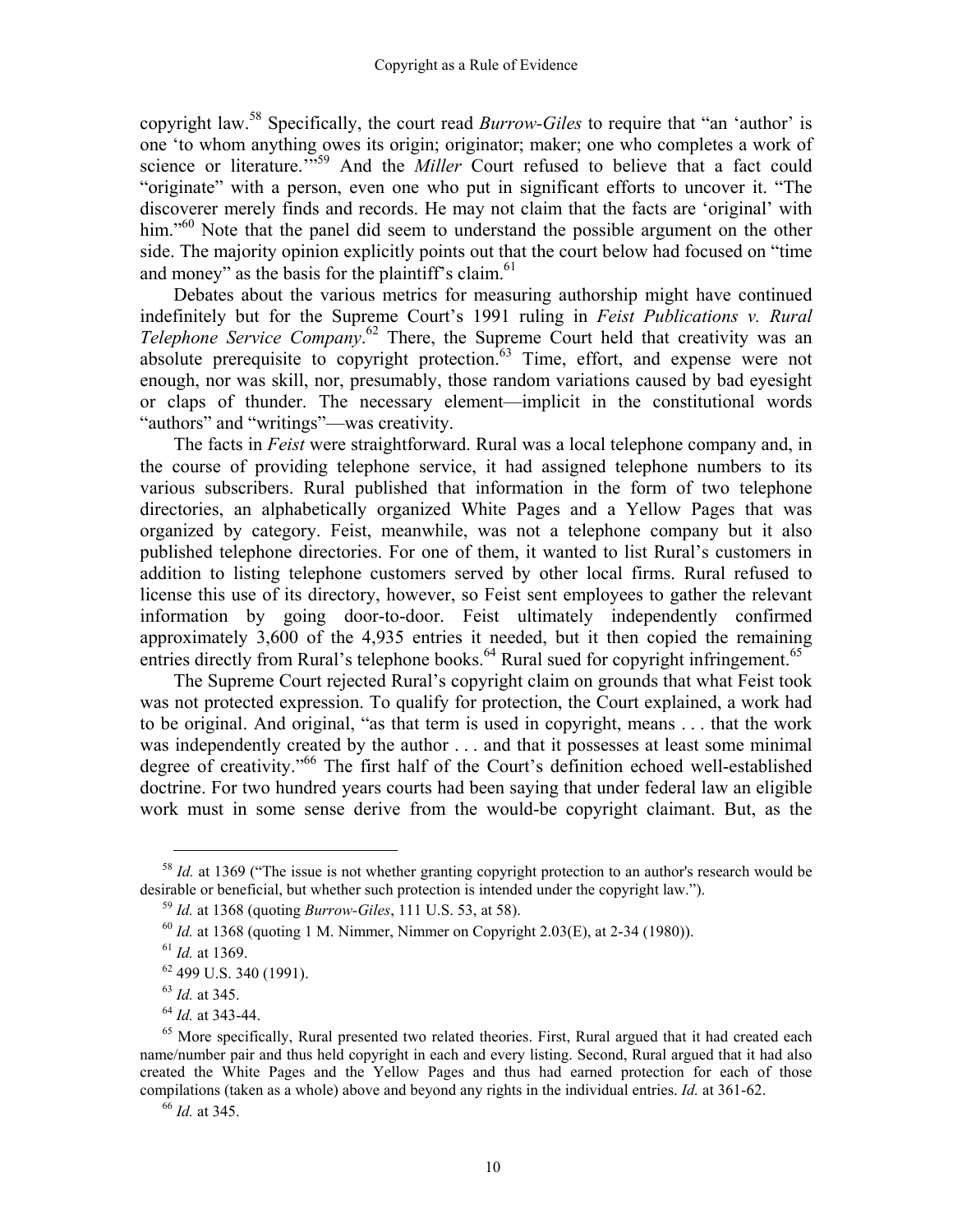discussion above makes clear, the second half of the Court's definition had previously been in considerable dispute. The Court ended that dispute with its holding, and it did so by primarily relying on two of the Supreme Court decisions discussed above: the *Trade-Mark Cases* and *Burrow-Giles*.

The Court read the *Trade-Mark Cases* to support the proposition that the constitutional term "writings" includes only such works as "are founded in the creative powers of the mind" and "are the fruits of intellectual labor."<sup>67</sup> Those are of course accurate quotes; but in the context of the *Trade-Mark Cases*, they are subject to two alternative readings. They can be read to require creativity, or they can be read along with other passages in the case to require more narrowly that authors make some non-trivial contribution to the work at issue. Without discussion, the *Feist* Court adopted the creativity interpretation—interestingly, adding that only a "minimal degree" of creativity is necessary, even though the *Trade-Mark Cases* opinion itself contains no such qualifying language.

The *Feist* Court similarly read *Burrow-Giles* to require creativity, albeit this time because of the constitutional word "authors." *Feist* does not quote any of the contrary language from *Burrow-Giles*, for example the passage where the *Burrow-Giles* Court explicitly refuses to decide this issue,<sup>68</sup> or the discussion where it notes that the first federal copyright statute had extended protection to (arguably) uncreative works like maps and charts.[69](#page-12-2) Instead, *Feist* simply quotes a passage from *Burrow-Giles* that describes copyright as applying to "original intellectual conceptions,"[70 a](#page-12-3)nd then quotes a later section where copyright is said to require "intellectual production . . . thought, and conception."[71](#page-12-4) These passages, according to the *Feist* Court, "emphasize[] the creative component of originality."<sup>72</sup>

With the rule thus established, the *Feist* Court dutifully searched the telephone listings for the required creativity.<sup>73</sup> Understandably, the Court did not find it. When considering each telephone entry in isolation, the Court put forward the argument set out in *Miller*—the idea that "facts do not owe their origin" to any particular party and thus cannot satisfy the constitutional language.<sup>74</sup> When considering the telephone books each as a whole, the Court recognized that, in some cases, the selection and arrangement inherent in a compilation would constitute authorship for constitutional purposes, but held that the alphabetical listings at issue were not sufficiently creative.<sup>75</sup>

- <span id="page-12-6"></span>
- <span id="page-12-8"></span><span id="page-12-7"></span>

<span id="page-12-0"></span> $^{67}$  Id. at 346 (citing The Trade-Mark Cases, 100 U.S. 82, 94 (1879)).

<span id="page-12-1"></span>

<span id="page-12-2"></span>

<span id="page-12-3"></span>

<span id="page-12-4"></span>

<span id="page-12-5"></span>

<sup>&</sup>lt;sup>67</sup> *Id.* at 346 (citing *The Trade-Mark Cases*, 100 U.S. 82, 94 (1879)).<br><sup>68</sup> *See supra* note 33 and accompanying text.<br><sup>69</sup> *See supra* note 34 and accompanying text.<br><sup>70</sup> 499 U.S. at 346 (citing *Burrow-Giles*, 111 U have been some dispute over whether Rural took those original elements or, instead, merely took the name/number pairs independent of any original arrangement that Rural might have superimposed.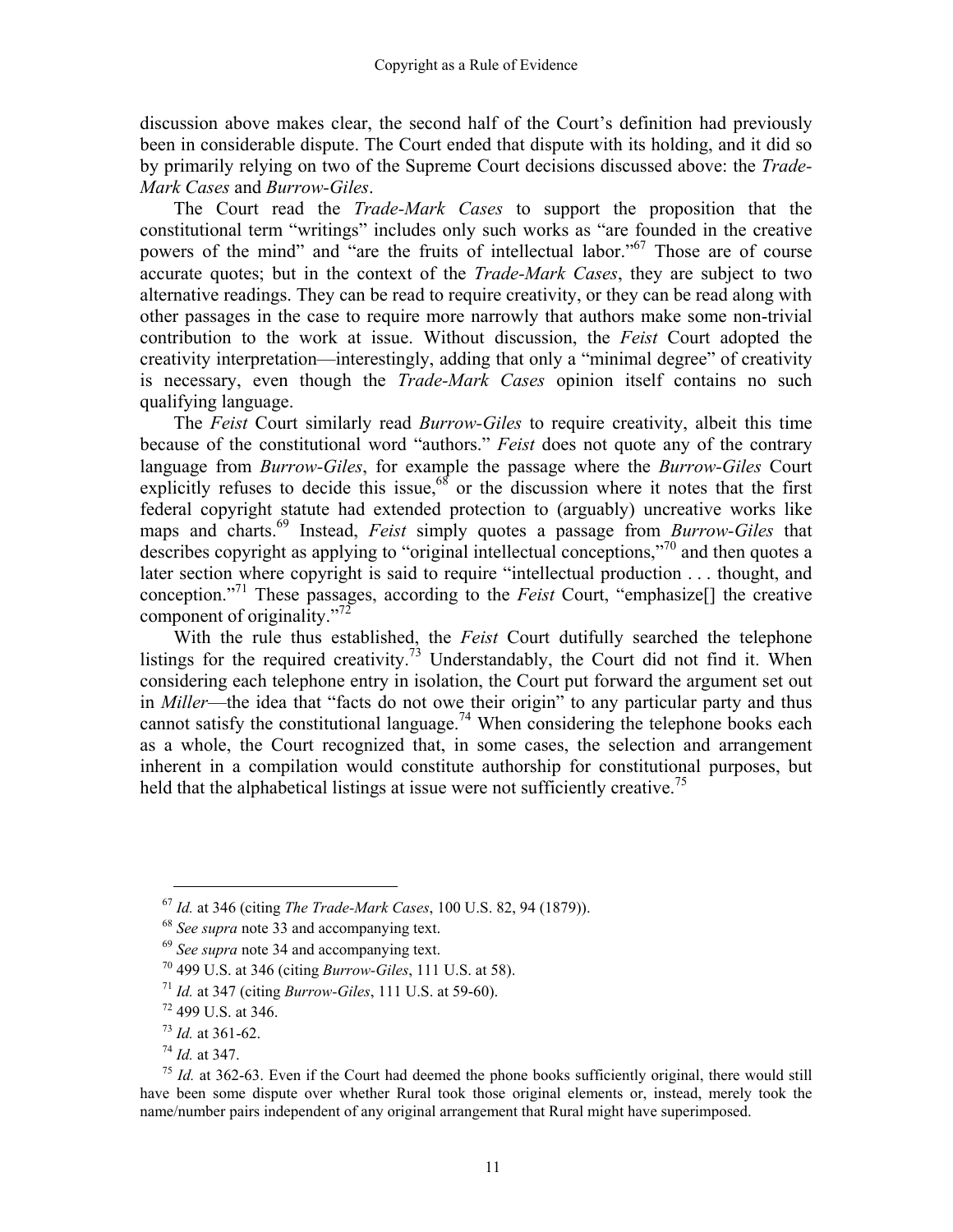#### *B. Rationales*

<span id="page-13-0"></span> $\overline{a}$ 

Copyright commentators have long struggled to explain why a sensible copyright regime would deny protection to uncreative work. One theory is that uncreative work is not sufficiently valuable to society to warrant the administrative costs associated with copyright protection. Running a copyright regime is costly. The resources that the government invests in copyright disputes surely can be used in more productive ways; and the same is true for the resources invested by private parties. This latter point is tricky in that private parties voluntarily invest in litigation and so at first blush one might be tempted to think that their investments must be socially efficient. But that is not necessarily true. After all, two parties might fight over a \$100 bill found on the street, but for society that effort is pure waste because nothing useful is accomplished in the struggle—its effects are only distributional. Thus, there is a lot of waste associated with copyright litigation, and if uncreative works lack value, it might be in society's interest to minimize waste by excluding these works from the copyright regime.<sup>[76](#page-13-0)</sup>

There are two responses to this argument, and both seem to undermine it significantly. The first is simply to question whether creativity is a good proxy for value. As the Introduction makes clear, uncreative but valuable works are common. The *Kelly Blue Book* and the American Bone Marrow Donor Registry both fit that description, as do telephone listings and legal databases like Westlaw and Lexis. That said, some commentators apparently think creativity is a reasonable touchstone. Judge Kaplan, for example, wrote in his popular copyright monograph that the creativity requirement is justified because it ensures that an author must "deposit more than a penny" before the "copyright turnstile" will revolve.<sup>77</sup>

The second response is that, even if uncreative work does lack value, that is not a reason to deny it copyright protection because copyright neither encourages the creation of valueless work nor encourages litigation over it. The insight here is simple: copyright is not a government-sponsored cash prize; it is instead a legal right that makes it easier for an author to sell his intellectual wares without falling victim to free-riding rivals. Were copyright a cash prize, worries about valueless work would make sense. The cash prize would be an incentive to create this work and then litigate with respect to its ownership—and that would be a bad deal for society if uncreative work is indeed valueless. But copyright is not cash and, as such, it does not have this effect. If a work turns out to lack value, copyright or no, the relevant author will earn only the pittance he deserves. There is no built-in reward for copyright ownership; value, even for copyrighted work, is determined by market forces. This market check is particularly strong for uncreative work because, almost by definition, markets for uncreative work are vulnerable to entry. If the work is obvious, or if it can be created with just an investment of time, money, or labor, rivals typically will be able to make those investments and come up with substitute, competing goods. Even with copyright protection, then, there would not be much of an incentive to create valueless work, and there would similarly not be much of an incentive to litigate over its ownership.

 $76$  Authors of uncreative work might waste some resources even if their works are denied copyright protection. For instance, an author denied protection might compensate by using encryption, secrecy, and other forms of self-help. This type of waste is almost impossible to avoid.

<span id="page-13-1"></span> $^{77}$  Benjamin Kaplan, An Unhurried View of Copyright 46 (1967).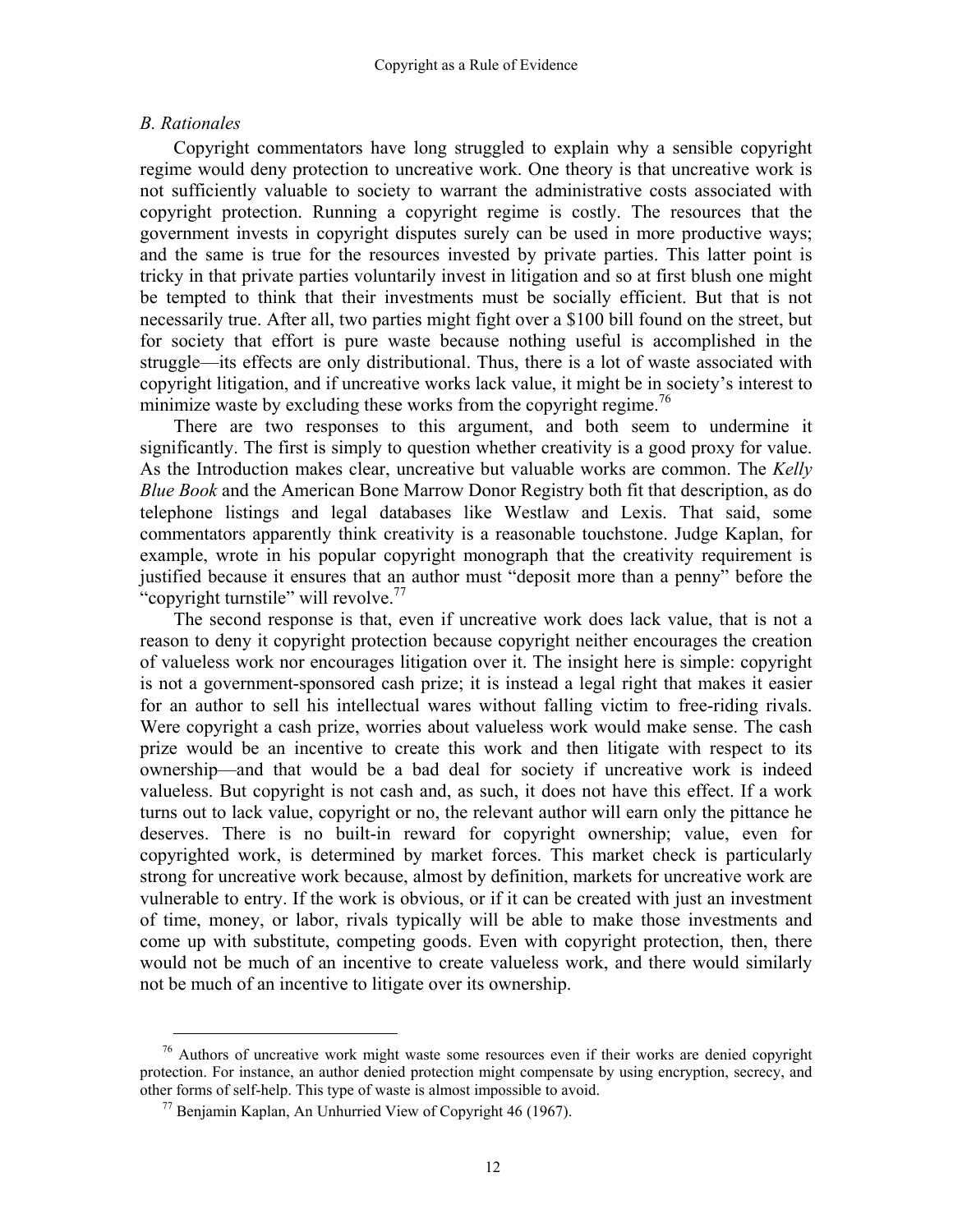<span id="page-14-3"></span>A related argument sometimes offered in support of the distinction between creative and uncreative work is that uncreative work tends to be inexpensive to produce and therefore does not require legal protection. Professors Patterson and Joyce have made this claim, arguing that "by correlating protection with creativity, [modern law] makes the rewards of copyright commensurate with the type of effort each author puts forth."<sup>78</sup> This intuition might also have influenced Copyright Office regulations, one of which provides that "short phrases" including "slogans" and "mere variations of typographical ornamentation, lettering or coloring" are not eligible for protection.<sup>19</sup>

The low-cost rationale is no more satisfying than was the low-value rationale, however, because uncreative work is not systematically inexpensive. As the "sweat of the brow" cases make plain, effort itself can come at a hefty price. In fact, a critical similarity between uncreative and creative work is that both are subject to the public goods problem routinely associated with information products. $80$  That is, in both cases the cost to the author of producing the first embodiment can be high, but the costs to anyone of producing additional copies based on that first embodiment are often low. The high startup cost might be an investment in creativity, as is likely the case when an author sets out to write a new novel or a director attempts to stage a new movie or play, or the high startup cost might have nothing to do with creativity, as was surely the case when a group of entrepreneurs first set out to capture electronic versions of all federal opinions ever published, or a group of doctors first gathered what ultimately became the bone marrow donor registry's life-saving data.

Without copyright, all of these aforementioned authors would lose money. They would incur the relevant first-copy costs only to then see their rivals make and sell competing copies based on the first. That competition would drive prices down toward marginal cost, and the initial authors would never be able to earn revenues sufficient to offset their first-copy costs. This public goods problem is the traditional economic justification for copyright, and it applies equally well to creative and uncreative work. It is no wonder, then, that cost-based arguments do not help to justify a distinction between these two categories. The cost-related arguments turn out to be identical in the two settings. $81$ 

<span id="page-14-0"></span><sup>&</sup>lt;sup>78</sup> L. Ray Patterson & Craig Joyce, Monopolizing the Law: The Scope of Copyright Protection for Law Reports and Statutory Compilations, 36 U.C.L.A. L. Rev. 719, 808-09 (1989). Robert Denicola has similarly argued that creativity is supposed to filter out works where little effort is involved, although Denicola recognizes that creativity is probably not very good at accomplishing this task. *See* Robert C. Denicola, Copyright in Collections of Facts, 81 Columbia L. Rev. 516, 522 (1981).<br><sup>79</sup> 37 C.F.R. 202.1(a).<br><sup>80</sup> Public goods are goods for which one consumer's consumption does not in any way diminish another

<span id="page-14-2"></span><span id="page-14-1"></span>

consumer's ability to consume. Information is a public good, and much of intellectual property law is an attempt to harness this natural benefit while at the same time ensuring that there are adequate incentives to create and disseminate information products in the first place. For a general introduction to the logic and implications of public goods, *see* Ronald Coase, The Lighthouse in Economics, 17 J. Law & Econ. 357  $(1974)$ .<br><sup>81</sup> It is of course true that, in both settings, there are certain advantages to being first even without

copyright protection. The first party to put out an information good might enjoy reputation benefits, for example, or might be able to sell the information product at a high price while rivals gear up to compete. The point in the text is only that all of these arguments apply with equal force to creative and uncreative work. Long ago, Justice Breyer famously argued that first-mover advantages might be so substantial that copyright is unnecessary. *See* Stephen Breyer, The Uneasy Case for Copyright: A Study of Copyright in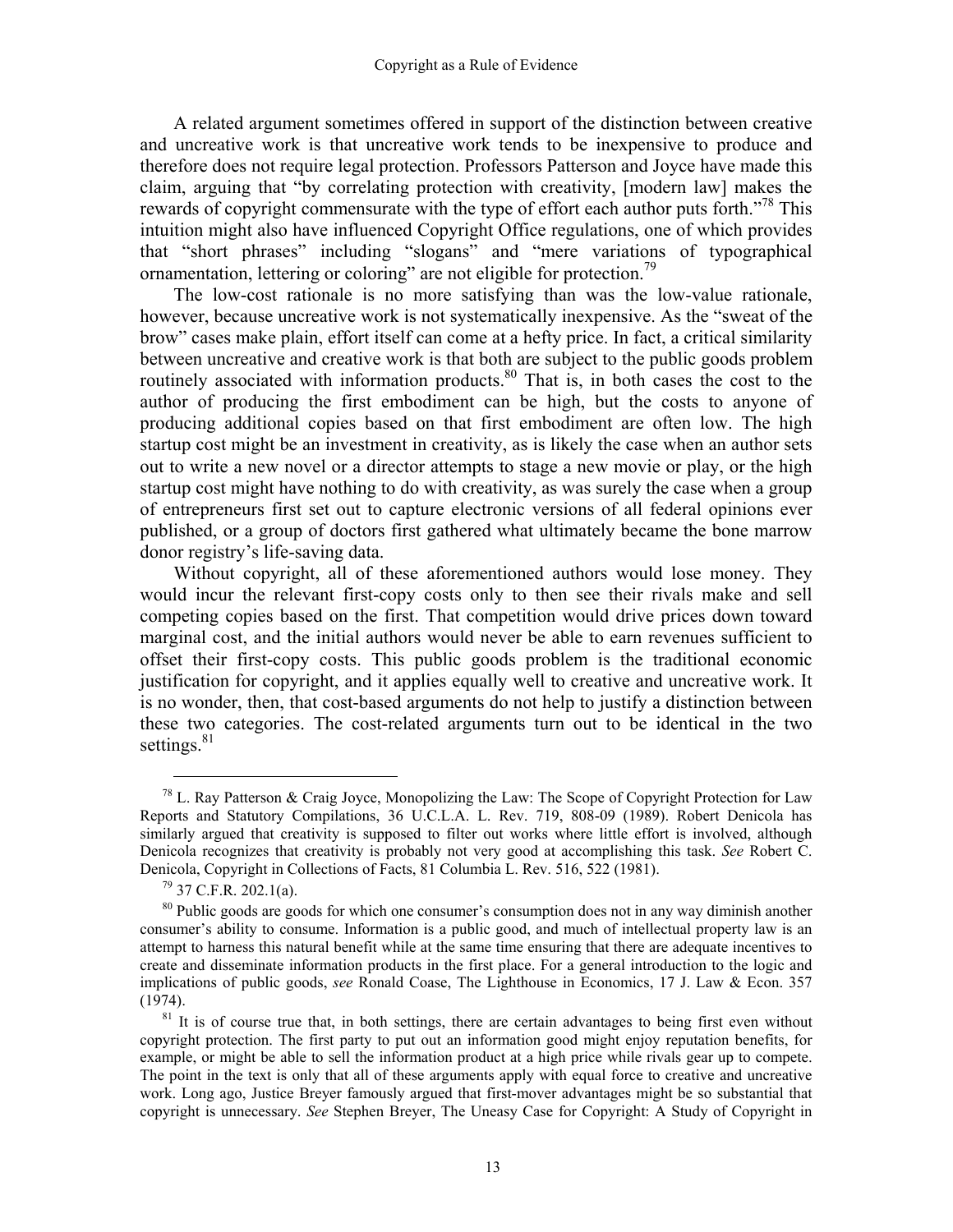Another unsatisfying explanation frequently put forward to justify the distinction between creative and uncreative work simply states that copyright is designed to reward contributions to culture. Marshall Leaffer seems to adopt this perspective, writing in his thorough and thoughtful copyright treatise that the creativity requirement is a "*quid pro quo* for the copyright monopoly" ensuring that copyright "reward[s] with a copyright only an author who has contributed to our fund of culture."<sup>82</sup> This argument ultimately fails on two grounds. First, as a descriptive matter, it is inconsistent with the history of copyright law—for instance, the fact that the first copyright act explicitly included maps and charts, two types of work that are routinely uncreative. $83\degree$  Second, on normative grounds, the argument fails because it explains nothing about why cultural contributions should be favored over other authored works. As I have already argued, cultural and uncreative works both merit protection in that both can be valuable, both can be expensive to produce, and both are subject to a real free-rider problem. To say that copyright is meant to focus on culture is to state a conclusion, not to explain why it is justified.

So what is the justification? Of the traditional explanations, the most compelling is that copyright excludes uncreative work because the public has a strong interest in making full use of factual information. This argument most often comes up in cases like *Toksvig* where an author is attempting to protect facts that have been discovered through significant expense. Courts deny protection in these cases on grounds that the public interest is best served by a legal regime where facts are free for all to use. As one court asserted, "to grant copyright protection [to uncreative work] would risk putting large areas of factual research material off limits and threaten the public's unrestrained access to information."<sup>84</sup> Another court similarly stated that the "public interest in the free flow of information is assured by the law's refusal to recognize a valid copyright" in uncreative work.<sup>85</sup> The Supreme Court has also made this sort of argument, asserting that the "very object of publishing a book on science or the useful arts is to communicate to the world the useful knowledge which it contains," but that "this object would be frustrated if the knowledge could not be used without incurring the guilt of piracy of the book."[86](#page-15-4) Importantly, this was the rationale put forward in *Feist*, too: "[R]aw facts may be copied at will. This result is neither unfair nor unfortunate. It is the means by which copyright advances the progress of science and art."[87](#page-15-5) 

This sort of argument has allure, but it is subject to an important limitation: copyright simultaneously increases and decreases the amount of information available to the public. Copyright increases the available information to the extent that it gives authors an added

Books, Photocopies, and Computer Programs, 84 Harv. L. Rev. 281 (1970). It is unclear whether he was right back then, and it is unclear how his argument might change given today's new technologies for distribution and duplication; but, again, nothing in his argument turns on the distinction between the

<span id="page-15-0"></span>

<span id="page-15-1"></span>

<span id="page-15-3"></span><span id="page-15-2"></span>

creative and the uncreative.<br><sup>82</sup> Marshall Leaffer, Understanding Copyright Law 58 (3d ed. 1999).<br><sup>83</sup> See supra note 34 and accompanying text.<br><sup>84</sup> Financial Information v. Moody's Investment Service, 808 F.2d 204, 207 (2

<span id="page-15-4"></span><sup>86</sup> Baker v. Selden, 101 U.S. 99, 103 (1880). <sup>87</sup> 499 U.S. at 350.

<span id="page-15-5"></span>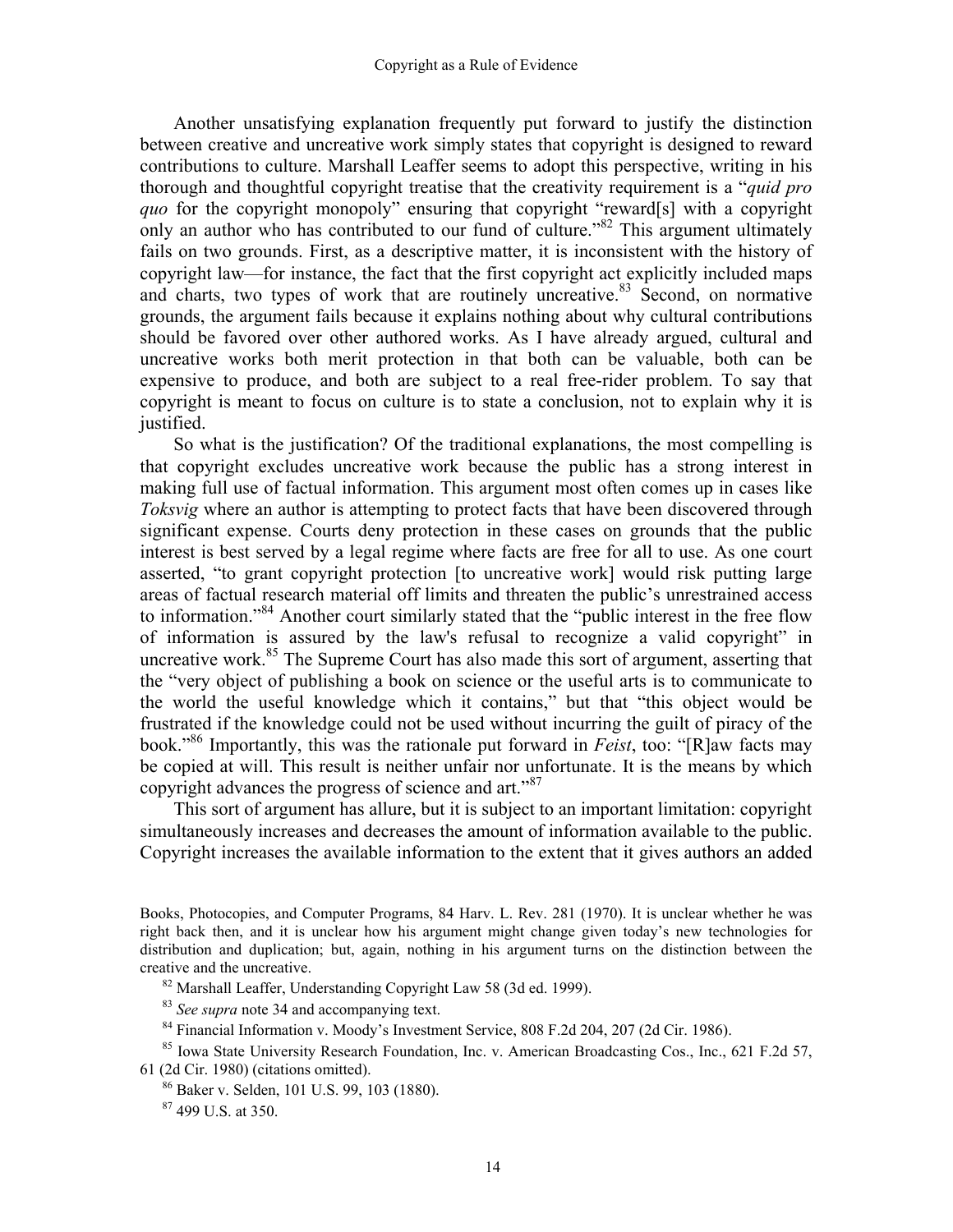incentive to develop and disseminate useful work. Copyright decreases the available information to the extent that it allows authors to limit the use of information by charging a price above marginal cost. If a court's purpose is to increase the free flow of a particular type of information, then, it is not by any means clear that the best option is to deny copyright protection to that class of works. Instead, the best option might be to increase protection and in that way increase the incentive to gather and share it. Everything depends on which of the two effects dominates, and there is certainly no reason to believe that the right answer for all or even most types of uncreative work is to deny protection.<sup>88</sup>

Of course, this is not to say that uncreative work raises exactly the same incentive/access tradeoff as that raised by creative work. Quite the opposite, one can easily distinguish uncreative from creative work along this dimension. For example, it is possible that the public has a stronger need for access to factual rather than fictional information because important public policy decisions often turn on factual data. On this argument, former President Ford should be accorded less protection for the facts presented in his autobiography than Orson Welles receives for the creative elements inherent in *Citizen Kane*. Ford's memoir, after all, reveals important details about Watergate and the Nixon pardon.<sup>89</sup> The opposite point, however, can be made as well, namely that the public has a weaker need for mandatory access to factual information than it does for fictional information because in most cases a second author can invest his own time, money, and energy to independently gather any factual information that might be of interest. On this argument, it might be harder to create a substitute for *Citizen Kane*  than it would be to reinvestigate the facts surrounding the crash of the German airship Hindenburg.<sup>90</sup> The point here is simply that, overall, there is no reason to believe that the incentive/access tradeoff is skewed completely to one side for uncreative work. The scope of protection should depend in part on the nature of a given work, but the fact that the public often values factual information certainly does not mean that uncreative work should be left unprotected as a general rule.

#### *C. The Evidence Theory*

<span id="page-16-0"></span> $\overline{a}$ 

Up to this point, I have surveyed a number of possible explanations for, and justifications of, copyright's distinction between creative and uncreative work. In particular, I have discussed the argument that uncreative work is of particularly low social value and hence not worth protecting; the related argument that uncreative work tends to be inexpensive to produce and hence, again, is not worth protecting; the argument that copyright is meant to focus exclusively on cultural contributions; and the argument that denying protection to uncreative work increases societal welfare by making important information free for all to use. Only the last of these conventional explanations turns out to have significant normative appeal, although each offers at least some insight into why uncreative work might be excluded from the copyright regime.

<sup>88</sup> Incentives versus access is a familiar tradeoff in intellectual property law. *See, e.g.*, Rebecca Eisenberg, Patents and the Progress of Science: Exclusive Rights and Experimental Use, 56 U. Chi. L. Rev. 1017, 1024-46 (1989) (sketching this trade-off as applied to patent law).<br><sup>89</sup> *Cf.* Harper & Row, Publishers, Inc. v. Nation Enterprises, 471 U.S. 539, 563 (1985)(analyzing a

<span id="page-16-1"></span>copyright claim in Nixon's memoirs and noting that there is a "greater need to disseminate factual works than works of fiction or fantasy").<br><sup>90</sup> *Cf.* Hoehling v. Universal City Studios, Inc., 618 F.2d 972 (2d Cir. 1980) (analyzing copyright claim

<span id="page-16-2"></span>regarding facts of *Hindenburg* downing).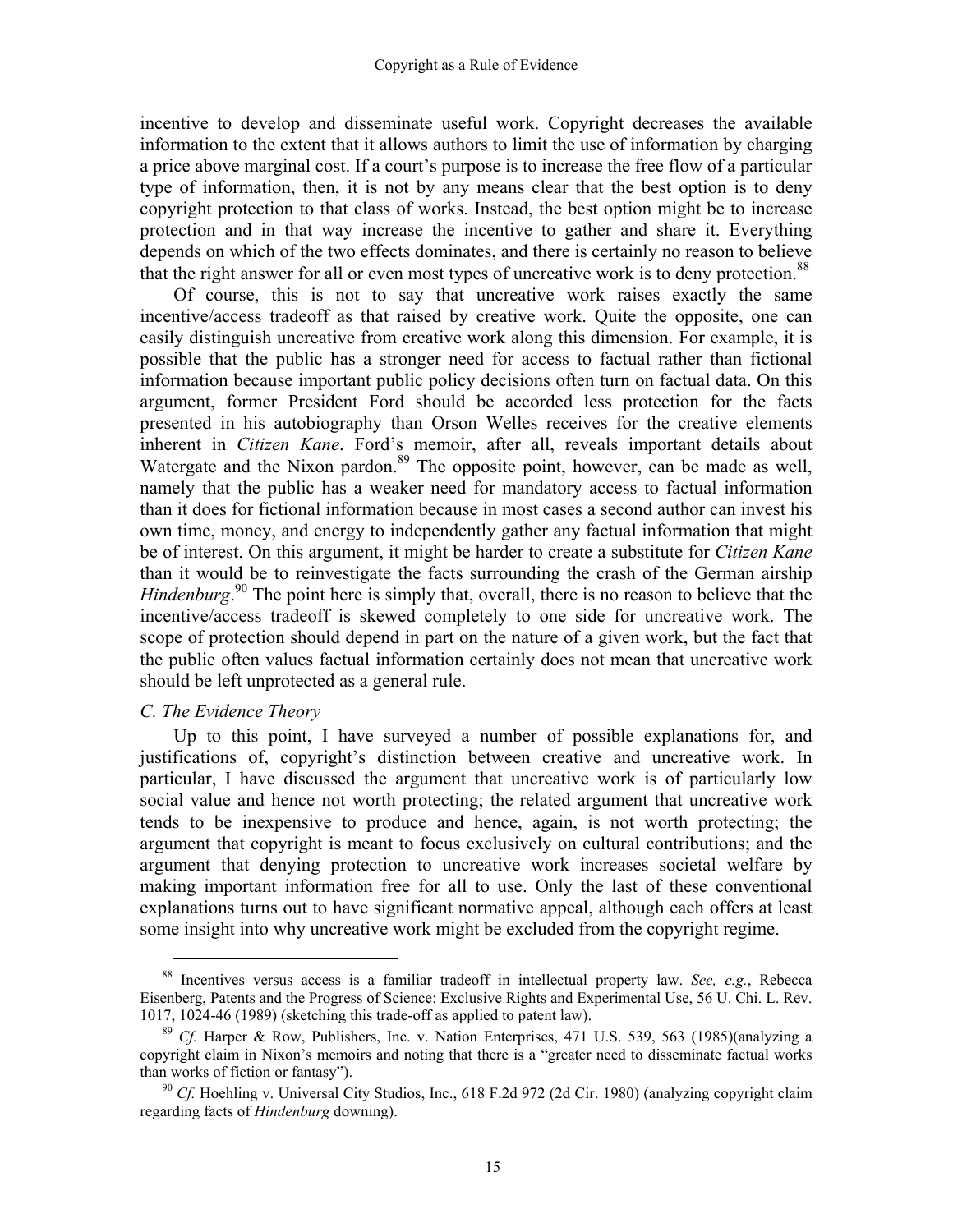Consider now the evidence theory. The basic logic is straightforward: one reason a sensible copyright regime would distinguish uncreative from creative work is that uncreative work introduces extraordinary problems of proof. Were two litigants to step forward with remarkably similar uncreative works, a court would find it virtually impossible to determine whether one copied from the other (impermissible infringement) or whether instead any similarity simply resulted from the fact that both works lack creativity. As mentioned in the Introduction, if I were to ask four students to create a directory of Asian restaurants in Chicago, the four would likely produce markedly similar directories whether they copied or not. An originality requirement, then, empowers courts to exclude from the copyright system a particularly messy class of cases: cases where courts would not be able to use similarity as the basis for even a weak inference regarding the likelihood of impermissible copying.

A few courts have flirted with this sort of explanation for copyright's creativity requirement. The first was the Second Circuit in *L. Batlin & Son v. Snyder*.<sup>91</sup> At issue was a toy bank made in the shape of the legendary patriotic figure, Uncle Sam. Banks of this sort had long been available to the public, but they were always made out of cast iron, whereas the one in question was made out of plastic. Plaintiff presented evidence designed to show that changing from a cast iron to a plastic medium was difficult and time-consuming; and the lower court ultimately found that "a degree of physical artistic skill" was indeed necessary for the transformation.<sup>92</sup> The question on appeal, then, was whether a demonstration of this sort of "physical" skill was sufficient for copyright purposes, or whether artistic accomplishment was the touchstone of authorship.

Surveying prior cases (including *Bell*, discussed above), the *Batlin* Court found that in comparable instances works were awarded protection only when they exhibited more than "merely trivial variation[s]" from preexisting works.<sup>93</sup> Unfortunately, that was not this case. The plastic bank at issue was extraordinarily similar to the conventional cast iron version in shape and detail. And while there were some minor differences, the court found that those were "functional"—that is, they were changes made to accommodate the use of plastic.<sup>94</sup> Thus, to find originality here, the court would have needed to say that physical skill sufficed even in the absence of non-trivial variations. This the court would not do: "If there be a point in the copyright law pertaining to reproductions at which sheer artistic skill and effort can act as a substitute for the requirement of substantial variation, it was not reached here."[95](#page-17-4) 

The *Batlin* Court's rationale can be seen as an early articulation of the evidence theory:

Absent a genuine difference between the underlying work of art and the copy of it for which protection is sought, the public interest in promoting progress in the arts indeed, the constitutional demand—could hardly be served. To extend copyrightability to minuscule variations would simply put a weapon for harassment

<span id="page-17-0"></span><sup>91</sup> L. Batlin & Son, Inc. v. Snyder, 536 F.2d 486 (2d Cir. 1976).

<span id="page-17-1"></span> $92$  L. Batlin & Son, Inc. v. Snyder, 394 F. Supp. 1389 (S.D.N.Y. 1975).

<span id="page-17-2"></span><sup>93 536</sup> F.2d at. 490 (quoting *Bell*, 191 F.2d at 103). 94 *Id.* at 489. 95 *Id.* at 491.

<span id="page-17-3"></span>

<span id="page-17-4"></span>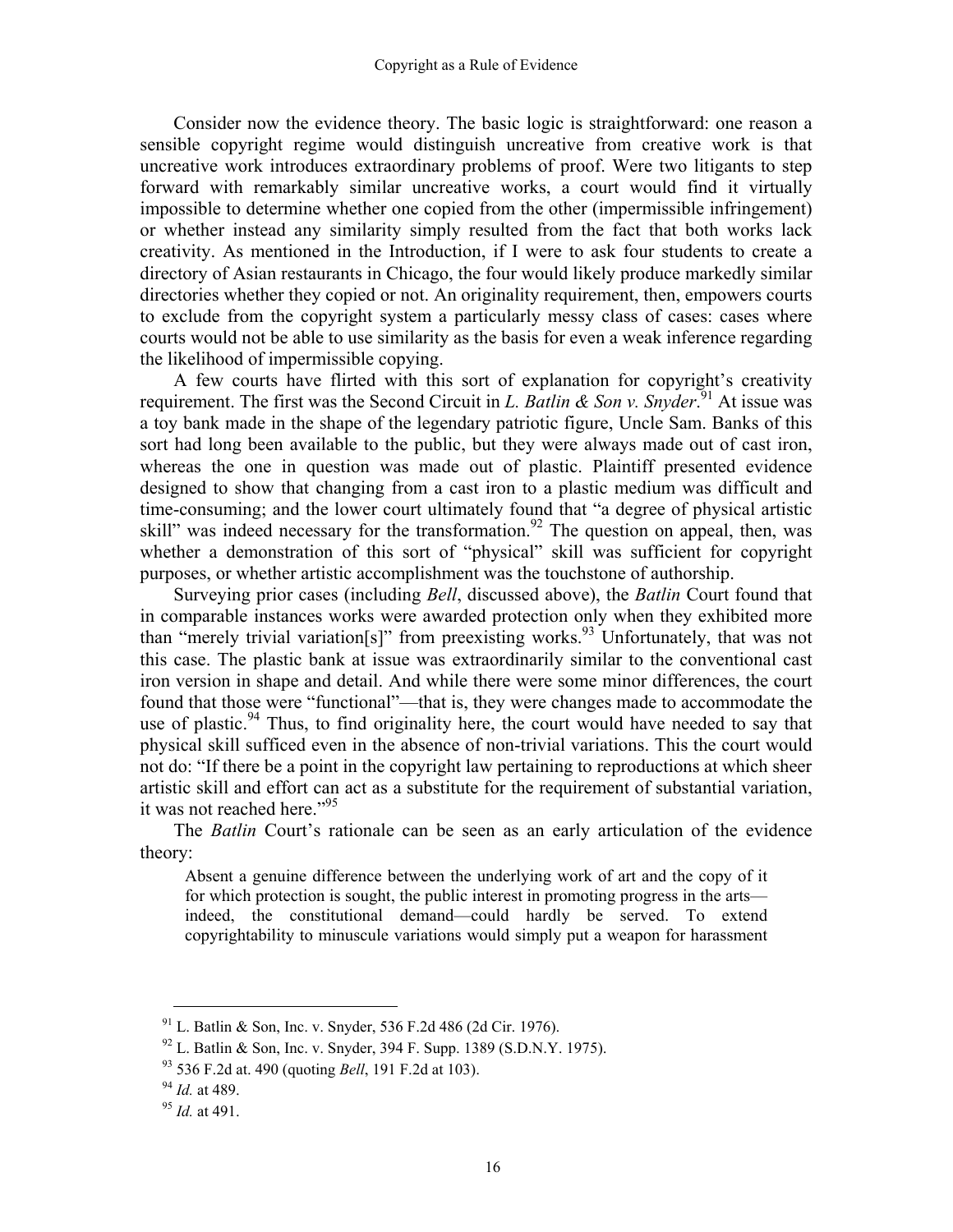in the hands of mischievous copiers intent on appropriating and monopolizing public domain work.[96](#page-18-0) 

The last line of the court's analysis is a tentative version of the evidence theory. It seems to say that evidentiary issues would be too complex if courts were to allow copyright in minuscule variations. Courts would find it difficult to distinguish permissible copying of the underlying work from impermissible copying of the nearly identical copyrighted work. That would indeed put "in the hands of mischievous copiers" a dangerous power: the power to interfere with permissible copying of the unprotected underlying work.<sup>97</sup>

The most famous and complete articulation of the evidence theory came a few years after *Batlin*, specifically in the form of Judge Posner's opinion in *Gracen v. Bradford Exchange*. [98](#page-18-2) Like *Batlin*, *Gracen* concerned the copyright eligibility of a derivative work—that is, a work based on a preexisting original. This time, the preexisting work was a copyrighted movie, and the derivative work under consideration was a collectors' plate featuring a likeness of the film's lead actress. The question presented was whether the artist who painted the plate could acquire rights in the likeness and ultimately wield those rights against a second artist also hired to make a line of collectors' plates. Writing for the Seventh Circuit, Judge Posner worried about evidence:

[A]s applied to derivative works, the concept of originality in copyright law has as one would expect a legal rather than aesthetic function—to prevent overlapping claims. Suppose Artist *A* produces a reproduction of the Mona Lisa, a painting in the public domain, which differs slightly from the original. *B* also makes a reproduction of the Mona Lisa. *A*, who has copyrighted his derivative work, sues *B* for infringement. *B*'s defense is that he was copying the original, not *A*'s reproduction. But if the difference between the original and *A*'s reproduction is slight, the difference between *A*'s and *B*'s reproductions will also be slight, so that if *B* had access to *A*'s reproductions the trier of fact will be hard-pressed to decide whether *B* was [impermissibly] copying  $A$  or [permissibly] copying the Mona Lisa itself.<sup>99</sup>

Interestingly, in *Gracen*, Posner explicitly limits his articulation of the evidence theory to apply only to those cases where the work at issue is based on another copyrighted work: "We are speaking . . . only of the requirement of originality in derivative works."[100](#page-18-4) As Posner himself would later realize, however, the same basic point applies much more broadly. Consider, for example, Posner's opinion in *Ty, Inc. v.*  GMA Accessories.<sup>101</sup> One part of that litigation concerned two beanbag stuffed animals, both described by their firms as stuffed pigs. Posner points out that, if either stuffed pig

<span id="page-18-1"></span><span id="page-18-0"></span>

<sup>&</sup>lt;sup>96</sup> *Id.* at 492.<br><sup>97</sup> The Second Circuit also discussed the evidence theory in Durham Industries, Inc. v. Tomy Corporation*,* 630 F.2d 905 (2d Cir. 1980). There, the court again made reference to the "practical" difficulties associated with distinguishing between permissible copying from one source and impermissible copying from a virtually identical source.  $Id$ . at  $911$ .

<span id="page-18-3"></span><span id="page-18-2"></span>

<sup>&</sup>lt;sup>98</sup> 698 F.2d 300 (7th Cir. 1983). <sup>98</sup> *Id.* at 304. Note that *Gracen* could have been resolved by better contracting, because the film production company enjoyed superior rights to both plate artists. *See* 17 U.S.C. §103(a) (author of derivative work does not enjoy protection for "any part of the work in which [copyrighted] material has been used unlawfully").<br> $^{100}$  698 F.2d at 305.

<span id="page-18-4"></span>

<span id="page-18-5"></span><sup>101 132</sup> F.3d 1167 (7th Cir. 1997).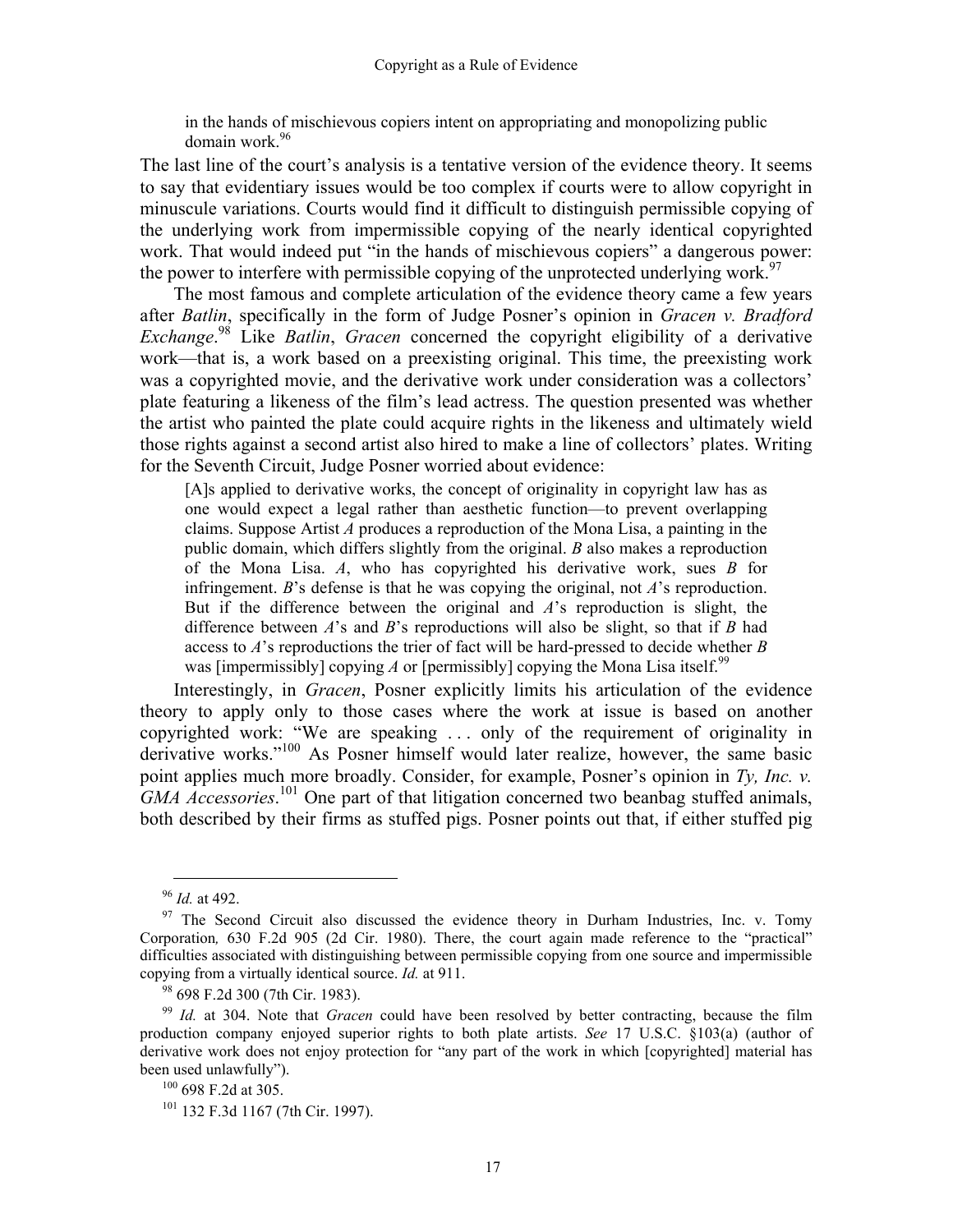had at all resembled a real pig, the copyright issue would be a difficult one.<sup>102</sup> The court in that instance would have had a hard time determining whether one pig was copied from the other (impermissible) or whether instead any similarity simply resulted from both trying to resemble a real pig. Fortunately, in *Ty*, neither stuffed pig looked remotely real, and thus the evidence issue turned out to be straightforward.<sup>[103](#page-19-1)</sup>

*Gracen* has been subject to a great deal of criticism in the years since the opinion first issued. Melville and David Nimmer, for example, have questioned how often these sorts of evidentiary puzzles are likely to occur in practice.[104](#page-19-2) Was *Gracen* a fluke for presenting a case where two derivative works were so similar that it was unclear whether the relevant authors copied from one another or instead both borrowed from the same original work? The Nimmers think so. In their words, it is "factually unjustified" to assume that "any slight ... variation that a given derivative work makes to a particular underlying work is likely to be similar to any slight variation to the same underlying work made by a different derivative work author."<sup>105</sup> Whether this criticism sticks is in the end an empirical question. But the Nimmer argument focuses on the special case of derivative work, and thus one wonders whether they have accounted for uncreative work more generally. After all, while fact patterns like that from *Gracen* might sound farfetched, it seems very reasonable to expect that different authors will routinely produce nearly identical street maps, recipes, telephone books, and databases.

Peter Jaszi is another prominent critic of *Gracen*, although his objections seem more like refinements than significant challenges to the theory. One of his concerns is purely semantic. In *Gracen*, Judge Posner held that a derivative work must be "substantially different from the underlying work" to avoid the evidence quagmire.<sup>106</sup> Jaszi worries that this language, taken out of context, might lead courts to demand too much from derivative work, and so Jaszi prefers earlier court language requiring only that a derivative work be "distinguishable" from its predecessor.<sup>107</sup> This is a fair point as far as it goes, but it is certainly not a refutation of Posner's basic argument.

Another of Jaszi's objections is that any evidence problem can be solved through the use of expert testimony.<sup>108</sup> This seems to miss the mark on several dimensions. First, it might not be true that experts can readily determine the lineage of a given work or, more important, that a finder of fact can evaluate dueling expert claims reliably. Second, even if experts are helpful, that point is not inconsistent with the evidence theory. The claim, after all, is that certain categories of copyright cases are so expensive to litigate that society might be better off excluding them from copyright's purview. Jaszi helpfully

<span id="page-19-6"></span>

<span id="page-19-1"></span><span id="page-19-0"></span>

<sup>&</sup>lt;sup>102</sup> *Id.* at 1170.<br><sup>103</sup> Whimsically, and just to amplify this point, Posner included in the published opinion a picture of two real pigs along with pictures of the two stuffed pigs. His message: this really was an easy case, as neither stuffed pig at all resembled the real pigs. For another Posner case raising similar evidentiary issues, *see* Pickett v. Prince 207 F.3d 402, 406 (7th Cir. 2000) (Posner, J.) ("Whether Prince's guitar is a copy of his copyrighted symbol or a copy of Pickett's guitar is likewise not a question that the methods of litigation can readily answer with confidence.").<br><sup>104</sup> D. Nimmer & M. Nimmer, 1 Nimmer on Copyright at §3.01 (2002).

<span id="page-19-2"></span>

<span id="page-19-3"></span><sup>105</sup> *Id.*

<span id="page-19-5"></span><span id="page-19-4"></span>

 $106$  698 F.2d at 305.<br><sup>107</sup> Peter Jaszi, Toward a Theory of Copyright: The Metamorphoses of "Authorship," 1991 Duke L.J. 455, at 461 & 461 n.18. 108 *Id.* at 461 n.20.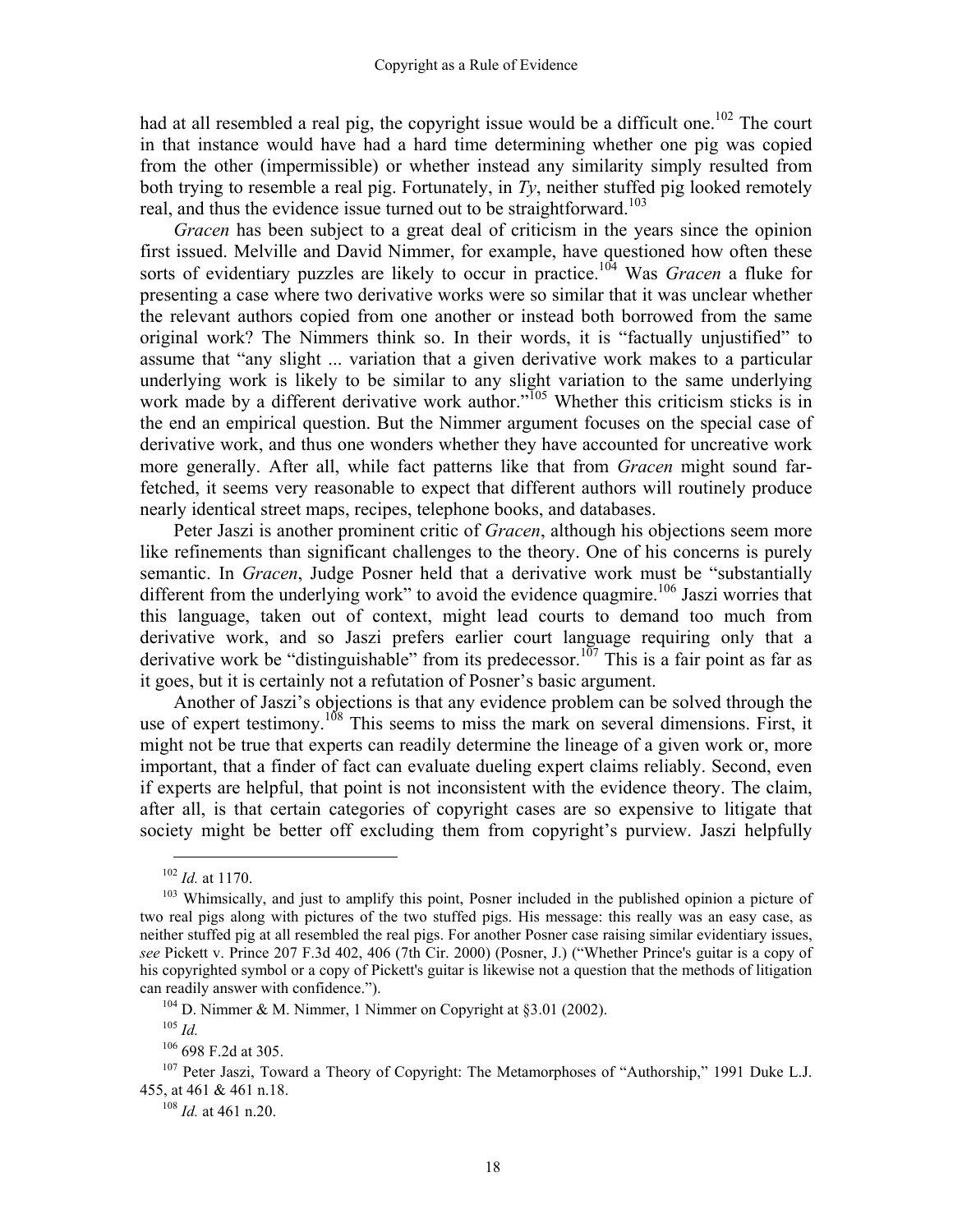identifies one culprit for those high costs—experts—and he is right about that. In certain cases, litigants will find it in their private interest to incur significant litigation expenses, including the hiring of experts, even though those expenses are socially unjustified. The creativity requirement works to exclude some of these pricey cases from the system. [109](#page-20-0) 

John Wiley is the third copyright authority to criticize *Gracen*. His concern is with cases where an author's purpose is to create a work that accurately mimics an existing work. On the evidence theory, such a work might be denied protection; to Wiley, this sounds absurd. As interpreted in *Gracen*, "the copyright requirement of originality makes no sense because it claims variation as a virtue, while authors of many objects of copyright protection rightly regard variation as a vice."[110](#page-20-1) In *Gracen*, for example, the artist's purpose in creating the plates was to create an image recognizable to anyone who saw the movie on which the plates were based. "Yet . . . faithful accuracy doomed Gracen's copyright suit," Wiley complains, "for Judge Posner thought her painting looked hardly different from the movie."<sup>111</sup>

Wiley is correct: evidentiary concerns might lead courts to deny protection to some works that are intentionally designed to be faithful reproductions. But that is not an unforeseen consequence. Instead, Wiley points to one type of case where copyright might rationally deny protection. The justification is not that faithful reproductions are less valuable to society than other, more distinctive works; nor is it that faithful reproductions are easier to accomplish or in any other way less meritorious. The justification is simply that these cases can be quite costly to litigate, and so a sensible copyright regime might choose to exclude them on grounds that the social costs likely outweigh the social benefits. $112$ 

#### *D. Implications*

<span id="page-20-0"></span> $\overline{a}$ 

As applied to most uncreative work, the evidence theory alone is sufficient to justify denying protection. For example, while reasonable minds might disagree over whether food recipes should be denied protection because of their arguably low social value or, quite the opposite, because of the public's strong interest in free access to this information, the evidence theory moots the debate. No matter what the right answer to the social value and public access questions, recipes should be excluded because copyright protection in this instance would present an extraordinary problem with respect to proof.

<sup>109</sup> Interestingly, Jaszi ultimately applauds the result in *Gracen*, arguing that Posner's real motivation was an "implicit recognition of a hierarchy of artistic productions." *Id.* at 462. As Jaszi explains, "it is easier to recognize and reward as an 'author' one who paints on canvas with inspiration from nature than one who paints on china with inspiration from old movie stills." *Id.*

<span id="page-20-2"></span><span id="page-20-1"></span><sup>&</sup>lt;sup>110</sup> John S. Wiley, Copyright at the School of Patent, 58 U. Chi. L. Rev. 119, 136 (1991).<br><sup>111</sup> *Id.* at 136-37. Judge Posner himself was not blind to this objection; in another article, he expressed

concern about cases where "the creativity of the derivative work consists precisely in the fidelity with which it reproduces the impression created by the original." William P. Landes & Richard A. Posner, An Economic Analysis of Copyright Law, 18 J. Legal Stud. 325, 356-57 (1989).<br><sup>112</sup> Elsewhere in his analysis, Wiley argues that evidentiary problems should not lead to exclusion but

<span id="page-20-3"></span>should, instead, be resolved by a higher standard of proof. "If difficult questions of proof indeed arise in future cases, the appropriate solution is a high standard of proof for plaintiffs—not a definition of originality that punishes them for successfully achieving a goal that is socially deserving and efficient." Wiley, *supra* note 110, at 140. I agree that this is another viable approach. It would discourage litigation in instances of evidentiary complexity but still leave copyright as a possibility in appropriate cases. The modern registration requirement works exactly this way. *See infra* Part III.C.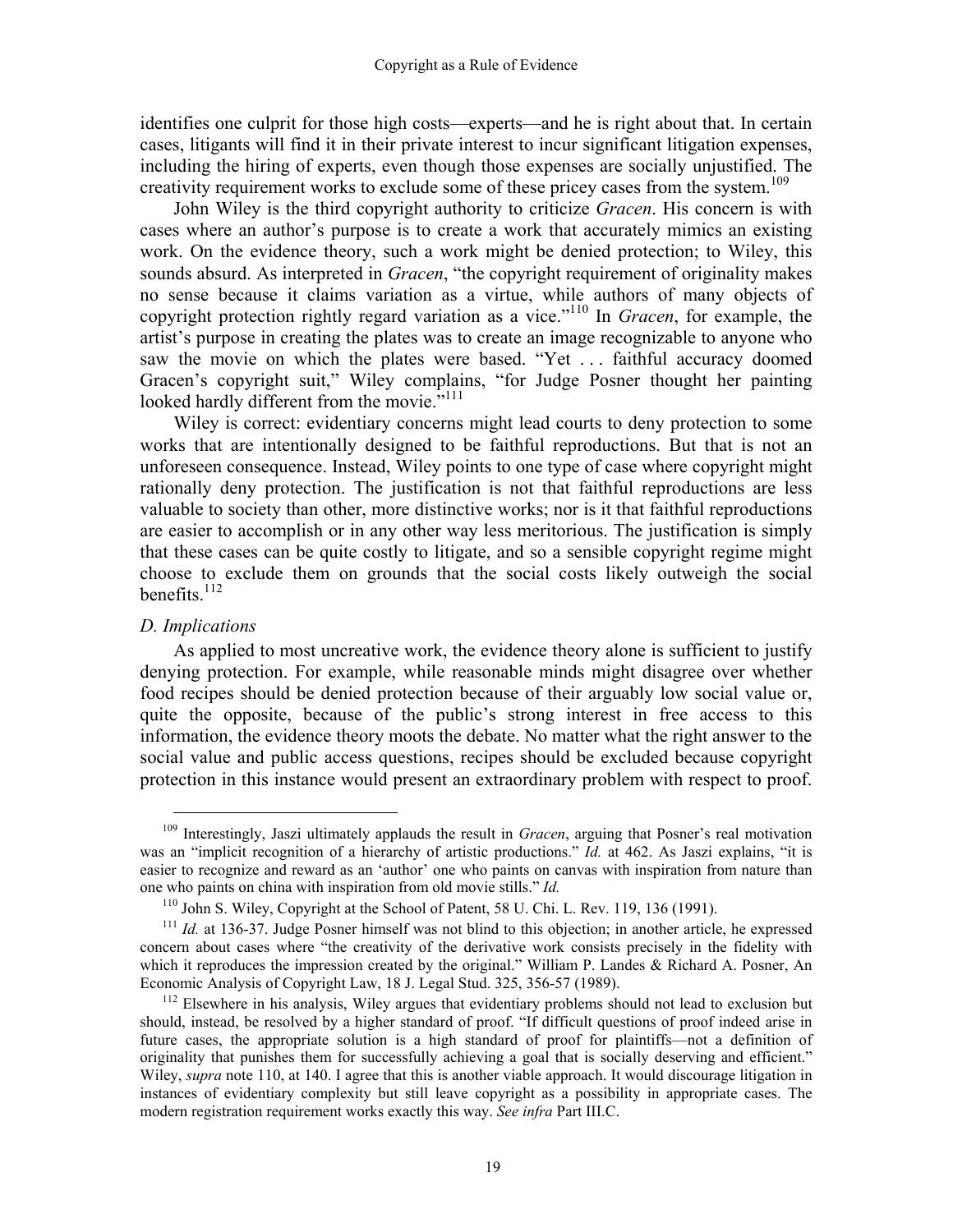The social costs of resolving those evidentiary difficulties would likely outweigh any social benefits that might accrue from protecting recipes in the first place.

Ironically, the main implications of the evidence theory therefore come in cases where the evidence theory is not compelling and, because of that, the only way to justify the search for creativity is to lean on one of the traditional and more troubling explanations. *Feist* is one such case. There was no evidence problem in *Feist* because Rural had planted in its original directory a handful of fictitious listings—entries that were included for the very purpose of detecting unauthorized copying.<sup>113</sup> Had Feist compiled its own telephone listings, or had it even simply confirmed the listings provided by Rural, it would have detected the false entries and eliminated them. Feist did neither. Four fake listings thus survived in Feist's directory, testifying to the fact of copying and also suggesting its approximate extent.<sup>114</sup>

This does not mean that Rural should have won its copyright case. But it does mean that the only way to justify the Court's reliance on creativity is to tell a compelling story about social value, production costs, or the public's interest in free access to telephone information. That, frankly, is hard to do. The telephone directory at issue was obviously expensive to create and valuable once created, so those rationales do not work. That leaves only one plausible rationale, namely that copyright was in this case rightly denied because the public has a strong interest in free telephone information. But that is not so clearly right. Local telephone companies must earn revenues sufficient to cover the substantial fixed costs of the telephone plant. It might be in the public interest to recognize copyright in telephone directories and in that way allow telephone companies to earn some of that necessary revenue through the sale of Yellow Page advertisements rather than to deny copyright and thereby force regulators to approve higher telephone rates $^{115}$  $^{115}$  $^{115}$ 

Whatever one thinks of this argument, it certainly makes clear that creativity itself says nothing about the right answer in this case. It is possible that Rural should have won, and it is possible that Rural should have lost. But it borders on the absurd to decide the case by asking whether telephone listings are creative. The standard rationales for the

<span id="page-21-1"></span><span id="page-21-0"></span>

<sup>&</sup>lt;sup>113</sup> 499 U.S. at 344.<br><sup>114</sup> The false entries in *Feist* did no harm because no consumer was ever going to look up a nonexistent neighbor. The same might not be true for false entries on a map or in a research database. Thus, the use of fictional information is only plausible for certain types of work.

Note, too, that in *Feist* an independent copyright claim could have been raised with respect to the false listings. They were creative, after all, and thus one could argue that at least those entries should have been protected by copyright. Lawyers likely did not advance this argument because (1) the copying probably would have been deemed *de minimis* and (2) Rural would have had a hard time showing that any damages flowed from this copying.<br><sup>115</sup> Judge Greene adopted this position in United States v. American Telephone & Telegraph Co., 552 F.

<span id="page-21-2"></span>Supp. 131 (D.D.C. 1982), aff'd, 460 U.S. 1001 (1983), the decision that accepted, with modifications, the consent decree that settled the government's antitrust case against the Bell Telephone Company. One issue at play was the question of whether post-divestiture local telephone carriers should be allowed to continue producing Yellow Page directories. Judge Greene thought they should, on grounds that "the Yellow Pages provide a significant subsidy to local telephone rates" and that the "loss of this large subsidy" would lead to higher rates, a result "clearly contrary to the goal of providing affordable telephone service for all Americans." *Id.* at 193-94. For a fuller discussion of how best to recover the fixed costs of the telephone network, see Benjamin et al., Telecommunications Law and Policy 621-23 (2001); Kenneth Train, Optimal Regulation 117-40 (1991) (discussing Ramsey pricing).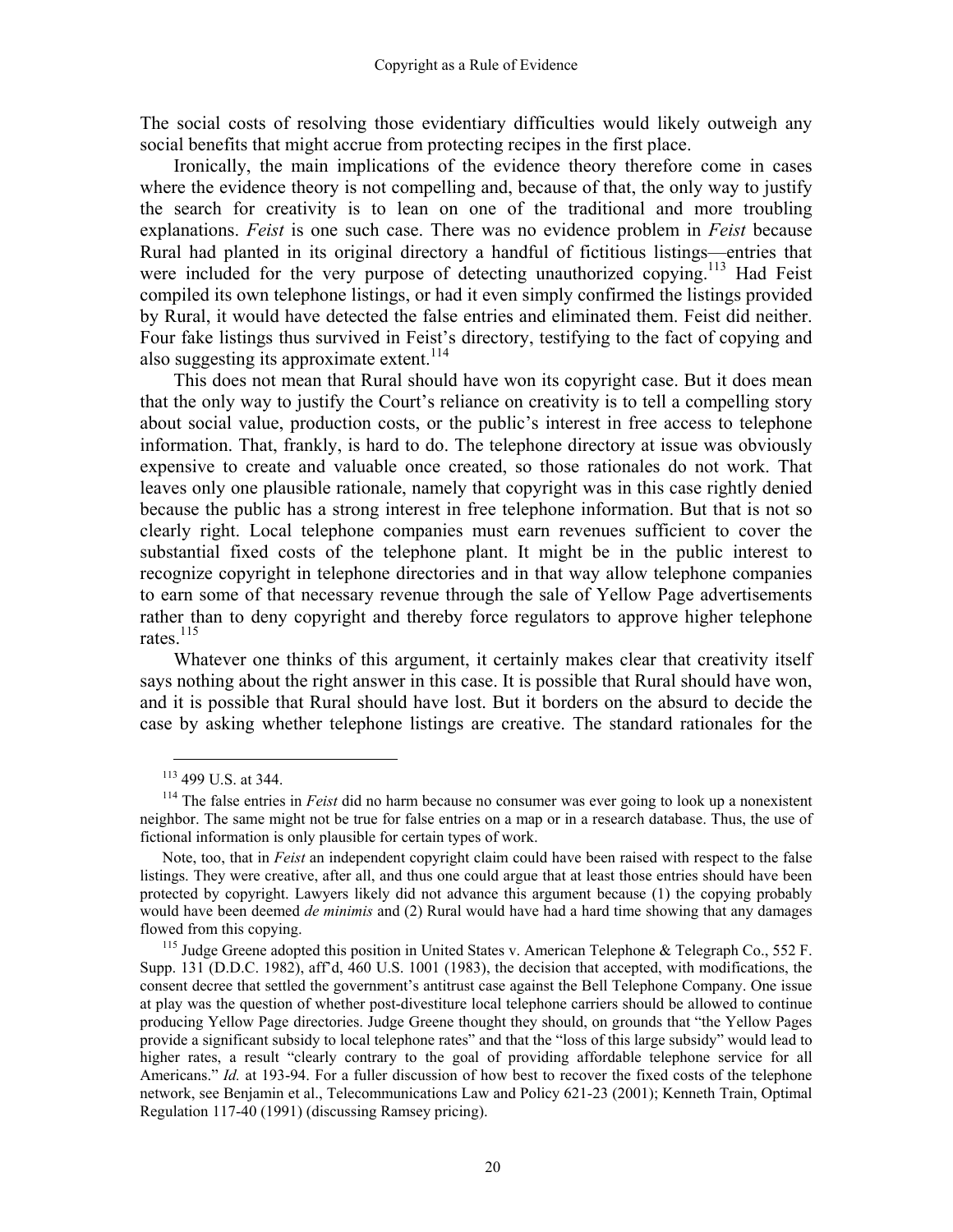creativity requirement do not work here, and the evidence theory—which usually can be relied on to justify the focus on creativity even when the other rationales fail—is also inapt thanks to Rural's clever use of false information. The Court's focus on creativity thus cannot be justified as a policy matter, and in the end that focus meant that the key issues on which this case should have turned were never briefed, analyzed, or resolved.

One might be tempted to dismiss all this as much ado about nothing. No legal regime works perfectly, and thus the fact that the Court decided one case on seemingly irrelevant grounds is only so important. But it turns out that there is a large category of work for which this same problem recurs: works, like telephone directories, that are for the most part collections of facts. As I will explain below, for these works the creativity requirement is today a significant obstacle to protection. Yet there is typically no evidence problem. And, while sometimes valid in particular cases, concerns about public access, social value, and production costs do not justify a blanket rule barring protection.

Think about evidence first. Evidentiary issues are typically quite manageable in these cases because fact-intensive research generates a rich paper trail. Suppose, for example, that two biographers each decide to write the life story of boxer Lennox Lewis. True, the resulting works would both likely tell a similar tale of a young man who grew up in London and went on to win Olympic Gold in Seoul. But a court would have no trouble determining whether the biographers copied from one another as opposed to working independently. After all, the very act of researching Lewis' life should generate evidence in the form of airline tickets, taped interviews, and the like, evidence that would clearly and easily distinguish cases of innocent similarity from those of impermissible copying.

If evidence does not justify exclusion, do any of the other theories explain why all factual works should be denied protection? Surely not the social value and production cost rationales, because factual works are often of great value and also often expensive to create. As for the public's strong interest in having access to factual information, I have already argued that this interest cuts both ways.<sup>116</sup> If the goal is to increase the public's access to factual information, it is not clear whether the best approach is to offer copyright and thereby increase the incentive to gather and disseminate this material, or deny copyright and thereby maximize public access to information that is or will be made available. At best, then, this rationale justifies denying protection in some fraction of the cases, but surely not all of them.

Are there other concerns, then, that justify a ban on protection? Courts have in the past worried that by recognizing copyright in facts, copyright law would create patentlike monopolies in factual information.<sup>117</sup> But that is not true. Copyright stops only unauthorized borrowing. So, even if one party were to hold copyright in some particular fact it discovered, another party could always return to primary sources and re-gather that same information. Recognizing copyright in a biography of Lennox Lewis would therefore not mean that there would be only one book about his life; it would simply

<span id="page-22-1"></span><span id="page-22-0"></span>

<sup>&</sup>lt;sup>116</sup> *See supra* notes 84-88 and accompanying text.<br><sup>117</sup> *See, e.g.*, Moore Pub., Inc. v. Big Sky Marketing, Inc., 756 F. Supp. 1371, 1379 (Idaho 1990) ("By placing ideas and facts beyond copyright protection, while allowing protection for the expression of those ideas or the arrangement of those facts, the Copyright Act prevents monopolization of facts or ideas"); Harper & Row, Publishers v. Nation Enters., 723 F.2d 195, 204 (2d Cir. 1983), *rev'd on other grounds*, 471 U.S. 539 (1985) (worrying that copyright might inadvertently allow an individual to be "the owner of an important political event merely by being the first to depict that event in words").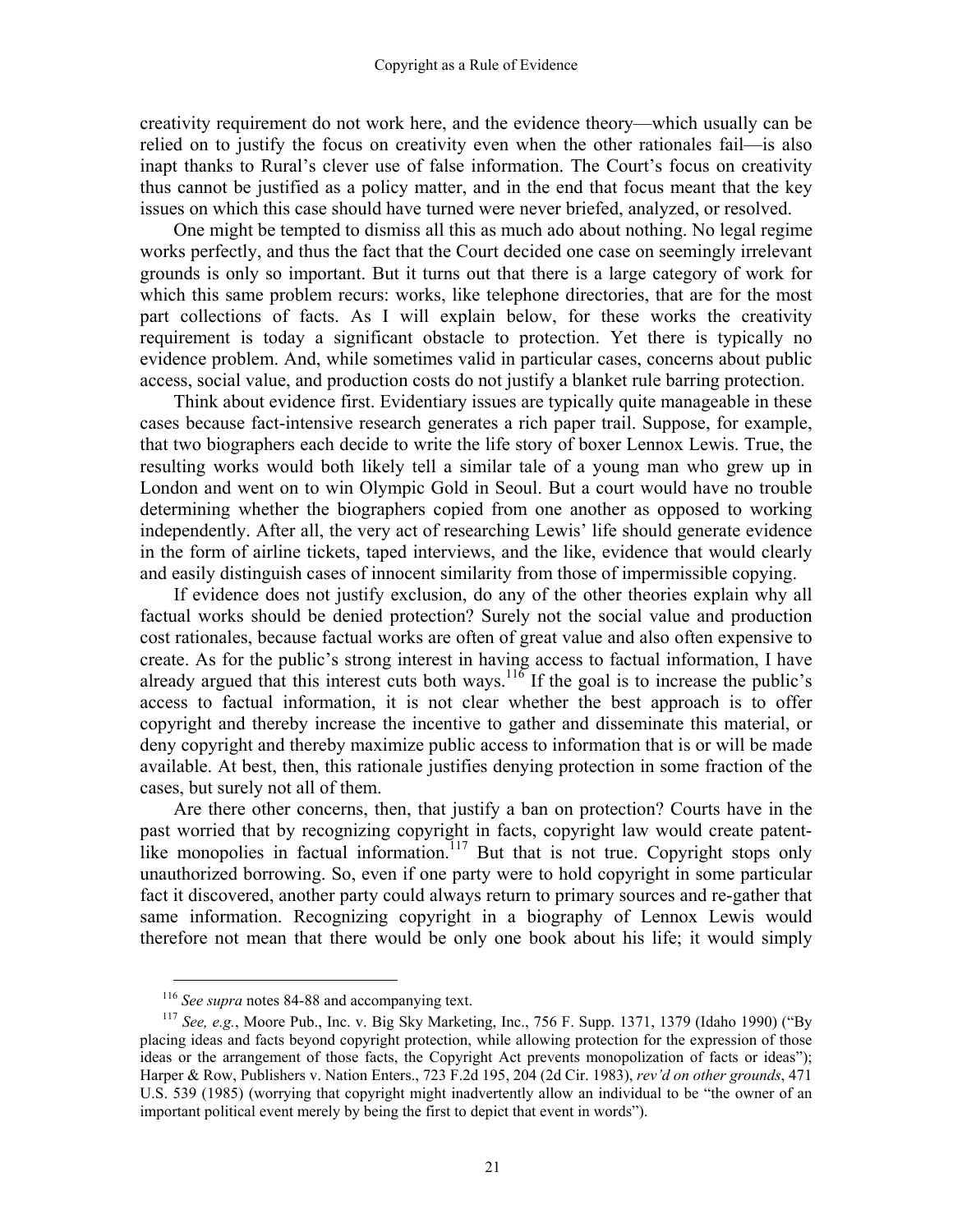mean that later authors would either have to confirm the various factual claims themselves or (more likely) cut a deal with the first author. The exact scope of permissible borrowing would need to be worked out—it would be hard, for example, to negate all the benefits that a second researcher inevitably enjoys—but no matter how the nuances are resolved, it is clear that one can recognize copyright in these instances without creating monopolies in factual material.

Courts have also worried that, in certain settings, a second-comer might not be able to re-confirm a first author's factual claims. That is admittedly an important special case, and it might be that the fair use doctrine should be available to excuse unauthorized borrowing in such circumstances.<sup>118</sup> It would be impossible, for example, for a second videographer to capture footage of the Kennedy assassination, and certainly that fact is relevant when considering the appropriate scope of protection for the original video images.<sup>119</sup> Similarly, some factual research might be so expensive that it exhibits natural monopoly properties[.120](#page-23-2) The costs of sending an unmanned vehicle to explore the *Titanic* wreckage are exorbitant even given modern technology; so, while it is technically feasible for a second exploration, the economics might mean that the *Titanic* example should be thought of as parallel to the Kennedy example. But, again, these are special cases that would likely justify special exceptions. In most situations, facts can be independently gathered by multiple parties and thus copyright would not yield monopoly.

Another concern that must be accounted for is the worry that protection of factual information will lead to wasteful duplication of research.<sup>121</sup> The possibility of Coasian bargaining calls that claim into question; the fact that the second-comer can re-gather the information should set up a dynamic where the first party licenses to the second and thereby avoids any wasteful duplication. But many respected commentators worry that transaction costs, strategic behavior, and other forms of market breakdown will block the bargain; and, in cases where that seems plausible, again intellectual property rules could be tailored accordingly.<sup>[122](#page-23-4)</sup>

My claim with respect to factual works, then, is not that all factual work should be protected or even that factual work, when protected, should be accorded exactly the same scope of protection that is accorded creative work. Instead, my claim is only that a lack of

<span id="page-23-0"></span><sup>&</sup>lt;sup>118</sup> The fair use doctrine excuses infringement in instances where leniency seems appropriate on policy grounds. The doctrine was codified in 1976, but it nevertheless remains a free-wheeling policy inquiry, allowing flexible responses to exceptional situations like those identified in the text. *See* 17 U.S.C. §107 (offering a non-exclusive list of factors to consider).<br><sup>119</sup> *Cf.* Time, Inc. v. Bernard Geis Associates, 293 F. Supp. 130 (S.D.N.Y. 1968) (rejecting the argument

<span id="page-23-1"></span>that the Kennedy footage "could not be the subject of copyright because . . . to allow copyright would result in the appropriation of the subject matter" but nevertheless finding unauthorized copying to be fair use).<br><sup>120</sup> A market exhibits the properties of a natural monopoly in instances where a single firm can satisfy

<span id="page-23-2"></span>market demand at a lower total cost than can two or more firms. Among the policy implications are: (1) competition in such a market is wasteful because total costs are greater than they could be in its absence; and (2) there is some danger that only one firm can survive economically, and thus natural monopoly markets might in the long term tend to become monopolized. For a general discussion, *see* Benjamin et al., *supra* note 115 at 374-80.

<span id="page-23-3"></span><sup>&</sup>lt;sup>121</sup> *See, e.g.*, Rosemont Enterprises, Inc. v. Random House, Inc., 366 F.2d 303, 310 (2d Cir. 1966), cert. denied, 385 U.S. 1009 (1967) ("it is just such wasted effort that the proscription against the copyright of ideas and facts . . . [is] designed to prevent.").<br><sup>122</sup> Jane Ginsburg, for example, questions the viability of market forces in this setting and advocates the

<span id="page-23-4"></span>use of compulsory licenses. *See* Ginsburg, *supra* note 35, at 1916-37.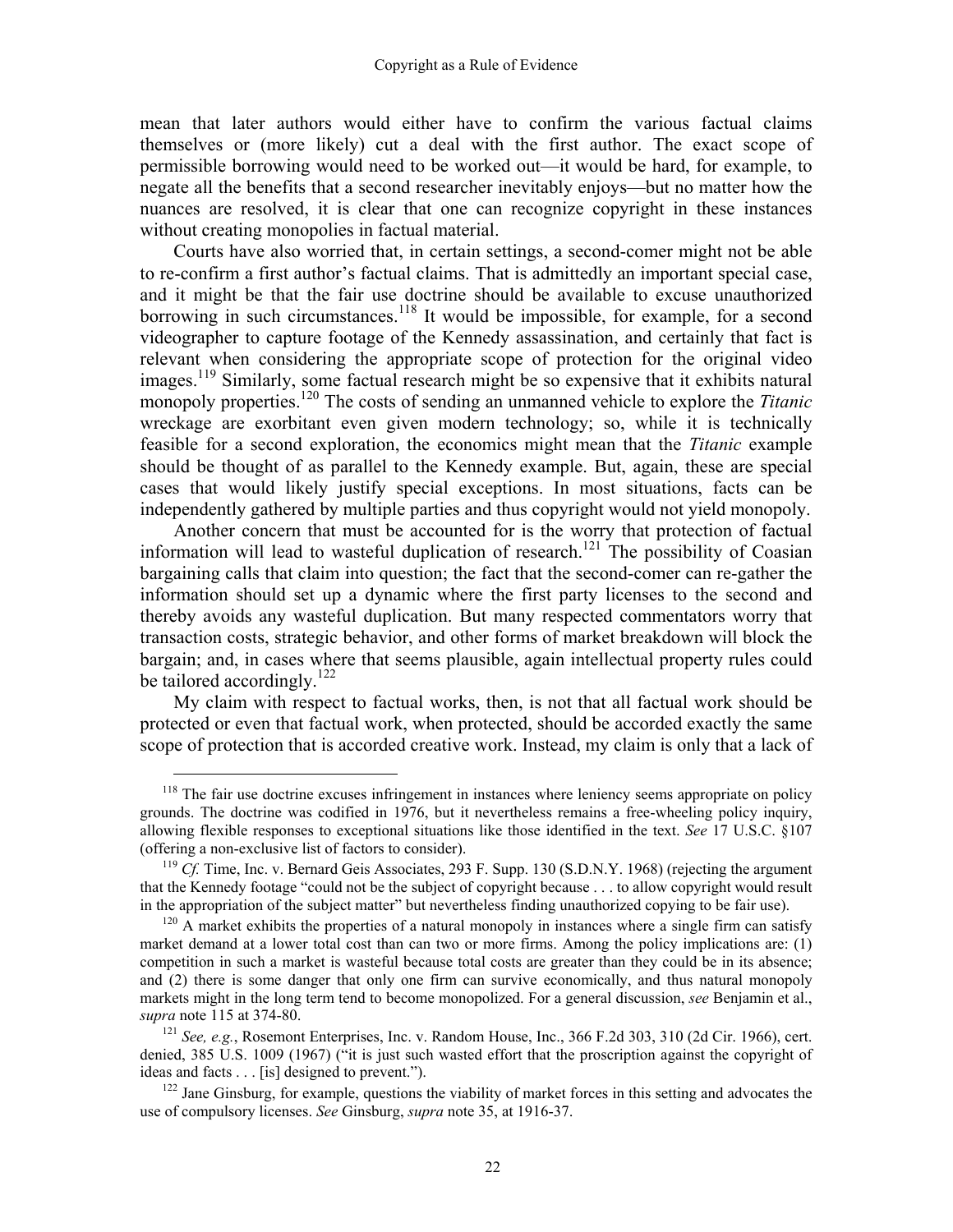creativity is not itself a good reason to deny these works protection. False facts and rich paper trails both operate in this context to minimize any evidentiary concerns, and none of the other rationales justify a general prohibition. Moreover, there are strong arguments to be made in favor of at least some narrow form of protection. After all, the same freerider problem that (from an economic perspective) justifies copyright protection for creative work seems to justify protection for factual work as well.

The details here of course require more thought. For instance, maybe protection should extend only to certain classes of facts, or maybe it should apply only to facts that are captured in database form.<sup>123</sup> Federal copyright law today cannot adequately explore these details because the Constitution has been interpreted to require that copyright analysis stop at the question of whether a work is creative. This yields a blanket rule denying protection to factual works and precludes the more careful analysis that the topic deserves.

Worse, this is not just a problem for copyright law but in fact threatens to be a problem for federal law more generally. Consider, for example, Congress' recent attempts to use its authority under the Commerce Clause to protect databases from certain types of unauthorized duplication.<sup>124</sup> Many scholars think that copyright law's creativity requirement renders this legislation unconstitutional. Their logic: Under *Feist*, the Constitution authorizes Congress to award copyright protection only to works that demonstrate some modicum of creativity; the proposed legislation must therefore be unconstitutional because it allows Congress to skirt the constitutional limitations imposed by the Copyright Clause simply by invoking the Commerce Clause.<sup>125</sup> If this argument holds, then *Feist* in effect bars all forms of federal protection for uncreative work, and it does so without any policy rationale capable of supporting that result.

#### II. Fixation

There are two main prerequisites to federal copyright protection. The first, considered in the previous section of this Article, is the requirement that an eligible work be original to the author in question. The second requirement, and the subject of this section, is the requirement that an eligible work be "fixed in any tangible medium of expression."<sup>126</sup>

The key statutory provision is section 102(a) of the Copyright Act. That provision states, in relevant part, that federal copyright protection begins when original expression is captured in a physical form from which it can be "perceived, reproduced, or otherwise communicated. $127 \text{ To take some simple examples, a playwright satisfies this requirement}$  $127 \text{ To take some simple examples, a playwright satisfies this requirement}$ by preparing a typewritten manuscript or by filming a performance of his play on

<span id="page-24-0"></span><sup>&</sup>lt;sup>123</sup> For some interesting lessons from the European experience with database protection, see Stephen M. Maurer et al., Europe's Database Experiment, 294 Science 789 (2001). 124 *See, e.g.*, H.R. 3531, 104th Cong. (1996) ("Database Investment and Intellectual Property Antipiracy

<span id="page-24-1"></span>Act of 1996"); H.R. 2652, 105th Cong. (1998) ("Collections of Information Antipiracy Act"); H.R. 354, 106th Cong. (1999) ("Collections of Information Antipiracy Act").

<span id="page-24-2"></span><sup>&</sup>lt;sup>125</sup> For discussion, *see* Paul J. Heald, The Extraction/Duplication Dichotomy: Constitutional Line-Drawing in the Database Debate, 62 Ohio St. L.J. 933 (2001); Paul Goldstein, Copyright (2d. ed. 2000) at 2.2.1 (interpreting *Feist* to implicitly authorize this use of the Commerce Clause).

<span id="page-24-3"></span><sup>126 17</sup> U.S.C. §102(a). 127 *Id.*

<span id="page-24-4"></span>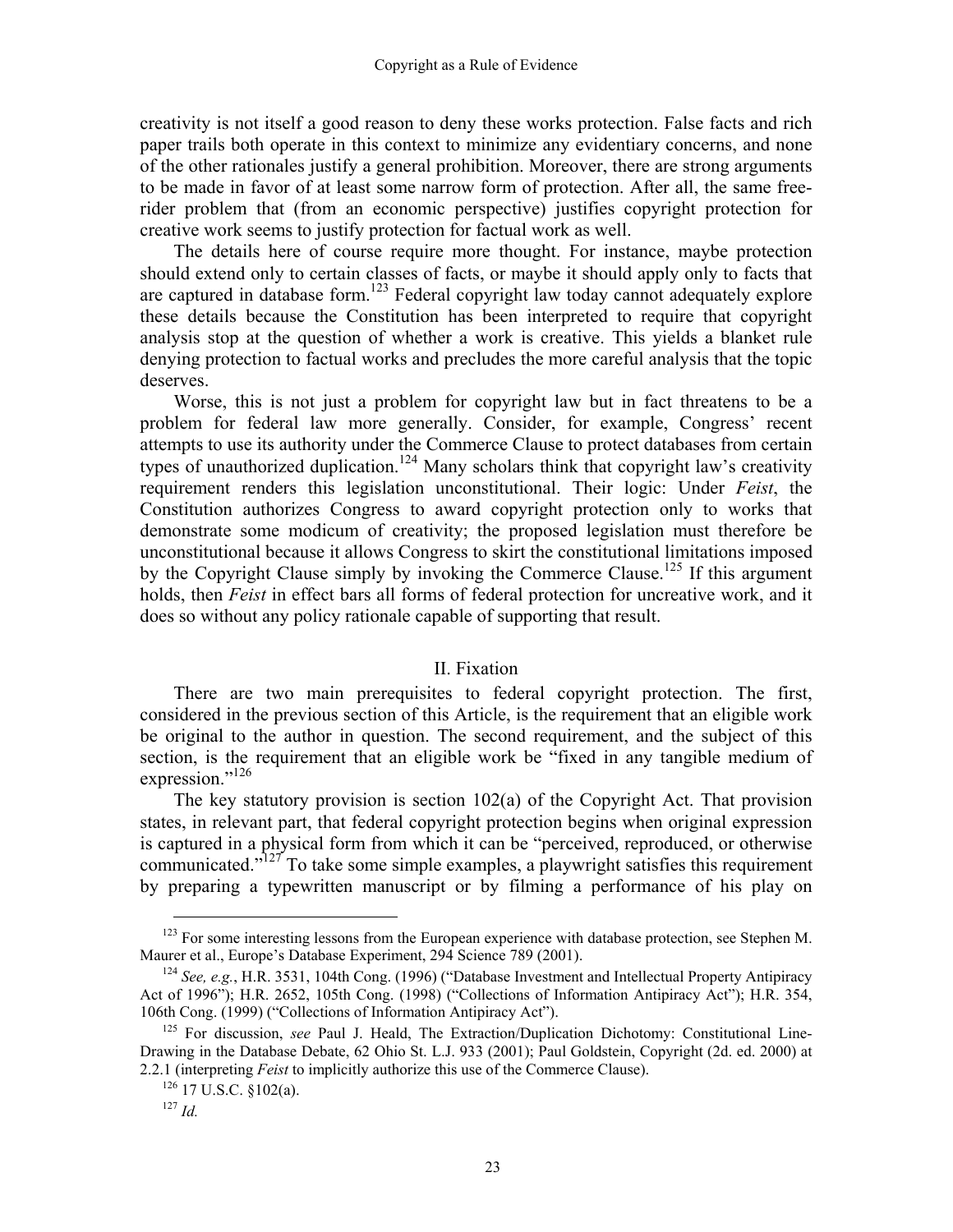videotape; and a composer satisfies the requirement by creating sheet music or recording an album. Fixation is a broad concept. The statute defines acceptable fixations to include "any tangible medium . . . now known or later developed, from which [expression] can be perceived, reproduced, or otherwise communicated, either directly or with the aid of a machine or device."<sup>128</sup>

The most striking aspect of the fixation requirement is that an acceptable tangible embodiment does not need to survive for any significant period of time. Fixation is like a trigger. Copyright protection commences the moment there exists a physical embodiment "sufficiently permanent or stable to permit [the associated expression] to be perceived, reproduced, or otherwise communicated for a period of more than transitory duration."<sup>129</sup> Thus, expression captured in a computer's memory can be sufficiently fixed even though the expression would be immediately lost were the computer to lose power;  $130$  and an author can intentionally destroy the fixation on which his copyright is based without in any way endangering his statutory rights.<sup>131</sup> In short, fixation does not imply permanence. Once a physical embodiment exists, copyright begins, and nothing more turns on the continued existence of that physical embodiment.

Fixation is easily accomplished for most works. Books, paintings, and motion pictures are all natural ways for an author to communicate expression to others, and even if quickly lost or destroyed—these embodiments all adequately fix expression for the purposes of federal copyright eligibility. Sheet music and sound recordings are similarly natural ways to communicate musical compositions, and these, too, typically suffice. The fixation requirement turns out to be a significant hurdle only with respect to a narrow category of works, primarily those that are performed but not recorded.<sup>132</sup> Certain types of choreography might fall into this category, $133$  as might impromptu performances like standup comedy and interactive theater.<sup>134</sup> Also excluded from copyright on these grounds are purely oral communications like folk tales and unrecorded radio broadcasts,  $135$  and certain evanescent art forms such as sand castles, ice carvings,

<span id="page-25-0"></span><sup>&</sup>lt;sup>128</sup> This was not always true. For example, right before Congress clarified the issue in the 1909 Act, the Supreme Court interpreted the preexisting copyright statute such that piano rolls did not constitute a physical "copy" of their associated musical works. White-Smith Music Pub. Co. v. Apollo Co., 209 U.S. 1 (1908). The Court did so because piano rolls were not directly accessible to humans but were, instead, parts of a machine that produced musical tones only after being connected to the rest of the mechanism. *Id.* at 17. Today, by contrast, piano rolls would surely constitute adequate fixations.

<span id="page-25-2"></span><span id="page-25-1"></span>

<sup>&</sup>lt;sup>129</sup> 17 U.S.C. §101 (definition of "fixed").<br><sup>130</sup> *See, e.g.*, Advanced Computer Servs. v. MAI Sys. Corp., 845 F. Supp. 356 (1994) (considering whether copies of computer software stored in RAM memory constitute fixed co

<span id="page-25-3"></span><sup>&</sup>lt;sup>131</sup> *See, e.g.*, Pacific & Southern Co. v. Duncan, 744 F.2d 1490 (11th Cir. 1984) (recognizing copyright even though the author knowingly destroyed his own copy of the work).

<span id="page-25-4"></span><sup>&</sup>lt;sup>132</sup> Note that unfixed work can still be protected under state law. *See* 17 U.S.C. §301(b)(1) (explicitly declining to preempt state law as applied to unfixed works).

<span id="page-25-5"></span><sup>&</sup>lt;sup>133</sup> For discussion particular to choreography, *see* Comment, Leslie Erin Wallis, The Different Art:

<span id="page-25-6"></span>Choreography and Copyright, 33 UCLA L. Rev. 1363 (1986).<br><sup>134</sup> On interactive theater, *see* Gregory Donat, Note, Fixing Fixation: A Copyright with Teeth for<br>Improvisational Performers, 97 Colum. L. Rev. 1363 (1997).

<span id="page-25-7"></span><sup>&</sup>lt;sup>135</sup> *See, e.g.*, Fritz v. Arthur D. Little, Inc., 944 F. Supp. 95 (D. Mass. 1996) (oral presentations); Fallwell v. Penthouse International, 521 F. Supp. 1204 (W.D. Va. 1981) (spoken words).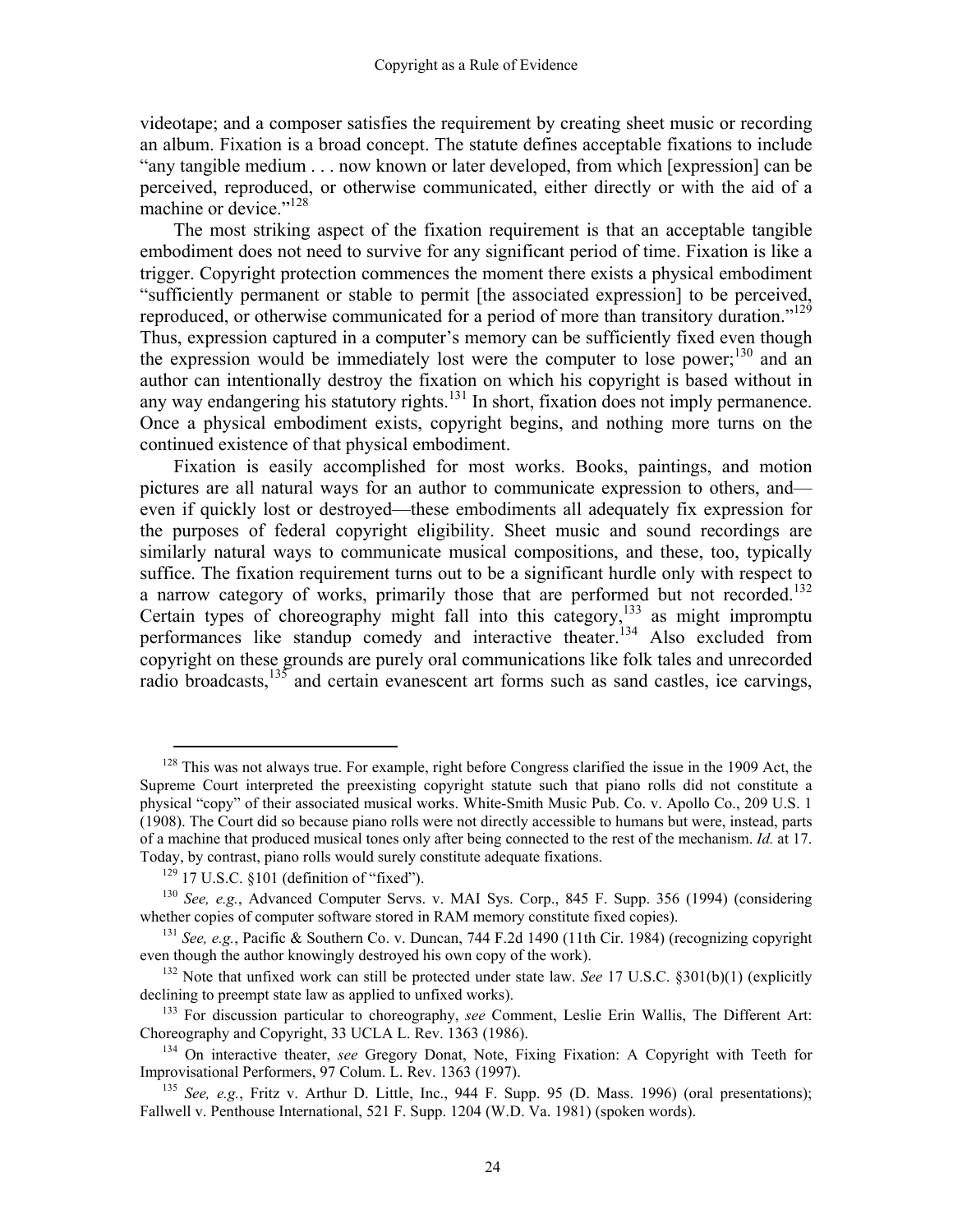<span id="page-26-4"></span>and, arguably, graphical displays that appear but then disappear from computer screens.<sup>136</sup>

This section argues that the main justification for the fixation requirement is that unfixed work would present considerable challenges with respect to proof. The analysis proceeds in three parts. The first considers the history of the fixation requirement in federal law. The purpose of this historical survey is to better understand how fixation currently works and what purposes lawmakers might have thought it would serve. The second subsection considers a variety of possible rationales for the fixation requirement, for example the argument that fixation serves to create an archive of society's cultural accomplishments. Finally, the third subsection articulates the evidence rationale and uses it to criticize the modern fixation requirement.

#### *A. Foundations*

<span id="page-26-0"></span> $\overline{a}$ 

The phrase "fixed in any tangible medium of expression" was first introduced to copyright law by the 1976 Act, but the basic idea of requiring a tangible embodiment was part of federal copyright law right from the start. The Constitution authorizes Congress to protect "writings," and almost any definition of that term would seem to require a physical rendering.<sup>137</sup> This would certainly have been true had the word been interpreted literally and thus taken to include only objects like books, letters, and other paper documents from which words are directly accessible to readers. Even as courts and the Congress adopted more generous interpretations, however, the common thread was always (and quite naturally) an assumption that "writings" had to be in physical form.

Thus, in the same opinion where it reminded lower courts that the term "writings" is not to be construed in its "narrow literal sense but, rather, with the reach necessary to reflect the broad scope of constitutional principle," the Supreme Court limited the term to mean only "physical rendering[s]" of expression.<sup>138</sup> Similarly, in a different case, Judge Learned Hand wrote a dissent to argue that the relevant majority had taken too narrow a view of copyright's permissible subject matter, but even there Judge Hand drew the line at physical manifestation. Any work can be a constitutional writing, argued Hand, provided that the expression can be "embodied in a physical form capable of being copied."<sup>139</sup> Congress has never pushed this boundary. While federal law has over time significantly expanded the categories of what is deemed eligible for copyright—the earliest statute focused on maps, books, and charts, while the modern statute includes motion pictures, sculpture, and the like—no federal copyright statute has ever attempted to protect completely intangible expression.<sup>140</sup> In the courts and implicitly in Congress,

 $136$  This has been and continues to be a contentious issue, for example in cases involving the visual output of computer video games. *See, e.g.*, Digital Communications Associates, Inc. v. Softklone Distribution, 659 F. Supp. 449 (N.D. Ga. 1987); Advanced Computer Servs. v. MAI Sys. Corp., 845 F. Supp. 356 (1994).

<span id="page-26-1"></span><sup>&</sup>lt;sup>137</sup> United States Constitution, Art. 1, Sec. 8, Cl. 8.

<span id="page-26-3"></span><span id="page-26-2"></span>

<sup>&</sup>lt;sup>138</sup> Goldstein v. California, 412 U.S. 546, 561 (1973).<br><sup>139</sup> Capitol Records, Inc. v. Mercury Records Corp., 221 F.2d 657, 664 (2d Cir. 1955) (Hand, J., dissenting) (dissenting in part, concurring in part) (at issue was the copyright eligibility of sound recordings, which the majority denied but Hand favored).

 $140$  There is one possible exception, namely a statute passed in 1994 that prohibits the unauthorized recording of live musical performances. *See* Pub. L. No. 103-465, 108 Stat. 4809 (1994), codified at 17 U.S.C. 1101 (2002). I exclude it from consideration in the text because this is generally not considered to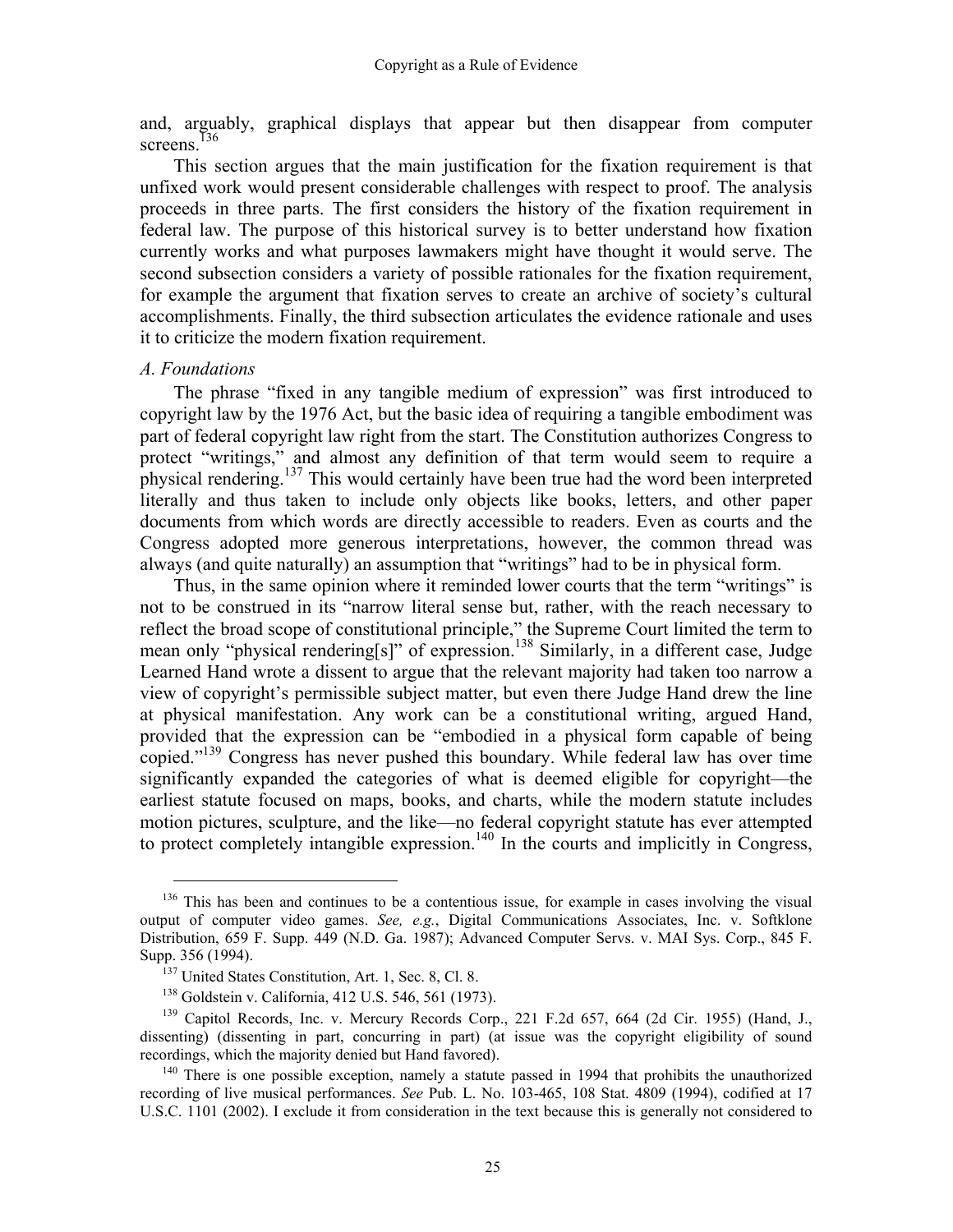then, the Constitution itself has been interpreted to establish a basic fixation requirement, and that interpretation took hold long before the 1976 Act formally introduced the fixation requirement to federal law.

The Copyright Act of 1909 also foreshadowed what would become the modern Act's fixation requirement.<sup>141</sup> Under the 1909 Act, the primary means by which an author could trigger copyright protection was by "publishing" an original expressive work. In particular, an author could secure copyright through publication so long as each published copy contained a notice of copyright that complied with various statutory formalities.<sup>142</sup> Publication was a critical moment under the 1909 Act both for acquiring and for forfeiting copyright rights: publication with adequate copyright notice would immediately bring a work into the federal regime, but publication without adequate notice would immediately inject the work into the public domain.<sup>143</sup> How does this tie into the fixation requirement? Under the relevant case law, "publication" could occur only after the relevant expression was put in tangible form. As one influential commentator summarized the cases, a work was published only when "the original or tangible copies . . . were sold, leased, loaned, given away, or otherwise made available to the general public."<sup>144</sup> Thus oral remarks,<sup>145</sup> public performances,<sup>146</sup> and even radio

be a copyright statute. Nevertheless, the statute is interesting in that, on the one hand, it creates rights in an intangible—live performances—yet, on the other hand, those rights are only relevant in instances where someone has fixed the work and, at that, fixed it during the actual performance in question. The statute thus has a fixation requirement of sorts, the only difference being that fixation under this statute might not be accomplished by the relevant author or his agent, but might instead be accomplished by some would-be pirate. For further discussion of this anti-bootleg provision, see Leaffer, *supra* note 82, at 50-52.<br><sup>141</sup> Copyright Act of 1909, Pub. L. No. 60-349, 35 Stat. 1075, 1078 (repealed by the Copyright Act of

<span id="page-27-0"></span>1976).<br><sup>142</sup> 17 U.S.C. §10 (repealed 1976).<br><sup>143</sup> Detailed caselaw arose to define with precision the concept of publication. In fact, courts developed

<span id="page-27-2"></span><span id="page-27-1"></span>

two parallel definitions: a relatively permissive definition that was typically applied in cases where an author wanted to show that he had published his work and thereby triggered protection ("investive" publication), and a narrow definition that was applied in cases where the author wanted to show that he had not published and hence it did not matter that he had failed to give adequate copyright notice ("divestive" publication). For a helpful overview, *see* Robert Gorman & Jane Ginsburg, Copyright: Cases and Materials 384-87 (5th ed. 1999). *See also* Hirshon v. United Artists Corp., 243 F.2d 640, 645 (D.C. Cir. 1957) ("it takes more in the way of publication to invalidate any copyright . . . than to validate it.").<br><sup>144</sup> 1 Nimmer, *supra* note 104, at 4.04. The term "publication" was not explicitly defined in the 1909

<span id="page-27-3"></span>Act. In the 1976 Act, a definition was included, and the House Report for the 1976 Act states that this new definition was added to make "plain that any form or dissemination in which a material object does not change hands—performances or displays on television, for example—is not a publication no matter how many people are exposed to the work." House Rep., *supra* note 18, at 57.<br><sup>145</sup> *See, e.g.*, King v. Mister Maestro, Inc., 234 F. Supp. 101, 107 (S.D.N.Y. 1963) ("The oral delivery of

<span id="page-27-4"></span>his speech . . . no matter how vast his audience, did not amount to a general publication of his literary work."); Nutt v. National Institute, Inc., 31 F.2d 236 (2d Cir. 1929). *See also* 17 U.S.C. §§5(c) & 12 (both repealed 1976) (establishing by negative implication that oral delivery alone cannot constitute publication). *But see* Estate of Martin Luther King, Jr., Inc. v. CBS, Inc., 13 F. Supp. 2d 1347 (N.D. Ga. 1998) (acknowledging this general principle but holding that the King speech represents an exception due to the scope of the public oration). 146 *See, e.g.*, Ferris v. Frohman, 223 U.S. 424 (1912) (establishing rule under preexisting law);

<span id="page-27-5"></span>American Vitagraph, Inc. v. Levy, 659 F.2d 1023 (9th Cir. 1981); Burke v. NBC, 598 F. 2d 688 (1st Cir. 1979).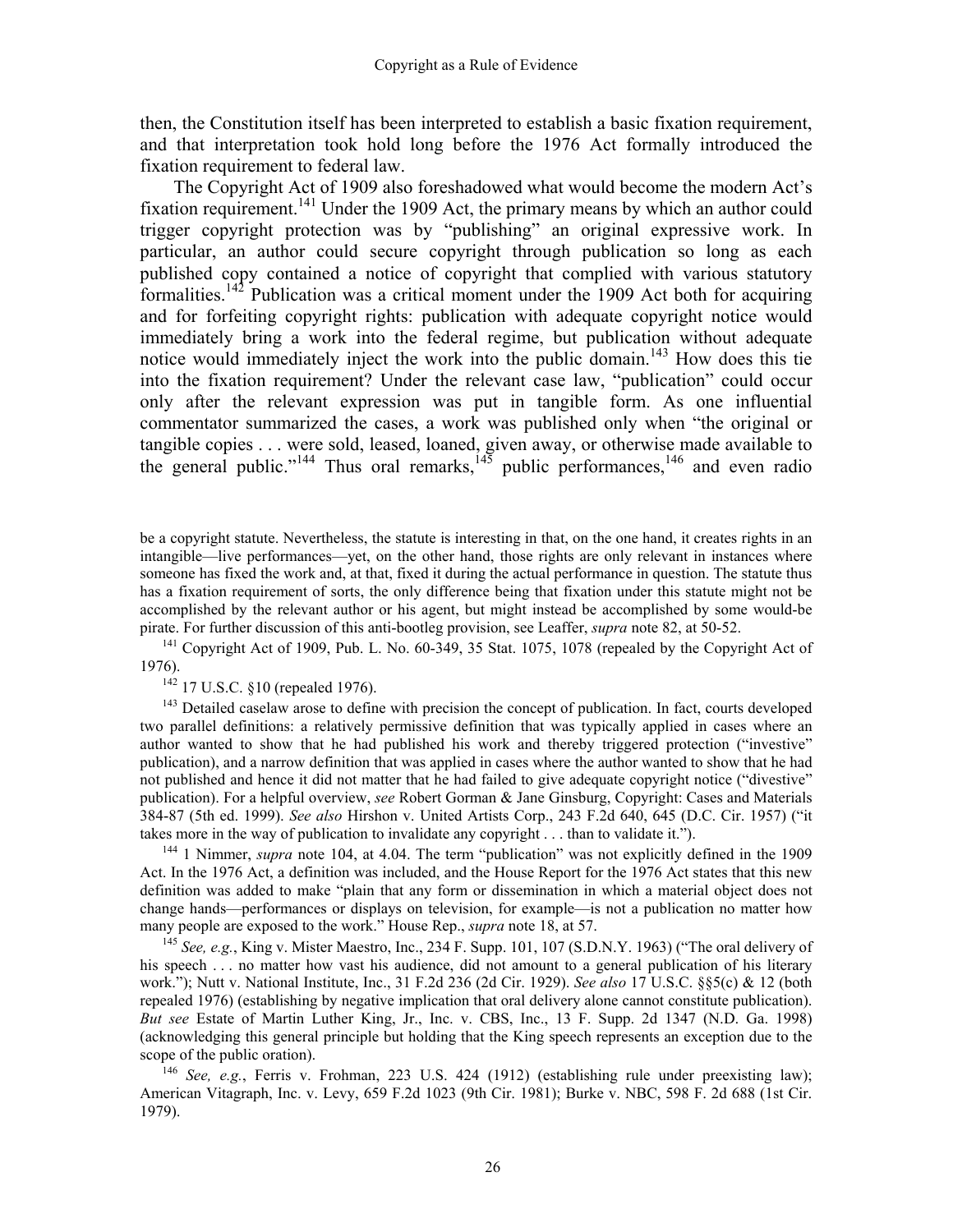broadcasts<sup>147</sup> were not publications for copyright purposes, whereas mass distributions of books or pamphlets $^{148}$  obviously were.

The 1909 Act implicitly required fixation in another way as well. Section 13 of the 1909 Act stated that, after an author triggered federal protection through publication with notice, the author had to deposit with the Copyright Office "two complete copies" of the published work.[149 E](#page-28-2)xceptions to this deposit obligation were recognized for cases were it was "impracticable to deposit copies because of their size, weight, fragility, or monetary value," but even in these instances a photograph or other identifying physical reproduction was required[.150](#page-28-3) Deposit was thus in practical effect another fixation requirement. The requirement was not particularly strict—the statute stated that copies should be deposited "promptly"<sup>151</sup> but the Supreme Court held that deposit could be made any time prior to the filing of an infringement action<sup>152</sup>—yet it was a statutory obligation that unfixed expression could not satisfy, and it thus further reinforced the notion that intangible works were ineligible for protection under the 1909 Act.

The discussion above focuses on published work; but statutory provisions applicable to unpublished work further established an implicit fixation requirement. Other than publication with notice, the only way to claim federal copyright under the 1909 Act was to register an unpublished work with the government.<sup>153</sup> Not all categories of unpublished expression were eligible for protection by registration; the statute included a specific list of eligible categories.[154 E](#page-28-7)ven for eligible works, however, fixation was a precondition to registration. Again, this was not an explicit requirement set forth in the statute; but the only way to register an unpublished work was to submit to the Copyright Office a copy of the work in tangible form. [155](#page-28-8) Thus, fixation was in practice mandatory. Interestingly, unpublished works did not have to be completely fixed in order to be registered under the 1909 Act. An unpublished motion picture, for example, could be registered by the submission of just "one print taken from each scene or act."<sup>156</sup>

Building on this base, the 1976 Act introduced fixation as a separate prerequisite to federal protection. The House Report for the 1976 Act suggests that the new provision "perpetuates the existing requirement that a work be fixed in a tangible medium of expression,"<sup>157</sup> and, although the Report does not draw these analogies, the modern fixation requirement does indeed seem to be modeled after the 1909 Act's publication, registration, and deposit provisions. For example, the fact that fixations are not required to survive much beyond their first moments of existence suggests that lawmakers were thinking about publication when crafting the fixation requirement. Publication under the

<span id="page-28-1"></span><span id="page-28-0"></span>

<sup>147</sup> *See, e.g.*, Uproar Co. v. NBC, 81 F.2d 373 (1st Cir. 1936). 148 *See, e.g.*, J.A. Richards, Inc., v. New York Post, Inc., 23 F. Supp. 619 (S.D.N.Y. 1938) (no copyright because the pamphlet at issue was published without adequate notice). 149 17 U.S.C. §13 (repealed 1976). 150 *Id.*

<span id="page-28-2"></span>

<span id="page-28-3"></span>

<span id="page-28-4"></span><sup>151</sup> *Id.*

<span id="page-28-5"></span><sup>152</sup> Washingtonian Publishing Co. v. Pearson, 306 U.S. 30 (1939), reh'g denied, 306 U.S. 668 (1939). 153 17 U.S.C. §12 (repealed 1976). 154 *Id.*

<span id="page-28-6"></span>

<span id="page-28-7"></span>

<span id="page-28-8"></span><sup>155</sup> *Id.*

<span id="page-28-9"></span><sup>156</sup> *Id.*

<span id="page-28-10"></span><sup>157</sup> House Rep., *supra* note 18, at 52.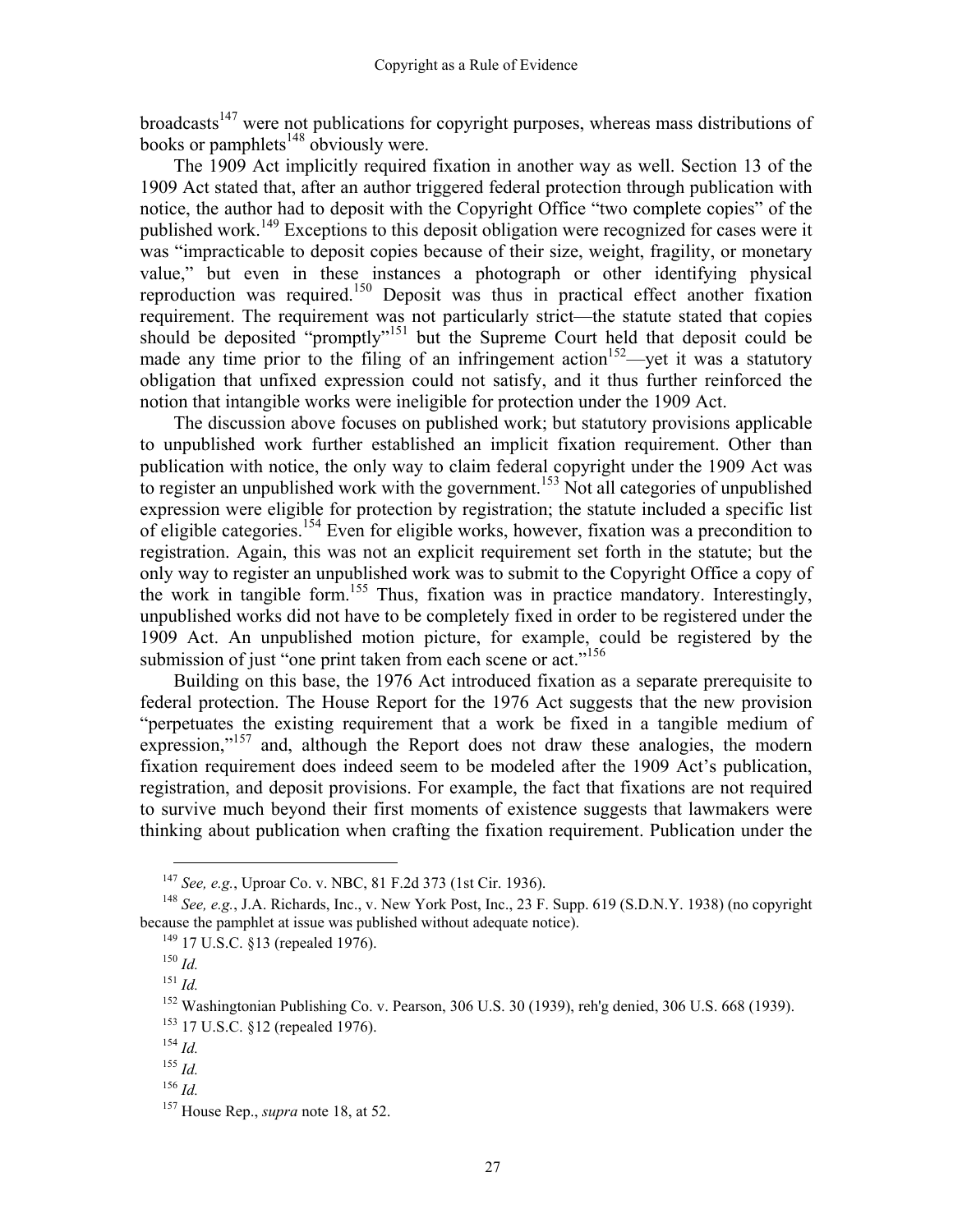1909 Act was a discrete act that took place at the start of the copyright term. By interpreting fixation as they did, lawmakers gave fixation a similar feel: fixation marks the start of the copyright term, but it is not an obligation that lasts much beyond that triggering event.

At the same time, the new fixation requirement did represent a significant change from the fixation requirement previously implicit in the publication, deposit, and registration provisions. Under those provisions, fixation alone was never enough. To qualify for protection through publication, for example, an author had to not only capture his expression in tangible form but also engage in an appropriate form of public dissemination with notice. Registration similarly conditioned protection on fixation plus an additional act, in this case deposit of that fixation with the government. The 1976 copyright revision eliminated these additional requirements, recognizing copyright on the basis of fixation alone. That greatly expanded the number of works eligible for federal protection and was therefore a significant re-envisioning of fixation's role in the copyright regime.<sup>158</sup>

#### *B. Rationales*

<span id="page-29-0"></span> $\overline{a}$ 

One virtue of fixation is that it increases the likelihood that the relevant expression will be passed from place to place, person to person, and generation to generation. Unrecorded expression—say, a folk tale—is difficult to transfer over time and space. Fixed expression, by contrast, is durable and transferable. One possible rationale for the fixation requirement, then, might be that it increases the nation's cultural stockpile, enriching society by making expression more accessible and long-lasting.<sup>159</sup>

Such an explanation would be consistent with copyright's deposit requirement. As was discussed above, copyright holders have long been required to deposit copies of their published works with the Copyright Office. Those copies are then passed to the Library of Congress, and from there the copies can be accessed by the public. The House Report on a copyright revision act from 1989 explicitly justifies deposit on cultural grounds, explaining that deposit creates "a strong and dynamic national library . . . that acquires, preserves and makes accessible . . . the material expressions of our national cultural  $\text{life}$ ."<sup>160</sup>

Of course, if cultural preservation really were the goal, both deposit and fixation could do more. Deposit, for example, is today enforced only by a system of modest

<sup>&</sup>lt;sup>158</sup> Even under the 1976 Act, publication, registration, and deposit continued to be important concepts. Publication remained relevant because, until the law changed again in 1989, an author could still forfeit federal rights if he published his protected work without adequate notice. *See* Copyright Act of 1976, §401(a). That risk was eliminated by the Berne Convention Implementation Act, *supra* note 14. Today, publication remains relevant in a variety of contexts, such as in establishing the term of copyright for anonymous and pseudonymous works. *See* 17 U.S.C. §302(c). Registration, too, continues to play a role in the federal system. For example, authors who register their works enjoy certain evidentiary presumptions as to the validity of their copyrights and also have the option to pursue additional remedies specially available to registered works. *See infra* Part III.c. Deposit survived as a requirement after 1976 as well, playing basically the same role post-1976 as it did prior to that time. *See* 17 U.S.C. §407.<br><sup>159</sup> For a fuller articulation of this argument, see Malla Pollack, What Is Congress Supposed to

<span id="page-29-1"></span>Promote?: Defining "Progress" in Article I, Section 8, Clause 8 of the United States Constitution, or Introducing the Progress Clause, 80 Neb. L. Rev. 754, 773 (2001).

<span id="page-29-2"></span> $160$  H.R. Rep. No. 100-609, 100th Cong., 2d Sess., at 44-45 (May 6, 1988) (report on the Berne Convention Implementation Act of 1988).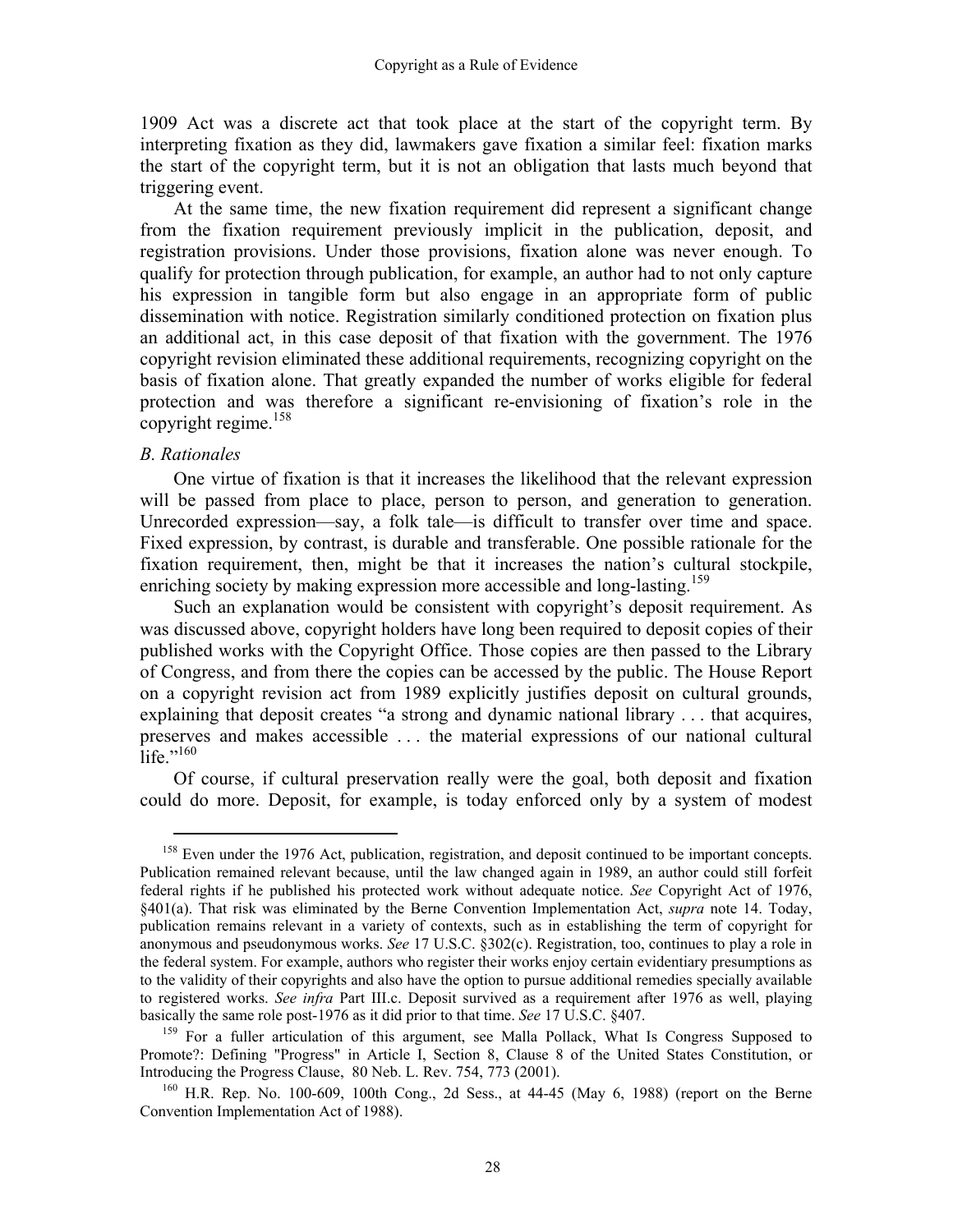fines.<sup>161</sup> The requirement would have significantly more bite if failure to deposit would result in, say, the complete loss of copyright protection. Similarly, fixations are deemed acceptable even if they last only a short period of time. Fixation would be more effective at preserving expression if tangible embodiments were required to survive for a longer period. All this can be explained, however. Modern copyright law in many ways has attempted to ease the burdens associated with qualifying for and maintaining copyright;  $162$  thus, the leniency built into the modern fixation and deposit requirements might just be the result of a balance between the desire to have a long-lasting written archive and the desire to avoid any rules that might make it too difficult to qualify for or maintain federal rights.

One might similarly ask why the law would use both fixation and deposit to further the goal of cultural preservation when deposit, it seems, could accomplish this goal by itself. The answer most likely is that the Copyright Office cannot reasonably handle the full burden. Even today, a time when only published works are subject to the deposit requirement, many works are removed from the collection after five years due to limited storage space.<sup>163</sup> This practical difficulty would grow exponentially worse were deposit extended to include all the many unpublished works that today are fixed but not deposited. Thus fixation can be defended from this criticism on grounds that fixation is a valuable supplement to deposit.

A more devastating criticism is that the archival rationale turns on an errant assumption: the assumption that the fixation requirement is effective at encouraging authors to fix expression. After all, the archival rationale explains fixation only if, by requiring fixation, the law increases the number of works that are fixed and thereby increases the cultural archive. But that seems unlikely. Even without the fixation requirement, fixation is already cheap, easy, and significantly in an author's own interest. A videotape is a sufficient fixation, and even that inexpensive embodiment would significantly help an author prove his case in the event of infringement litigation. There is thus already a strong incentive to fix—and the extra pressure brought on by the fixation requirement likely has little marginal impact.

A second and more promising rationale for the fixation requirement is that it helps to distinguish authors whose expressive activities were motivated by copyright from authors for whom copyright was an afterthought. Drawing this sort of distinction would be desirable because, while copyright is likely worth its costs in instances where it encourages expressive production, copyright might not be worthwhile in cases where the promise of protection did not in any way increase the incentive to create.<sup>164</sup> Given how

<span id="page-30-1"></span><span id="page-30-0"></span>

<sup>&</sup>lt;sup>161</sup> 17 U.S.C. §407(d).<br><sup>162</sup> *See, e.g.*, Berne Convention Implementation Act, *supra* note 14 (eliminating notice as prerequisite to protection). 163 *See* Policy Statement on Deposit Retention Schedule, Library of Congress, 48 Fed. Reg. 12,862

<span id="page-30-2"></span><sup>(1983) (</sup>announcing a policy under which most published materials are to be discarded after five years of

<span id="page-30-3"></span> $164$  Copyright protection is designed to encourage dissemination as well as creation. Thus, there might be reason to recognize copyright even in instances where the relevant author was not originally motivated by the allure of copyright protection. Similarly, copyright law serves to discourage self-help, for example elaborate encryption schemes. Discouraging attempts at self-help might therefore be another reason to recognize copyright even if copyright was not a motivating factor with respect to the work's original creation.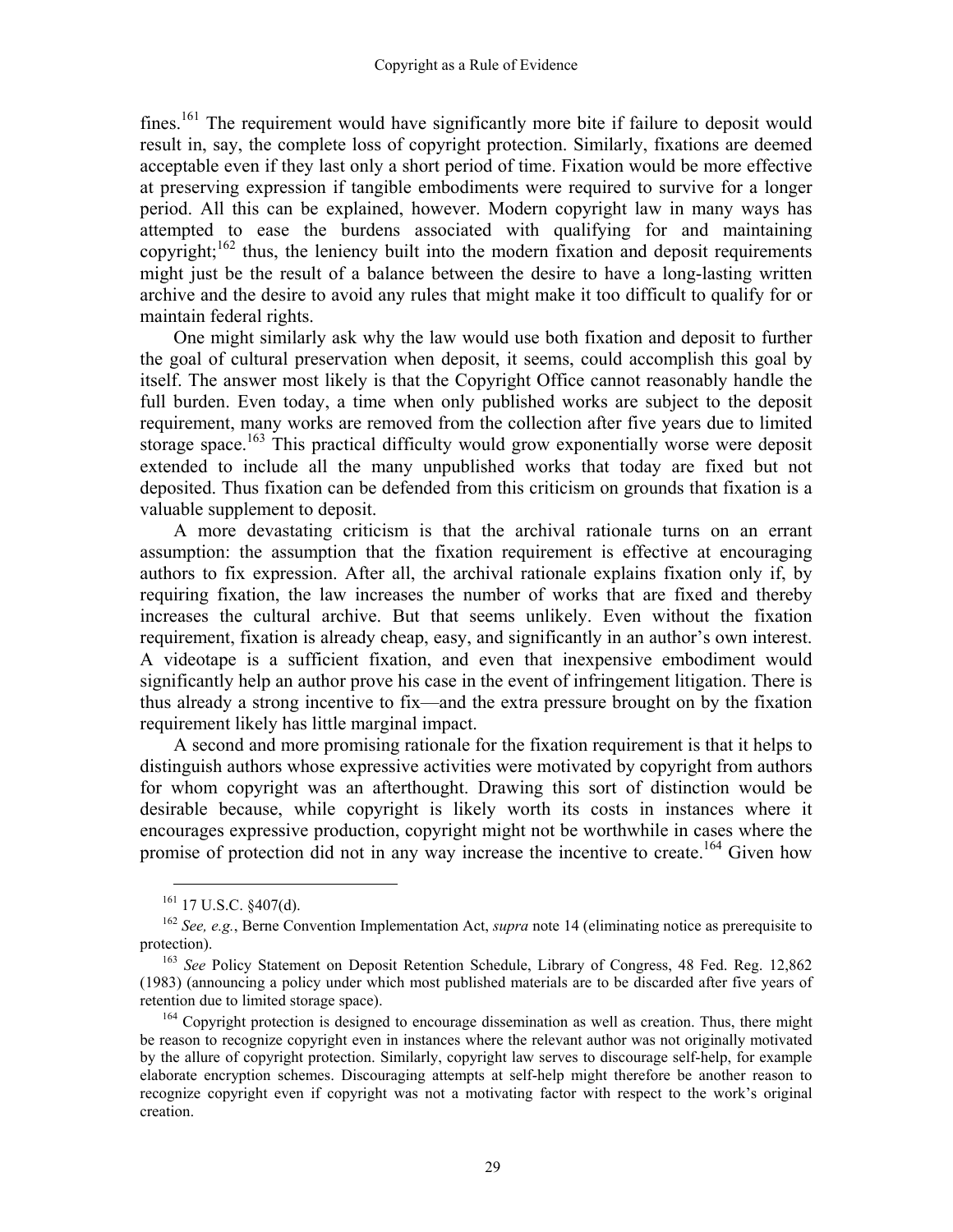easy it is to fix expression, it is reasonable to assume that authors who fail to fix their works within a certain period of time are not thinking about copyright protection and, hence, should be excluded from the federal regime. Such exclusions would benefit society (because this expression would be free for all to use) without diminishing expressive production (because in these instances copyright was not a relevant incentive in the first place.)

This rationale in essence treats fixation as a signal, and that is both a strength and a weakness. The strength is that, if fixation is just a signal, then it is easy to see why fixations need only last a short period of time. Once an author fixes his work, the signal is given, and there is no reason to demand that the resulting tangible object survive for a long time thereafter. The weakness: fixation seems too simple an act to serve as an effective signal in that it generates too many false positives. Consumers write down their shopping lists, after all, yet by that act they are in no way meaning to imply that copyright law motivates their expression. If copyright law really were trying to establish a signal that would reveal author motivations, a better approach would be to choose a less conventional act as the relevant signal. The 1909 Act did this through its requirement that authors put a copyright notice on all published works. Copyright notice was such an unusual combination of markings—typically, the letter "c" inside a circle, plus the author's name and the date of first publication, all placed at a location specified by the statute<sup>165</sup>—that the resulting signal was cumbersome but unambiguous. Anyone who was motivated by copyright law could (in theory) give the signal,  $166$  but anyone not thinking of copyright was unlikely to stumble into protection through good fortune alone.<sup>167</sup>

Other possible rationales for fixation focus on various practical ramifications that are loosely associated with fixation. For example, fixation exposes a work to greater risk of infringement because, with physical embodiments available, an author will have a hard time monitoring access to and use of his work. This increased risk might justify increased protection. Similarly, fixation increases an author's ability to profit from his work because fixed versions can be sold, leased, and otherwise profitably transferred. That might explain why federal law starts the copyright term at the moment of fixation. Such a policy supports the author's profit-seeking activities in the short term but, by starting the clock on copyright protection, ensures that after a period of profit-making activity copyright will end and the work will be dedicated to the public. These types of practical

<span id="page-31-1"></span><span id="page-31-0"></span><sup>&</sup>lt;sup>165</sup> 17 U.S.C. §19 (repealed 1976).

<sup>&</sup>lt;sup>166</sup> For many years, lawmakers debated whether the notice requirement was too technical, leading to "arbitrary and unjust forfeitures" of copyright in cases where an author was caught unaware by the notice obligation or erred in trying to satisfy it. House Rep., *supra* note 18, at 143.

<span id="page-31-2"></span><sup>&</sup>lt;sup>167</sup> The House Report on the 1976 Act lists as one of the "principal functions" of the notice requirement that it places "in the public domain a substantial body of published material that no one is interested in copyrighting." House Rep., *supra* note 18, at 143. Of course, the notice requirement served other purposes as well. For example, it served to "inform[] the public as to whether a particular work is copyrighted." *Id.*

Comparing the notice requirement to fixation reveals another important difference: notice had to be accomplished at or near the moment of publication, whereas fixation can occur any time before the filing of an infringement action. The more strict timing obligation inherent in the notice requirement makes it a better signal. Everyone, after all, is thinking about copyright right before they file suit; the interesting question is to ask whether a given author was thinking about publication when he first created (or disseminated) his expressive work.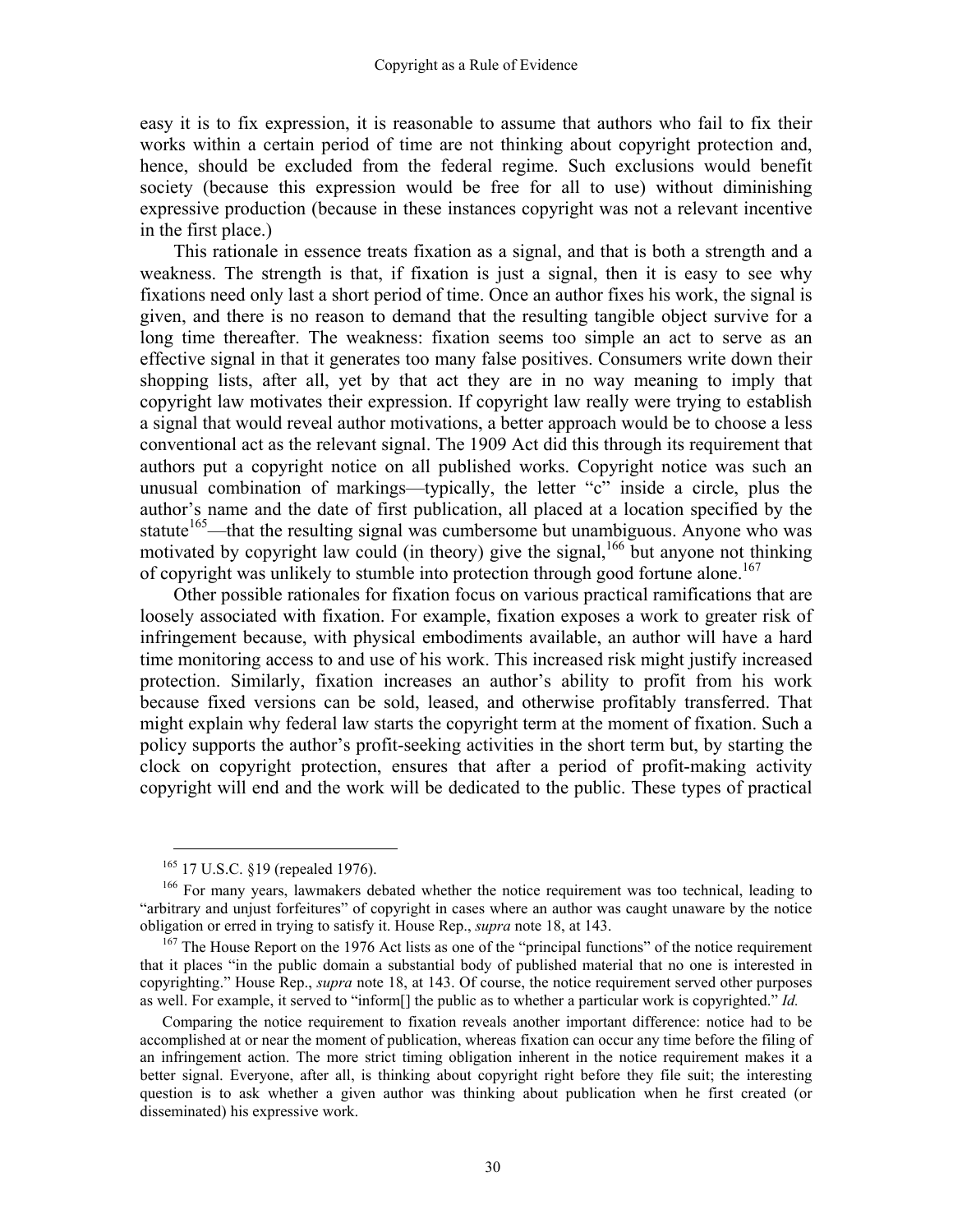<span id="page-32-7"></span>explanations were often used to justify the 1909 Act's publication requirement,  $168$  and, as discussed below, they have some allure when it comes to explaining fixation as well.

Consider, first, the argument that the act of fixation puts a work at increased risk of infringement and thus justifies increased legal protection. This logic would explain fixation but for the fact that fixation is such a poor proxy for risk.<sup>169</sup> Publication was a plausible proxy for risk because there actually is increased risk the moment a work leaves the immediate control of its author and is instead made available to some fraction of the general public.<sup>170</sup> But fixation? Expression can be fixed but nonetheless remain in its author's tight control, as it does, for example, with a personal diary. Conversely, expression can be unfixed and yet significantly at risk, as it is with expression made available in playhouses or broadcast over the airwaves via radio and television. Thus, if copyright law really were looking to identify a moment of increased risk to an author, it would be odd to focus on the moment of fixation instead of, say, publication or dissemination. $171$ 

As for the second argument—that fixation marks the start of significant financial returns and thus should also mark the start of the copyright term—this argument was much stronger as applied to publication than it is as applied to fixation. Under the 1909 Act, copyright terms were measured from the moment of first publication. A work first published in 1958, for example, was (under 1909 law) free for all to use a maximum of fifty-six years later.<sup>172</sup> Under modern law, by contrast, copyright expires a given number of years after the relevant author's death, regardless of when any specific work was first fixed.<sup>173</sup> Thus, if the quid pro quo is that the author begins to earn profits but in exchange must start to see his copyright term run, modern law does not implement the bargain.<sup> $174$ </sup> No matter when each work was fixed, copyright for all of an author's works end at the same time. $175$ 

<span id="page-32-0"></span><sup>168</sup> *See, e.g.*, Leaffer, *supra* note 82, at 147 (explaining publication as the moment where an author begins to earn the economic fruits of his labor and thus, in exchange, the moment where the clock starts to run on protection). 169 The risk argument does make sense of the fact that fixations are required to last only for periods of

<span id="page-32-1"></span>non-transitory duration. After all, once the genie is out of the bottle, the author remains at risk even if the original fixation is destroyed.<br><sup>170</sup> As Gorman & Ginsburg point out, however, the concept of publication was "not always coterminous"

<span id="page-32-2"></span>with the general notion of 'making public'" but was, instead, often a "rather technical construct." *See* Gorman & Ginsburg, *supra* note 143, at 384.

<span id="page-32-3"></span><sup>&</sup>lt;sup>171</sup> At the time of the 1976 Act, the Register of Copyrights advocated the use of "dissemination" as the standard instead of "publication" or, presumably, "fixation." *See* Register's Report on the General Revision of the U.S. Copyright Law 40-42 (1961).

<span id="page-32-4"></span><sup>&</sup>lt;sup>172</sup> *See* 17 U.S.C. §24 (repealed 1976). Due to the 1976 revisions, a work first published in 1958 has actually ended up with a term of 95 years. *See* 17 U.S.C. §304(a)(1)(B).

<span id="page-32-6"></span><span id="page-32-5"></span>

<sup>&</sup>lt;sup>173</sup> See 17 U.S.C. §302.<br><sup>174</sup> One caveat: the 1976 Act does preempt state law that might have otherwise recognized perpetual rights. *See* 17 U.S.C. §301. Thus, federal protection starts the clock on an author's rights in the limited sense that, prior to qualifying for federal protection, in at least some states the author would have enjoyed perpetual protection, either under state statutes or under common law copyright. This seems like a trivial sacrifice, however, given how long federal copyright terms today last.<br><sup>175</sup> This could be changed, of course, but such a change would open up a wide range of additional policy

issues related to the relative benefits of fixed versus relative copyright terms. *See* House Rep., *supra* note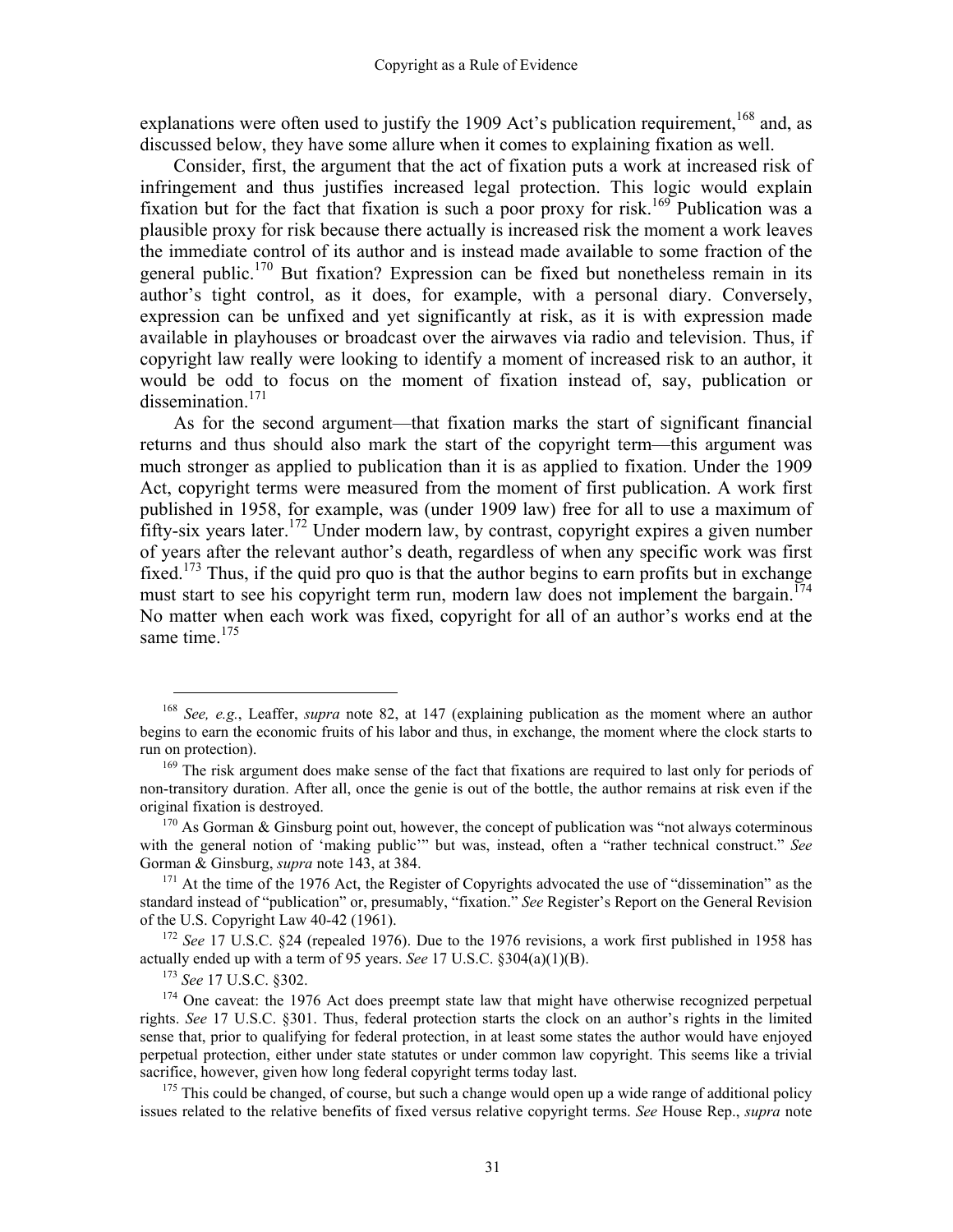Some cynical observers might be tempted to explain fixation as a ploy through which copyright increases the number of works in the public domain. This was a common explanation for the notice provisions that were in effect until 1989. Under the 1909 Act, notice was subject to so many complicated formalities that many authors who attempted to include adequate notice nevertheless failed, thereby forfeiting their federal rights. Those works fell into the public domain, enriching the stockpile of expression that was free for all to use.<sup>176</sup> Obligations under an international copyright treaty ultimately forced Congress to eliminate notice as an obstacle to protection,<sup>177</sup> but one could argue that fixation has perhaps taken over the role.

This cynical argument is ultimately untenable on two grounds. First, while works published without notice fell directly into the public domain under pre-1989 law, unfixed works do not today became part of the public domain. Instead, unfixed works simply are not eligible for federal protection. Section 301 of the modern Act makes this clear by explicitly declining to preempt state law that might protect unfixed work.<sup>178</sup> Many such state protections exist. A California statute, for example, protects "any original work of authorship that is not fixed in any tangible medium of expression."[179](#page-33-3) Thus, unlike work published without notice, unfixed works are not necessarily free for all to use.

Second, even if unfixed works were immediately thrust into the public domain, it is unclear how valuable that would be. After all, under 1909 law, consumers could readily determine which works were free for all to use. A consumer had only to inspect the published work and determine whether it had adequate notice. If it did not, that work was probably in the public domain.<sup>180</sup> Unfixed works, by contrast, are not readily identified.

18, at 133-37 (explaining why duration should be tied to the life of the author as opposed to the date of first

<span id="page-33-0"></span>publication).<br><sup>176</sup> The renewal provisions were equally tricky, and they had a similar effect. For example, Frank Capra's classic film, "It's a Wonderful Life," fell into the public domain because the company that held copyright in the film failed to file a renewal application during the film's twenty-eighth year of protection. *See* Gorman & Ginsburg, *supra* note 143, at 355.<br><sup>177</sup> Most industrialized nations and many developing countries are signatories to the Berne Convention,

<span id="page-33-1"></span>a multilateral treaty that, among other things, forbids formalities that might make it difficult for foreign authors to qualify for copyright protection in member nations. *See* Berne Convention for the Protection of Literary and Artistic Works, Sept. 9, 1986, revised Paris, July 24, 1971, art. 5(2), 25 U.S.T. 1341, T.I.A.S. No. 7868, 828 U.N.T.S. 221. Several statutes have gradually adjusted United States law to meet obligations under the Berne Convention, most prominently the Berne Convention Implementation Act of 1988, cited *supra* note 14.  $^{178}$  17 U.S.C. §301(b)(1).  $^{179}$  Cal. Civ. Code § 980(a)(1).  $^{179}$  Cal. Civ. Code § 980(a)(1).  $^{180}$  The 1909 Act excused some accidental omissions of copyright notice (17 U.S.C. §21 (repealed

<span id="page-33-2"></span>

<span id="page-33-4"></span><span id="page-33-3"></span>

1976)), so, in some cases, a consumer could pick up a copy of a work, see no copyright notice, duplicate the work, and still turn out to have infringed copyright. Instances of this sort were rare, however, because courts refused to recognize this statutory exception in cases where the omission was due to "neglect or oversight" (Sieff v. Continental Auto Supply, Inc., 39 F. Supp. 683 (D. Minn. 1941)) or due to mistake of law (Wildman v. New York Times, 42 F. Supp. 412 (S.D.N.Y. 1941)). Besides, even in cases where accidental omission was excused, alleged infringers were only liable to the extent that they had actual notice of the relevant copyright. As a functional matter, then, these works were in the public domain.

Note that federal copyright law ultimately adopted a more forgiving policy than that available under 1909 law. For example, 17 U.S.C. §405 creates exceptions for *de minimis* omissions and also for works registered within five years of any omission, and 17 U.S.C. §401 fully eliminates the notice requirement for all works published after 1989.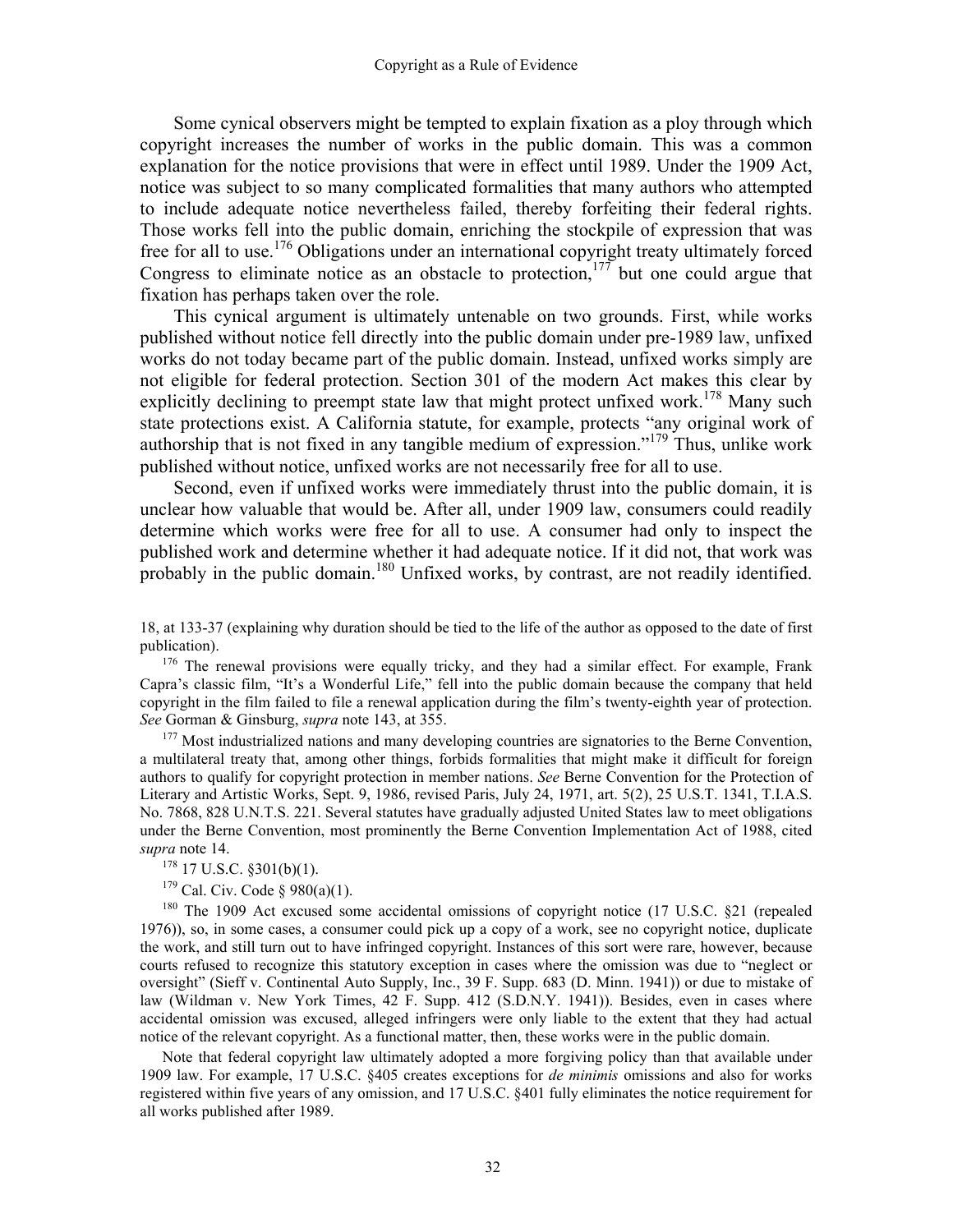A patron at a playhouse, for example, has no way of knowing whether the play was written out beforehand or is, instead, completely unfixed. Similarly, an audience member at a comedy performance can never be sure that the performance is not being subtly audio-taped from backstage. Thus, fixation does not seem to be a particularly helpful mechanism by which to increase the public domain because consumers would never know which works are, and which works are not, free for use.

Lastly, several sources suggest that the real purpose of the fixation requirement is to narrow copyright's purview. The court in *Falwell v. Penthouse International*<sup>181</sup> raised this point, worrying that, if copyright were to include unfixed expression, "every utterance" would be protected and "the courts would be inundated" with copyright claims.<sup>182</sup> "[S]uch a result would run counter to the firmly established constitutional guarantees of freedom of speech and of the press.["183](#page-34-2) Wendy Gordon has similarly argued that fixation serves to distinguish protected expression from "the ordinary stream of speech," in that way making sure that copyright applies only to a "limited set of intellectual products."<sup>184</sup>

This rationale has some force, but, as with several of the others, this one is vulnerable to the criticism that fixation is not a very limiting doctrine. So much expression is fixed—shopping lists, school reports, even messages left upon answering machines—that fixation would be an odd solution to the problem of an overly inclusive copyright system. The notice requirement was a valuable limiting doctrine in that it actually did serve to exclude from copyright all sorts of casual expression that was not disseminated with copyright in mind. But fixation is much less effective in that it cuts out only a tiny fraction of expression. Thus, while this argument is correct as far as it goes, it does not seem to go very far toward explaining the fixation requirement.

*C. The Evidence Rationale* 

Several commentators have previously suggested that the fixation requirement is in reality motivated by evidentiary concerns. "One of the most important reasons for requiring fixation . . . as a condition precedent to copyright protection is to ensure that a copyright claimant will be able to provide a court documentary evidence of the copyrightable subject matter," writes one commentator.<sup>185</sup> Without fixation, "copyright" law would forever be mired in disputes over the definition and boundaries of the works claiming copyright protection," suggests another.<sup>186</sup> Marshall Leaffer's copyright treatise puts it this way: "[W]hen a work is embodied in a tangible medium of expression, one can point to something, enabling a court to determine whether infringement has taken

<span id="page-34-0"></span>

<span id="page-34-1"></span>

<span id="page-34-3"></span><span id="page-34-2"></span>

<sup>&</sup>lt;sup>181</sup> 521 F. Supp. 1204 (W.D. Va. 1981).<br><sup>182</sup> *Id.* at 1207.<br><sup>183</sup> *Id.* at 1208.<br><sup>184</sup> Wendy Gordon, An Inquiry into the Merits of Copyright: The Challenges of Consistency, Consent, and Encouragement Theory, 41 Stanford L. Rev. 1343, 1382 (1989). *See also* Hemingway v. Random House, Inc., 23 N.Y.2d 341 (1968) (raising similar concerns about recognizing copyright in unfixed

<span id="page-34-4"></span>expression).<br><sup>185</sup> Russ VerSteeg, Copyright in the Twenty-First Century: Jurimetric Copyright: Future Shock for the Visual Arts, 13 Cardozo Arts & Ent. L.J. 125, 132 (1994). *See also* Robert Merges et al., INTELLECTUAL PROPERTY IN THE NEW TECHNOLOGICAL AGE 367 (2d ed. 2000) (a "persuasive argument for fixation" is that it "helps in proving authorship"). 186 Donat, *supra* note 134, at 1400.

<span id="page-34-5"></span>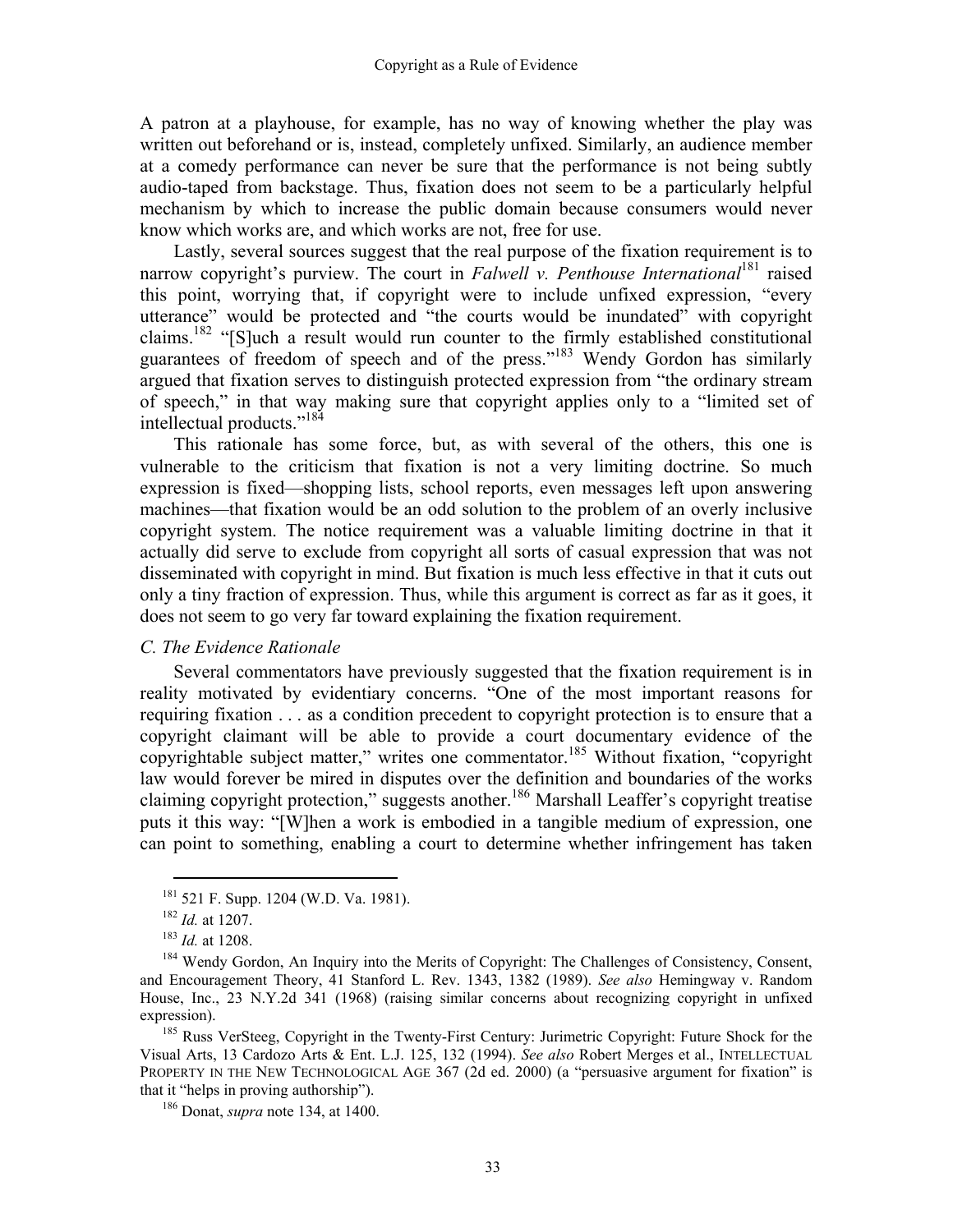place."[187](#page-35-0) A guide to the requirements of the Berne Convention published by the World Intellectual Property Organization similarly offers that the purpose of the fixation requirement is to "prove[] the existence of the work."<sup>188</sup>

The popularity of the evidence theory is easy to understand. Copyright endeavors to protect an intangible—"expression"—yet intangibles by their very nature raise difficult issues with respect to proof. It is not surprising, then, that an evidentiary justification is ascribed to the one copyright doctrine that associates the intangible with some form of a tangible medium. Much as a patent application marks the boundaries of a claimed invention, and a deed makes clear the borders associated with land, a fixation makes plain what is being claimed and allows that claim to be recorded as of a date certain.<sup>189</sup>

The evidence rationale resonates for another reason, too: in copyright, it is critically important to know the exact content of protected expression. Close is simply not good enough—and the reason is copyright's idea/expression dichotomy. As most readers already know, copyright protects only the expression of an idea but not the idea itself.<sup>[190](#page-35-3)</sup> For example, Alice Sebold's copyright in the book, *The Lovely Bones*, [191 r](#page-35-4)ecognizes in Sebold certain exclusive rights with respect to her specific language, her particular characters, her exact settings, and so on; but the copyright does not give her any protection for the broad concept of a story where the main character has already moved on to the afterlife and narrates the book as events continue to unfold on Earth. Copyright, in other words, recognizes rights in the narrow, concrete, expressive embodiment of an idea, but leaves the idea itself free for all to use.<sup>192</sup>

This links in with evidentiary concerns as follows. If the federal copyright regime were forgiving when it came to evidentiary issues, the boundaries of any given copyright claim would be unsure. That would be troubling because the whole point of the idea/expression dichotomy is to recognize rights in the specific expression an author used to write, sing, or code his inspiration, all without granting rights in the abstract ideas communicated thereby. Without solid evidence, however, expression blurs into idea. Think of a copyright claim related to a professor's unfixed lectures. Give that lecture enough times, and the overlapping claims begin more and more to approximate the underlying idea. "Transaction costs are a bitch," becomes the copyrighted intuition, not the details of the particular professor's eloquent expression thereof. In short, the

 $\overline{a}$ 

<span id="page-35-3"></span>

fuller introduction, *see* Leaffer, *supra* note 82, at 77-90.

<span id="page-35-1"></span><span id="page-35-0"></span>

<sup>&</sup>lt;sup>187</sup> Leaffer, *supra* note 82, at 55-56.<br><sup>188</sup> World Intellectual Property Organization, Guide to the Berne Convention for the Protection of Literary and Artistic Works 18 (1978).

<span id="page-35-2"></span><sup>&</sup>lt;sup>189</sup> Wendy Gordon expands on this basic point as applied to several areas of intellectual property law in her piece cited *supra* note 184. Notice, however, that much of copyright law is focused on the exact opposite task: trying to disassociate the intangible from its tangible embodiment. Section 202 of the 1976 Act, for example, announces that "ownership of a copyright . . . is distinct from ownership of any material object in which the work is embodied," thus establishing both that the copyright owner does not own all embodiments of his work and that a party who happens to own an embodiment of the work does not necessarily also hold copyright in that work. 17 U.S.C. §202. This had previously been a contentious issue in cases where one party held possession of the first embodiment of another party's expression. *See, e.g.*, Forward v. Thorogood, 985 F.2d 604 (1st Cir. 1993). <sup>190</sup> 17 U.S.C. §102(b). <sup>191</sup> Alice Sebold, The Lovely Bones (2001). <sup>192</sup> Obviously, the idea/expression dichotomy is more of a vague spectrum than a precise line. For

<span id="page-35-5"></span><span id="page-35-4"></span>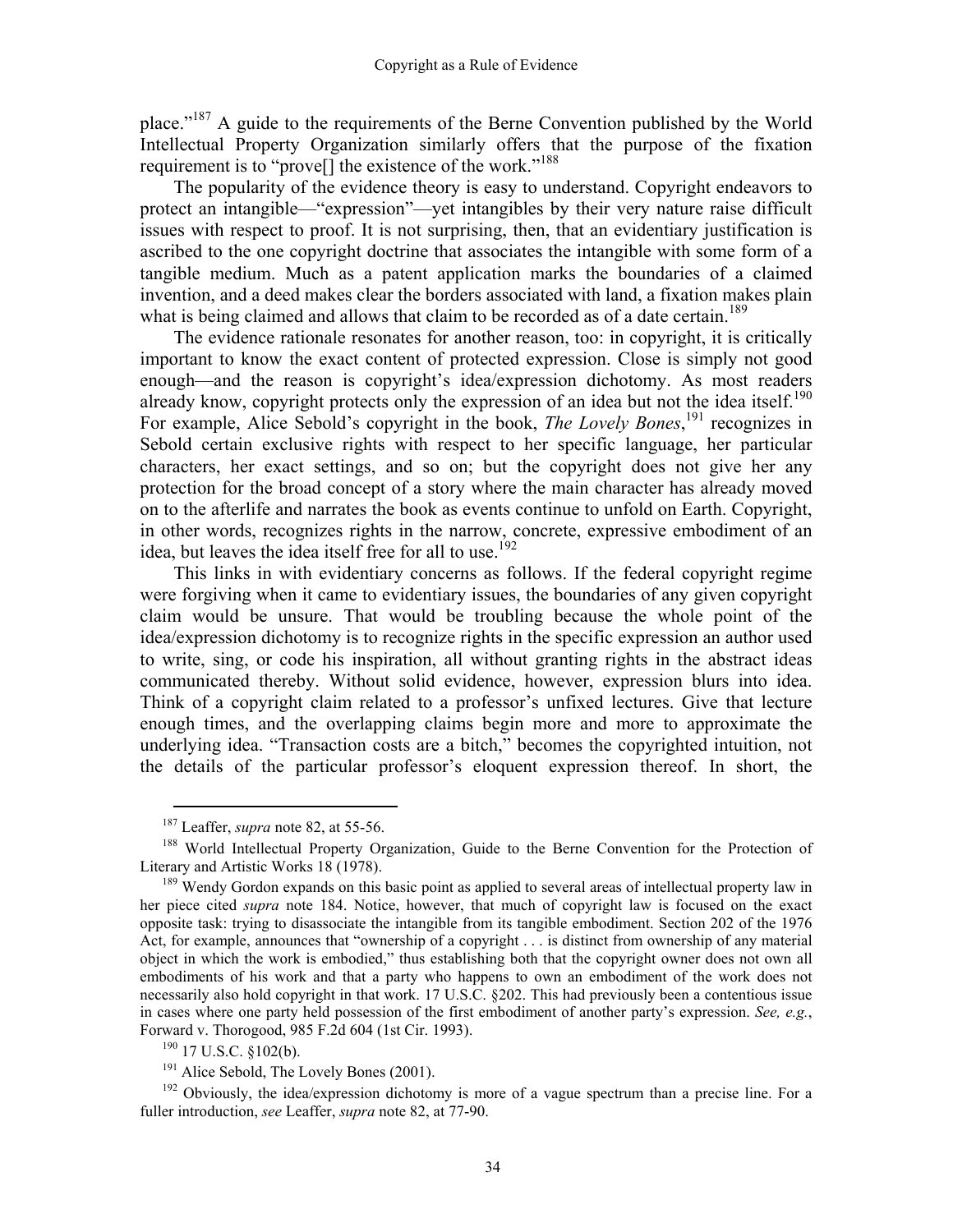idea/expression dichotomy cannot operate at a high level of imprecision, hence evidentiary concerns are of particular importance for copyright.<sup>193</sup>

The fixation requirement works to address this evidentiary problem, although the logic here is a little less straightforward than it might at first appear. The wrinkle is that the fixation requirement does not serve evidentiary goals by encouraging authors to fix their expression. True, encouraging fixation would serve evidentiary goals; but, as a practical matter, the fixation requirement probably does not encourage fixation. As I argued above, even without the fixation requirement, fixation is already cheap, easy, and significantly in an author's own interest.<sup>194</sup> The legal requirement is thus superfluous when it comes to incentives; even without the added pressure of the requirement, there is a sufficiently strong incentive to fix, and any author who thinks of it will do so regardless of the legal rule. What the fixation requirement does accomplish is that it serves as a prophylactic remedy in cases where there never was any physical evidence of the claimed expression. The fixation requirement excludes these cases from consideration. The reasoning is the same as that articulated with respect to uncreative works: in these cases, the social costs of litigation likely exceed the social benefits derived from offering copyright protection in the first place.

Of course, if the fixation requirement really is best understood as a rule designed to address evidentiary issues, the modern requirement has been implemented in a shockingly un-ambitious fashion. The trouble is that the modern requirement excludes only those cases where there never was *any* physical evidence of the claimed expression; it does not exclude cases where there was evidence at some point in time but that evidence was later lost or destroyed. Stated another way, federal law requires that fixations survive for a period of "more than transitory duration" but it does not require that fixations survive, say, until the moment of litigation.<sup>195</sup> So, if a work was fixed in paper form in 1980, but the relevant papers were destroyed in 1981 either by accident or on purpose, modern law would nevertheless deem the work to be sufficiently fixed to support litigation in 1982 or even 1990. On evidentiary grounds, this is difficult to defend. There is barely any difference between a case where there was never any fixation at all and a case where there was a fixation but it was destroyed before the relevant litigation commenced. Yet that is exactly the line drawn by the modern fixation requirement.

One can offer a half-hearted justification, namely that addressing these additional cases would require a more complicated fixation rule. For instance, because copyright terms today extend so long and tangible objects naturally degrade over time, lawmakers might be reluctant to adopt a fixation rule that simply required, without exception, that fixations survive until the moment of litigation. Such a rule would serve evidentiary goals, but it would also punish authors whose works were lost through accident or natural wear, and it would thus have the practical effect of (randomly) shortening copyright duration. To avoid these effects, the rule would have to carve out exceptions. For example, perhaps the rule would require authors to exert "reasonable efforts" to protect at

<span id="page-36-0"></span><sup>&</sup>lt;sup>193</sup> Thanks to Jamie Boyle for a helpful exchange on this point.

<span id="page-36-2"></span><span id="page-36-1"></span>

<sup>&</sup>lt;sup>194</sup> *See supra* note 159 and accompanying text (discussing archival rational for fixation).<br><sup>195</sup> One way to implement such a rule would be to say that copyright expires at the earlier of two dates: the date specified under the current duration provision (17 U.S.C. §302) or the date that the fixation is destroyed.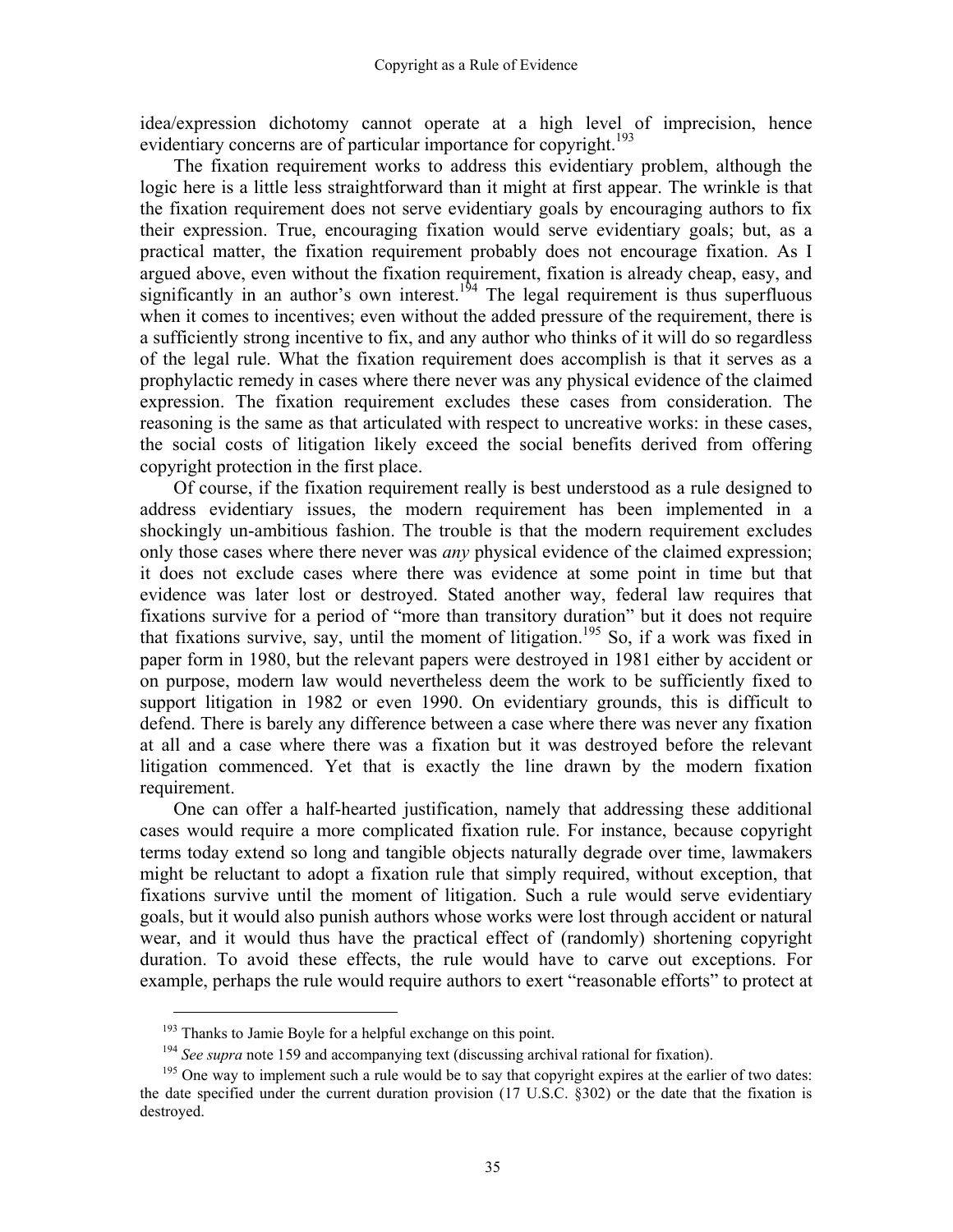least one fixation throughout the copyright term, thereby excusing authors whose fixations naturally degraded but requiring authors in normal circumstances to either preserve their work or forfeit protection. Alternatively, the law could require survival but allow the requirement to be satisfied by the continued existence of any fixation, no matter whether it is the original fixation or a duplicate thereof. For published works, this would represent a significant relaxation of the otherwise harsh rule because, upon publication, typically a large number of fixed copies are produced and disseminated, and it would be the unusual case where all of those embodiments were destroyed.

Any of these rules would serve evidentiary goals better than the current rule does, and the only drawback is that they would mean at least slightly increased administrative costs. If those costs are not justified, one can understand why modern law takes the unambitious position it takes. But that, in turn, calls the fixation requirement itself into question. Either there are significant efficiencies to be gained by excluding cases where there is no meaningful physical evidence and hence the modern rule plus these more complicated adjustments are all likely justified; or all this is merely rounding error and hence fixation should not be required. But the current position—exclude cases where there is absolutely no physical evidence but welcome cases where the evidence existed for any period of more than transitory duration—seems an untenable middle ground, unsupported by the evidence rationale or indeed any of the rationales surveyed in this section  $196$ 

#### III. Other Copyright Doctrines

The previous sections combined to take an in-depth look at the two main prerequisites to copyright protection: the requirement that a work be original, and the requirement that a work be fixed in tangible form. This section offers a lighter survey of three additional copyright doctrines on which the evidence theory sheds light: the merger doctrine, the doctrine of *scènes à faire*, and the federal registration procedure. In each case, I argue that while the doctrine at issue might in addition serve other purposes, one primary function is to discourage litigation in instances where evidentiary concerns would otherwise overwhelm.

#### *A. The Merger Doctrine*

<span id="page-37-0"></span> $\overline{a}$ 

A basic principle of copyright law is that copyright protects only the expression of an idea but not the idea itself.[197](#page-37-1) An author who writes a book on how to lose weight, for

<sup>&</sup>lt;sup>196</sup> One possible explanation for the current fixation requirement might be that this is the best Congress can do. After all, the constitutional term "writings" has been interpreted to require some form of a physical manifestation. Congress cannot completely eliminate the fixation requirement, then, and thus Congress might have chosen to do the next best thing: adopt the weakest fixation requirement imaginable, namely one that recognizes as fixed any work that is even briefly captured in physical form. This explanation is consistent with the sweeping language currently in effect, both in section 102, which states that acceptable media include those "now known or later developed, from which [expression] can be perceived, reproduced, or otherwise communicated, either directly or with the aid of a machine or device" (17 U.S.C. §102(a)), and in section 101, which defines as fixed any expression that is "sufficiently permanent or stable to permit it to be perceived, reproduced, or otherwise communicated for a period of more than transitory duration" (17 U.S.C. §101). Indeed, it is difficult to imagine more permissive definitions than these that would still pass constitutional muster.<br><sup>197</sup> This distinction is today codified at 17 U.S.C. §102(b), but it was an integral principle long before.

<span id="page-37-1"></span>*See, e.g.*, Baker v. Selden, 101 U.S. 99, 103 (1880).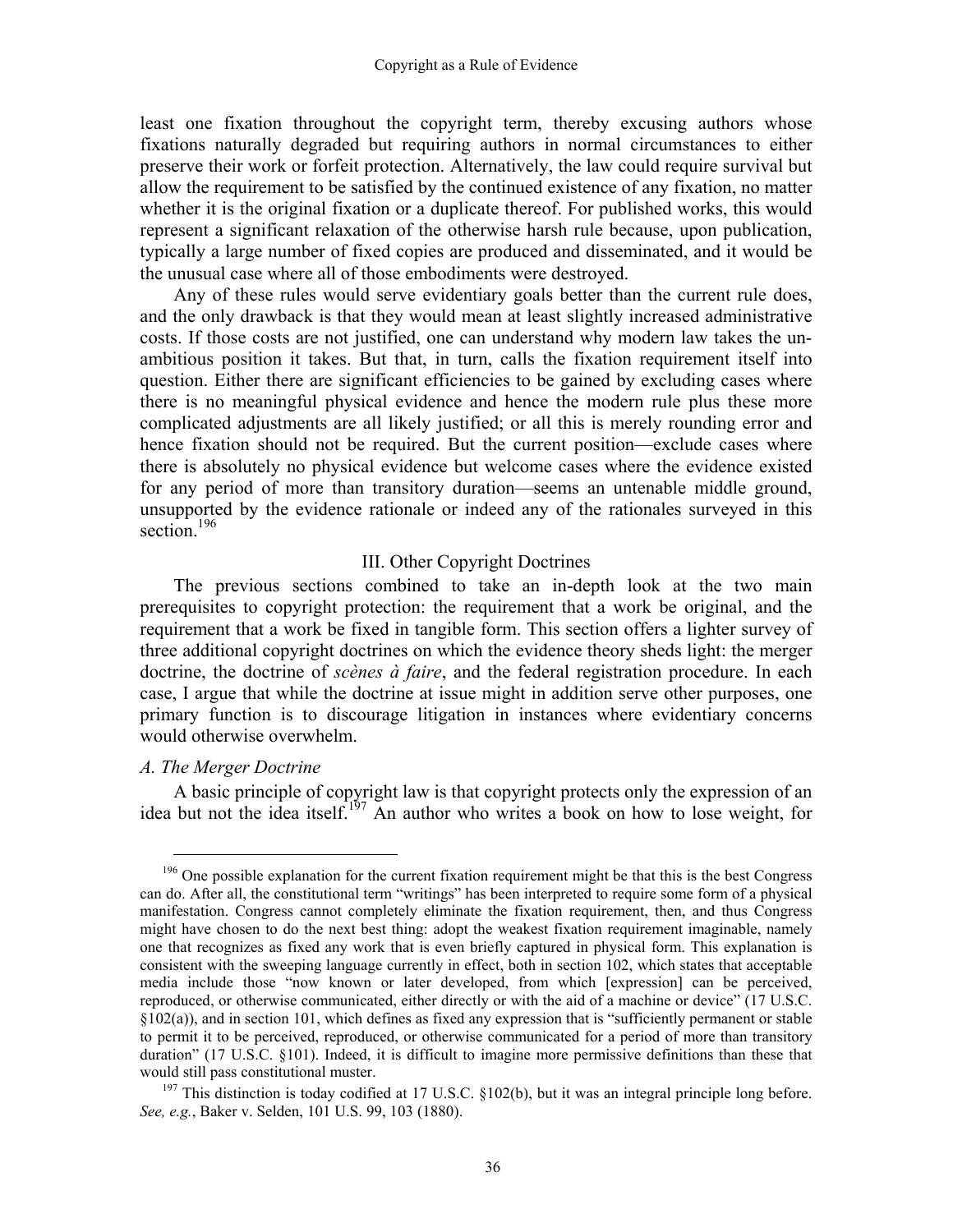example, can invoke copyright to protect her particular turns of phrase, but she cannot invoke copyright to protect the actual weight loss strategy itself. Similarly—and this is an example I used earlier in the Article—Alice Sebold's copyright in the book, *The Lovely Bones*, recognizes in Sebold certain exclusive rights with respect to her specific language, her particular characters, her particular settings, and so on; but the copyright does not give her any protection for the broad concept of a story narrated from the afterlife.<sup>198</sup>

The merger doctrine supplements this basic distinction between idea and expression. It states that copyright protection will be denied in instances where there are only a few ways to express a given idea.<sup>199</sup> That is, contrary to the general rule, in these cases even expression will not be protected. If there is only one way to articulate a given idea,  $200$  or if there are only a handful of ways to articulate that idea, no one can protect any of the available alternatives.<sup>201</sup> Expression and idea are said to "merge." Courts typically explain that protection is denied in order to "prevent an author from monopolizing an idea merely by copyrighting a few expressions of it.["202](#page-38-4) 

The merger doctrine originated with the First Circuit decision in *Morrissey v. Procter & Gamble Co.*<sup>203</sup> In dispute was the copyright associated with the rules for Plaintiff's "sweepstakes" promotional contest. Defendant attempted to conduct the same basic promotion, and Plaintiff sued on grounds that Defendant had copied Plaintiff's rules. The claim was plausible. Defendant, for example, had published a rule stating that entrants "should print name, address and Social Security number on a boxtop, or plain paper," whereas Plaintiff's rule had required that entrants "should print name, address and social security number on a Tide boxtop, or on plain paper.<sup>"204</sup>

A traditional copyright response to the case would have been to recognize copyright in Plaintiff's expression but to announce that Defendant was free to copy the underlying idea. This would have made it impermissible for Defendant to copy the rules but perfectly acceptable for Defendant to run a similar or identical contest. The court refused to take this approach, however, worrying that protecting the expression in this instance would inevitably protect the idea, too. Wrote the court:

<span id="page-38-1"></span><span id="page-38-0"></span>

<sup>&</sup>lt;sup>198</sup> *See supra* note 191 and accompanying text.<br><sup>199</sup> *See, e.g.*, Arica Institute, Inc. v. Palmer et al., 970 F.2d 1067 (2d Cir. 1992); Allen v. Academic<br>Games League of Am., 89 F.3d 614 (9th Cir. 1996).

<span id="page-38-2"></span> $^{200}$  In cases where there is only one way to express the idea, some copyright authorities identify the doctrine as "the doctrine of *Baker v. Selden*," in that way reserving the term "merger" for cases where there are only a few, but more than one, ways of expressing the idea. *See, e.g.*, 1 Nimmer, *supra* note 104, at  $2.18[B]$ -[D].<br><sup>201</sup> There is an on-going circuit split over whether merger is a bar to copyright eligibility in the first

<span id="page-38-3"></span>instance or, instead, an affirmative defense that must be raised against a specific charge of infringement. *Compare* Kern River Gas Transmission Co. v. Coastal Corp., 899 F.2d 1458, 1460 (5th Cir. 1990) (because the idea and its expression merge, "the maps at issue are not copyrightable") with Kregos v. Associated Press, 937 F.2d 700, 705 (2d Cir. 1991) (merger doctrine is used in "determining whether actionable infringement has occurred, rather than whether a copyright is valid"). While practical implications do attach to this distinction, none are relevant to the discussion here.<br><sup>202</sup> Toro Co. v. R & R Prods. Co., 787 F.2d 1208, 1212 (8th Cir. 1986). Several courts have picked up

<span id="page-38-4"></span>this exact language. *See, e.g.*, Mason v. Montgomery Data, Inc., 967 F.2d 135, 138 (5th Cir. 1992); Financial Control Assoc., Inc. v. Equity Builders, Inc., 799 F. Supp. 1103, 1118 (N.D. Kansas 1992); Hart v. Dan Chase Taxidermy Supply Co., 884 F. Supp. 71, 76 (N.D.N.Y. 1995).<br><sup>203</sup> 379 F.2d 675 (1st Cir. 1967).<br><sup>204</sup> *Id.* at 678.

<span id="page-38-5"></span>

<span id="page-38-6"></span>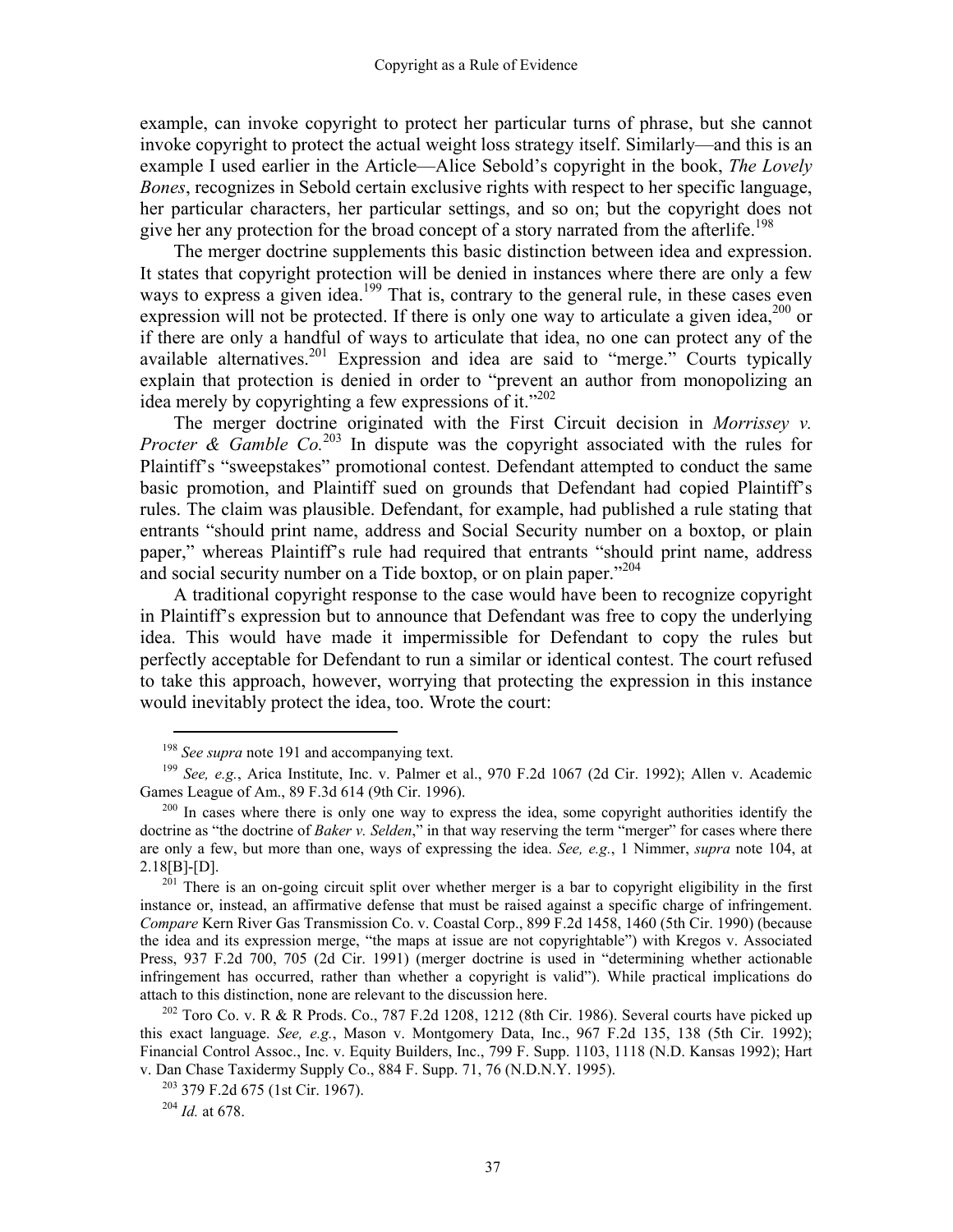When the uncopyrightable [idea] is very narrow, so that the topic necessarily requires, if not only one form of expression, at best only a limited number, to permit copyrighting would mean that a party or parties, by copyrighting a mere handful of forms, could exhaust all possibilities of future use of the [idea]. [205](#page-39-0) 

This the court would not allow. Copyright, the court explained, was not "a game of chess in which the public can be checkmated.<sup>7206</sup>

In the years since *Morrissey*, the merger doctrine has been frequently invoked. In *Allen v. Academic Games League of America*, [207 f](#page-39-2)or example, it was applied to limit the protection offered a variety of educational board games on grounds that the rules for the games and the ideas behind the games would in certain instances merge.<sup>208</sup> In *Computer* Associates v. Altai, Inc.,<sup>209</sup> it was similarly applied to limit the protection offered to computer programs, the argument being that there are only a limited number of ways to efficiently code particular functions and concepts.[210 A](#page-39-5)nd in *Tensor Group, Inc. v. Global Web Systems, Inc.*<sup>211</sup> the court struggled to decide whether merger should be invoked to deny copyright to engineering drawings, the logic this time being that there are just a limited number of ways to faithfully represent a complicated machine.<sup>212</sup> In all of these cases, the same concern drives the analysis. Where there are only a few ways to express a given idea, courts worry that "rigorously protecting the expression [will] confer a monopoly over the idea itself," a result directly contrary to the fundamental principle that copyright does not protect ideas.<sup>213</sup>

This standard account of the merger doctrine says nothing about evidence. Yet I submit that the merger doctrine is in part motivated by an evidentiary concern. Think again about *Morrissey*. Why was the court in that case so reluctant to recognize copyright in Plaintiff's expression? The court says that "by copyrighting a mere handful of forms, [Plaintiff] could exhaust all possibilities of future use" of the sweepstakes idea.<sup>214</sup> But that is not true. Copyright would not have stopped Defendant from hearing about Plaintiff's sweepstakes promotion and then coming up with its own rules. Copyright would only have stopped Defendant from copying Plaintiff's rules. Indeed, just as readers of the Sebold book are allowed to write their own stories about life after death, Defendant would have been perfectly free to conduct an identical contest promotion. All that Defendant would not have been allowed to do was copy Plaintiff's expression.

<span id="page-39-1"></span>

<span id="page-39-8"></span><span id="page-39-7"></span>

<span id="page-39-9"></span>

<span id="page-39-0"></span> $^{205}$  *Id.* (internal citations and quotations omitted).

<span id="page-39-2"></span>

<span id="page-39-3"></span>

<span id="page-39-4"></span>

<span id="page-39-5"></span>

<span id="page-39-6"></span>

<sup>&</sup>lt;sup>205</sup> *Id.* (internal citations and quotations omitted).<br><sup>206</sup> *Id.* at 679.<br><sup>207</sup> 89 F.3d 614 (9th Cir. 1996).<br><sup>209</sup> 982 F.2d 693 (2d Cir. 1992).<br><sup>210</sup> *Id.* at 707-08.<br><sup>211</sup> 1998 U.S. Dist. Lexis 19596 (1998).<br><sup>212</sup> *Id.* Nimmer, *supra* note 104, at 13.03[B][3]); Financial Control Assoc., Inc. v. Equity Builders, Inc., 799 F. Supp. 1103, 1118 (D. Kansas 1992) (same). *See also* Genesee Brewing Co. v. Stroh Brewing Co., 124 F.3d 137, 146 n.6 (2d Cir. 1997) (merger operates when "protection of the expression would effectively accord protection to the idea itself") (citations omitted); Warren Publ. v. Microdos Data Corp., 115 F.3d 1509, 1518 n.27 (11th Cir. 1997) (same). 214 *See supra* note 205.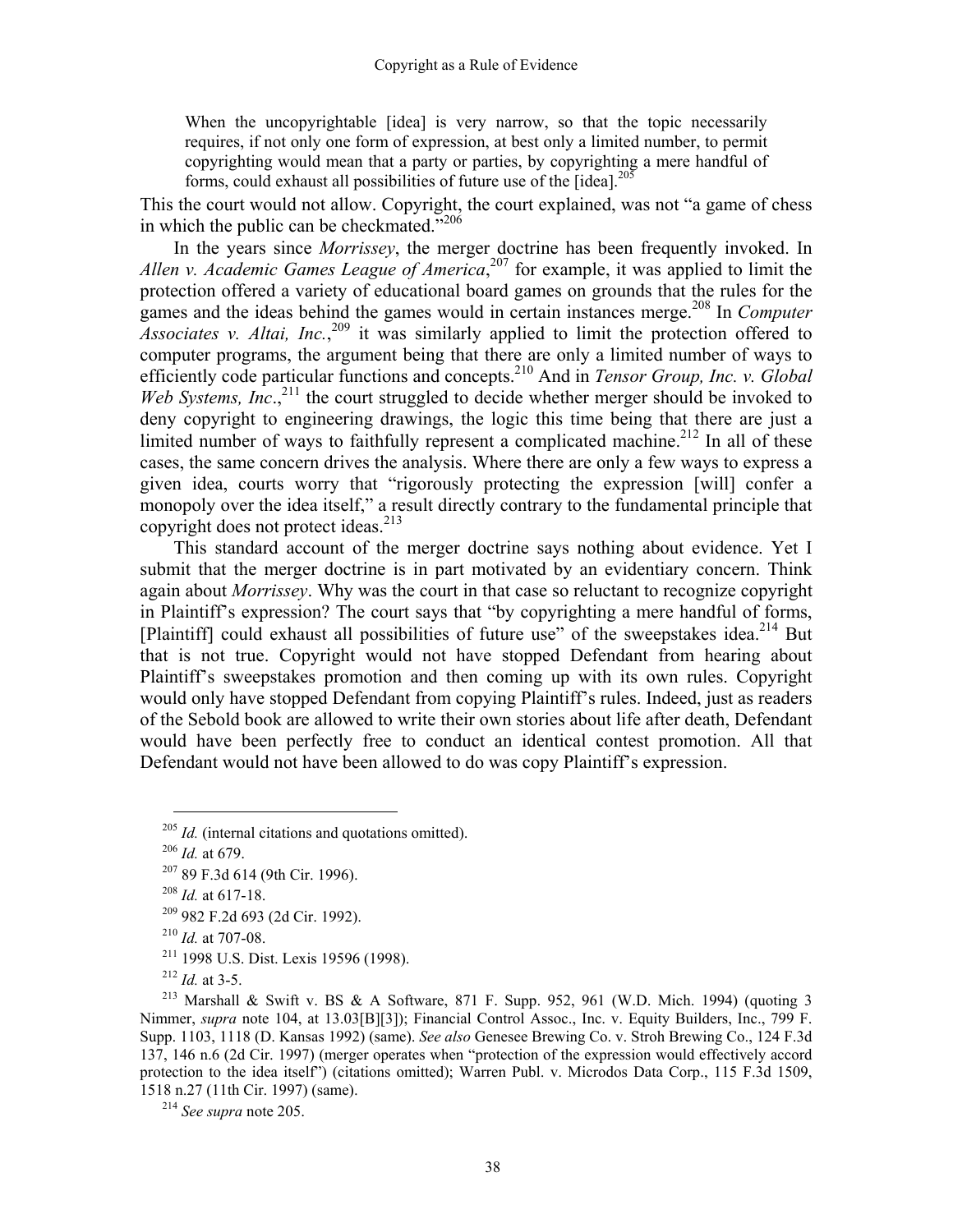But the court rejected this approach on grounds that there were only a few ways to express the sweepstakes idea. Why did this matter? Evidence. If the defendant in *Morrissey* had done exactly what traditional analysis would have allowed him to do—if he had borrowed the idea but then written his own expression—he would still likely have ended up with expression that looked an awful lot like Plaintiff's expression. As the court pointed out, there are only a few ways to express this basic idea. That would have led to an evidentiary quagmire. Defendant's expression would have looked similar to Plaintiff's, and the court would have been hard-pressed to determine whether that similarity was evidence of impermissible copying or, instead, innocent happenstance given the limited number of options available.

This is a problem that applies generally to merger cases. Courts cannot reliably distinguish permissible from impermissible behavior in these instances because, no matter what, the resulting expression will typically look the same. So of course courts worry that protection of expression in these cases will "effectively accord protection" to the relevant underlying ideas. Without the merger doctrine, courts in some number of cases would mistakenly find impermissible copying where, in truth, only the unprotected idea was taken. As a practical matter, that would restrict the use of ideas in these settings. Merger thus denies protection in cases where there are only a limited number of expressive options.

#### *B. Scènes à Faire*

 $\overline{a}$ 

Copyright does not protect "stock" or standard literary devices. For example, no one can claim rights to a shadowy private investigator who wears a trenchcoat, smokes cigarettes, and enjoys a certain rapport with female clients, nor can anyone claim protection for stereotypical dramatic elements like the use of military slogans, flags, and armored vehicles as a backdrop for a motion picture about war. Courts refer to these unprotected elements as "*scènes à faire*," a French term that literally translates to mean "scenes which must be done."<sup>215</sup> A common definition states that these are "incidents, characters or settings which are as a practical matter indispensable, or at least standard, in the treatment of a given topic."<sup>216</sup> This is a court-made doctrine, typically explained by the observation that "it is virtually impossible" to write about certain "historical era[s] or fictional theme[s]" without sometimes employing standard characters and motifs. $2^{17}$ 

There are two main reasons why a sensible copyright regime would deny protection to *scènes à faire*. One is that, by making it easy for authors to rely on familiar and wellworn elements, the doctrine helps authors communicate basic information to their readers quickly. An author does not need to invest any energy coming up with his own background characters or suggestive details; an author can borrow familiar elements from other sources and thereby readily set the stage for whatever new material the author wishes to contribute. This justification in essence frames the doctrine as a subsidy to

<span id="page-40-1"></span><span id="page-40-0"></span>

<sup>&</sup>lt;sup>215</sup> Schwarz v. Universal Pictures Co., 85 F. Supp. 270, 275 (S.D. Cal. 1945).<br><sup>216</sup> *E.g.*, Wright v. Warner Books, Inc., 953 F.2d 731, 742 (2d Cir. 1991); Atari, Inc. v. North American Philips Consumer Electronics Corp., 672 F.2d 607, 616 (7th Cir. 1982); Churchill Livingstone v. Williams & Wilkins, 949 F. Supp. 1045, 1052 (S.D.N.Y. 1996).

<span id="page-40-2"></span><sup>&</sup>lt;sup>217</sup> See, e.g., Hoehling v. Universal City Studios, Inc., 618 F.2d 972, 979 (2d Cir. 1980) ("Because it is virtually impossible to write about a particular historical era or fictional theme without employing certain 'stock' or standard literary devices, we have held that *scènes à faire* are not copyrightable as a matter of law.").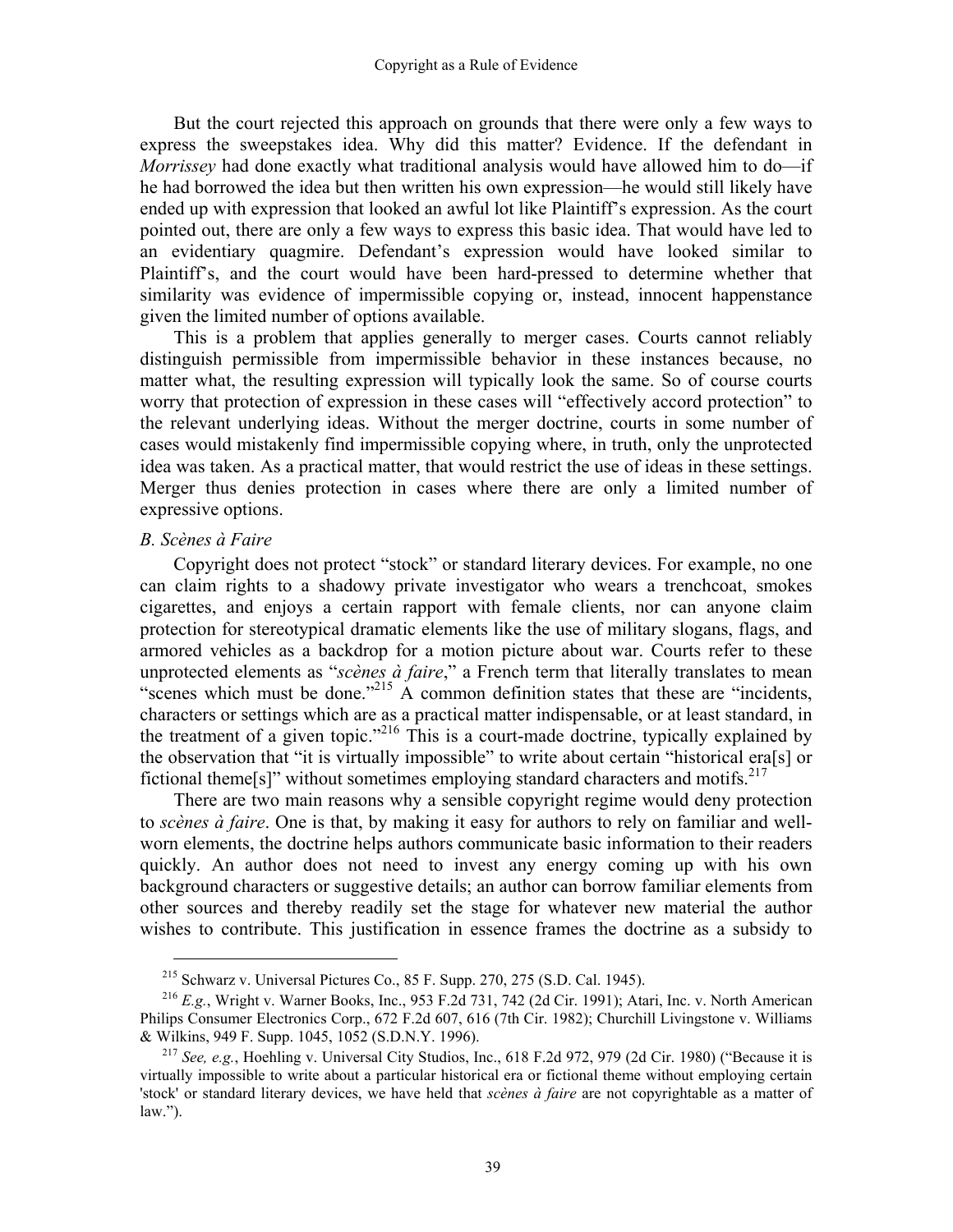writers; the costs of original expression are lower because familiar background characters and scenes can be borrowed without worry from preexisting sources.

The second reason, however, is evidence. If authors were allowed to copyright stock characters and settings, courts would frequently find themselves facing the by-now familiar evidentiary puzzle: upon seeing two works with similar expressive elements, courts would find it difficult to determine whether there was impermissible copying of those elements or whether, instead, any similarities innocently derive from the fact that in both instances the overlapping details flow naturally from the setting at issue. Like the merger doctrine, then, the doctrine of *scènes à faire* excludes these troubling cases from the copyright regime.

#### *C. Registration*

Sections 408 through 412 of the Copyright Act combine to offer authors the option of registering their works with the Copyright Office.[218 R](#page-41-0)egistration involves the payment of a modest fee, the deposit of usually two copies of the work, and the submission of an application that reveals some basic information about the work such as the name of its author and the date on which it was completed.<sup>219</sup> Registration is not an evaluative process. While the Register of Copyright can deny registration in instances where the Register believes the work is ineligible for protection,<sup>220</sup> in general the Register just archives copyright applications and defers to the courts any serious evaluation of copyright claims.

For authors, there are two primary benefits to registration. First, an author who registers his work within five years of its first publication enjoys certain evidentiary presumptions as to the validity of his copyright and the accuracy of the information supplied on his application.<sup>221</sup> This makes it easier for the author to win any later infringement action. Second, registration qualifies an author to pursue additional remedies with respect to infringements that take place after registration.<sup>222</sup> For example, an author who has registered his work has the option of pursuing statutory damages instead of actual damages, and such an author can also recover attorney's fees.<sup>223</sup> These expanded remedies are particularly valuable in cases where actual damages would be difficult to prove with sufficient specificity. $224$ 

<span id="page-41-6"></span><span id="page-41-5"></span>

<span id="page-41-1"></span><span id="page-41-0"></span>

<sup>&</sup>lt;sup>218</sup> 17 U.S.C. §§408-12.<br><sup>219</sup> These requirements are set out in the statute. For example, 17 U.S.C. §409 lists the categories of information that an applicant must disclose on a registration form, and 17 U.S.C. §408 explains the deposit requirement as it applies in the context of registration.<br><sup>220</sup> 17 U.S.C. §410(b).<br><sup>221</sup> 17 U.S.C. §412. A work that is registered within three months of its first publication enjoys the full<br><sup>222</sup> 17 U.S.C. §412. A work

<span id="page-41-2"></span>

<span id="page-41-4"></span><span id="page-41-3"></span>

protection of a registered work even if the infringement at issue occurred prior to registration. 17 U.S.C.

 $$412(2)$ .<br><sup>223</sup> 17 U.S.C. §412.<br><sup>224</sup> Although not discussed in the text, note that registration is, as a technical matter, a precondition to the filing of almost any infringement action. 17 U.S.C. §411. This is not discussed, however, because it is in reality just a formality. Right before a litigant files suit, he can submit the appropriate materials to the Copyright Office. Thus, in practical effect, copyright litigation begins with the submission of a form to the Copyright Office and then proceeds with the normal progression of filings to the appropriate court.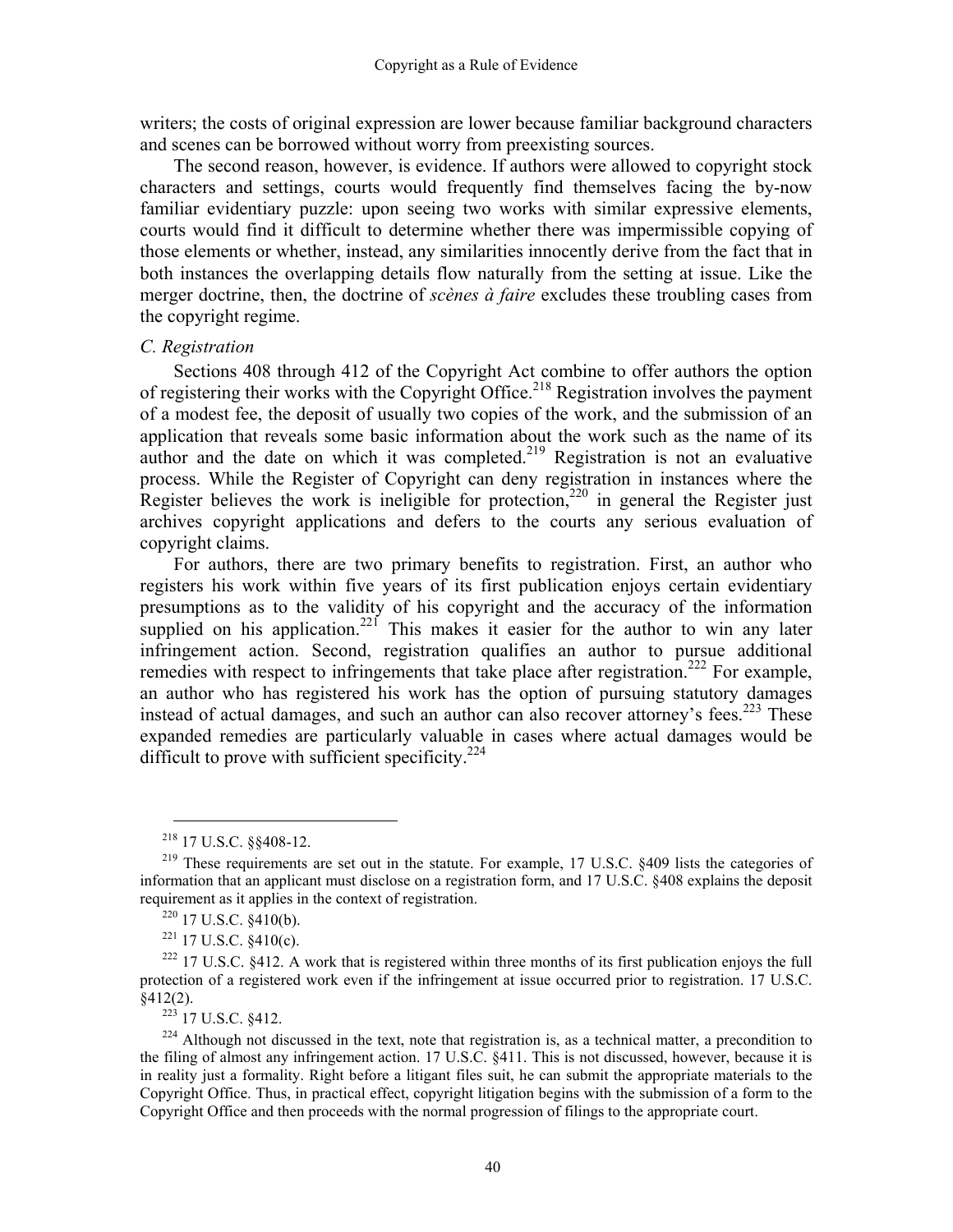There are a number of possible explanations for the registration procedure. For example, I pointed out earlier that copyright law might want to distinguish authors whose expressive activities are motivated by copyright from authors for whom copyright was an afterthought.<sup>225</sup> Drawing this sort of distinction is desirable because, while copyright is likely worth its costs in instances where it encourages expressive production, copyright might not be worthwhile in cases where the promise of protection does not increase the incentive to create. Registration partially accomplishes this goal by offering expanded remedies to authors who signal, through registration, that copyright is important to them. Registration is not an extreme approach in that even unregistered works are protected, but registration does distinguish between the two categories of authors and thus it furthers the goal of calibrating the level of protection to the likely incentive effect.

Another virtue of registration is that it increases the nation's cultural archive. By offering various advantages to registration, modern law encourages authors to submit copies of their works to the Copyright Office. From there, many of these works are passed along to the Library of Congress and, in turn, made available to the public. True, registration could accomplish this even more effectively by requiring that all works be registered; but, as was noted earlier, modern copyright law is reluctant to impose strict requirements for fear that they will trip up foreign authors and authors who are not well versed in the nuances of the law. Most of copyright law is thus implemented through carrots, not sticks, and on this view registration is consistent with the overall approach of the law.

Registration can also be at least in part explained by reference to evidentiary issues. The presumptions that take hold if a work is registered within five years of its first publication make it easier for the relevant copyright holders to litigate their cases. Cases where the work was not registered within five years of publication, conversely, are much harder to win. The presumptions thus have the effect of discouraging litigation in cases where there is not good evidence—namely, cases where either (a) no copy of the work was deposited or (b) a copy was deposited but only after a long time had passed since the work was first made public. Note that, unlike all of the previous copyright doctrines considered, registration does not exclude cases that lack good evidence. Instead, registration simply sets the evidentiary burdens so as to discourage litigation in these instances.

Some courts and commentators have argued that registration does not serve an evidentiary purpose because the Copyright Office is not obligated to preserve copies of all registered works.<sup>226</sup> Section 704(d) explicitly states that copies of published works need only be maintained for "the longest period considered practicable and desirable by the Register of Copyrights and the Librarian of Congress,"[227](#page-42-2) and in 1983 the Copyright Office announced that, due to a lack of storage space, published works would typically be discarded after five years.<sup>228</sup> These limitations do admittedly lessen the evidentiary value of the registration procedure, but that effect should not be overstated. First, an archive for

<span id="page-42-0"></span><sup>&</sup>lt;sup>225</sup> *See supra* note 164 and accompanying text (offering this as a possible rational for the fixation

requirement).<br><sup>226</sup> *See, e.g.*, National Conference of Bar Examiners v. Multistate Legal Studies, Inc., 692 F.2d 478 (7th<br>Cir. 1982), cert. denied, 464 U.S. 814 (1983).

<span id="page-42-3"></span><span id="page-42-2"></span><span id="page-42-1"></span><sup>&</sup>lt;sup>227</sup> 17 U.S.C. §704(d).<br><sup>228</sup> Policy Statement on Deposit Retention Schedule, Library of Congress, 48 Fed. Reg. 12,862 (1983).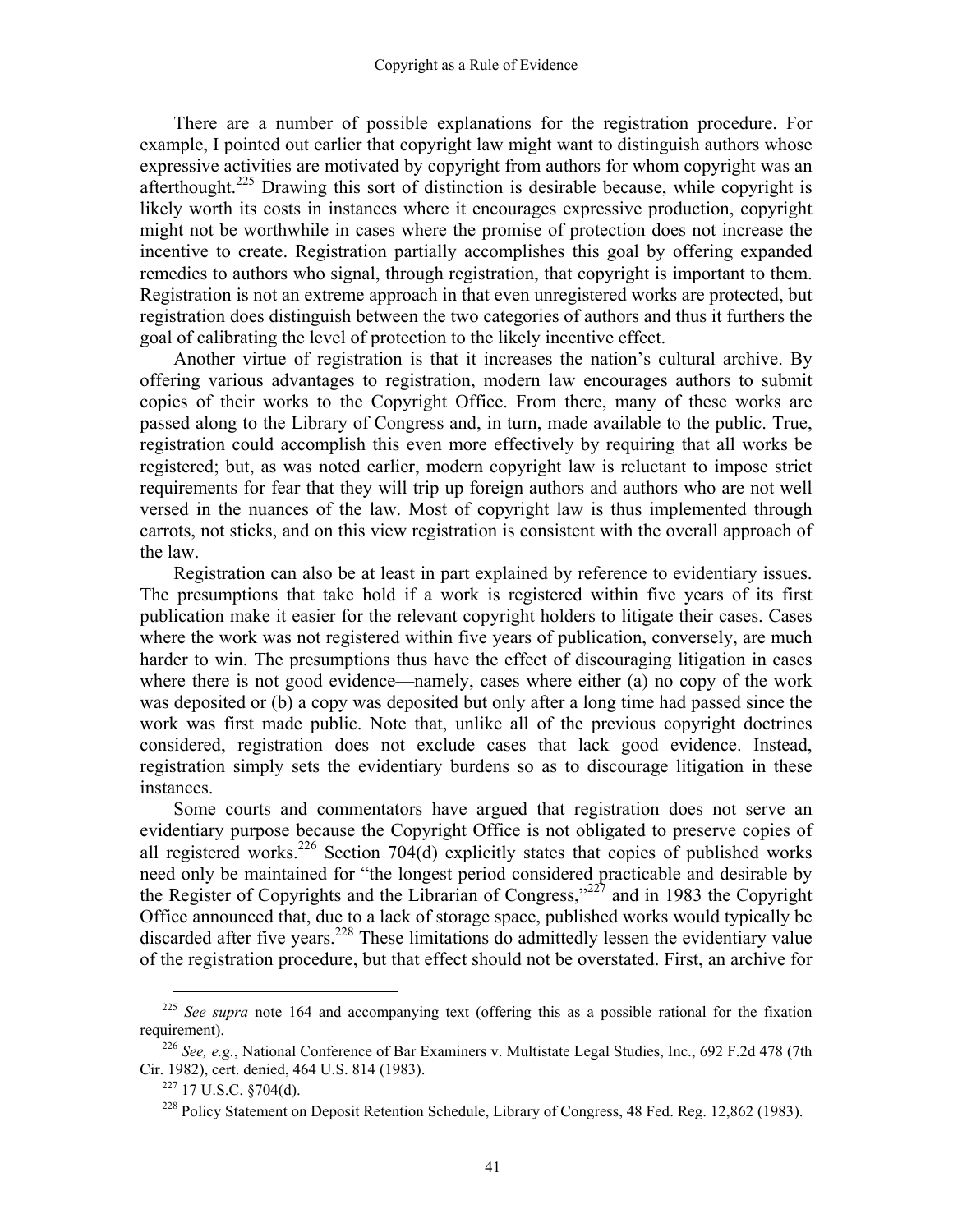published works is only so important because, by definition, copies of published works are widely available and thus there is naturally good evidence available with respect to their contents. Second, none of the above-quoted text refers to unpublished works. For these works, the evidentiary value of registration is greater, and the statute correspondingly requires that copies of unpublished works not be "knowingly or intentionally destroyed" during the copyright term unless a duplicate copy is archived.<sup>229</sup>

#### IV. Conclusion

This Article set out to explore an evidentiary perspective on copyright law and, more specifically, to argue that copyright's threshold inquiries into originality and fixation serve important evidentiary goals. The main implications are two: first, that copyright needlessly denies protection to databases and other factual material; and, second, that the modern fixation requirement should either be taken more seriously or completely discarded.

This Article has a secondary purpose, however, and that is to expose a problem of increasing import to federal copyright law: copyright doctrines today each serve so many different functions that they have become almost uselessly imprecise. That is, while doctrines like originality, fixation, and merger might once have been valuable shorthands for particular policy arguments, to invoke one of these doctrines today communicates almost no information. Originality, for example, is sometimes about the costs of expression, sometimes about the value of expression, sometimes about the importance of public access, and, yes, sometimes about evidence. Courts almost never make clear which issue is at play.

The quality of copyright decisions could be dramatically improved if courts were to take serious interest in articulating the logical justifications for the copyright doctrines they invoke. For instance, if merger is going to serve as the shorthand for several different policy rationales, that might be fine, but courts invoking merger should in that case further specify which specific set of issues and arguments they mean to call to mind. Alternatively, a doctrine like merger could be matured to match up with only one policy rationale, leaving separate doctrines to be associated with whatever policy arguments remain.

The imprecision of the current approach is hard to defend and indeed dangerous to the functioning of the law. This ambiguity contributed to the transformation of the originality requirement from a potentially valuable proxy for rational policy goals to a meaningless hunt for creativity itself. It similarly has undermined fixation. That requirement is today associated with over a half dozen rationales; lost in an identity crisis, it serves none of them well. In short, doctrines that accrue multiple meanings in time can end up with no meaning at all. This is the warning implicit in the story of the creativity and fixation requirements, and it is the secondary theme of this Article.

<span id="page-43-0"></span> $229$  17 U.S.C. §704(d).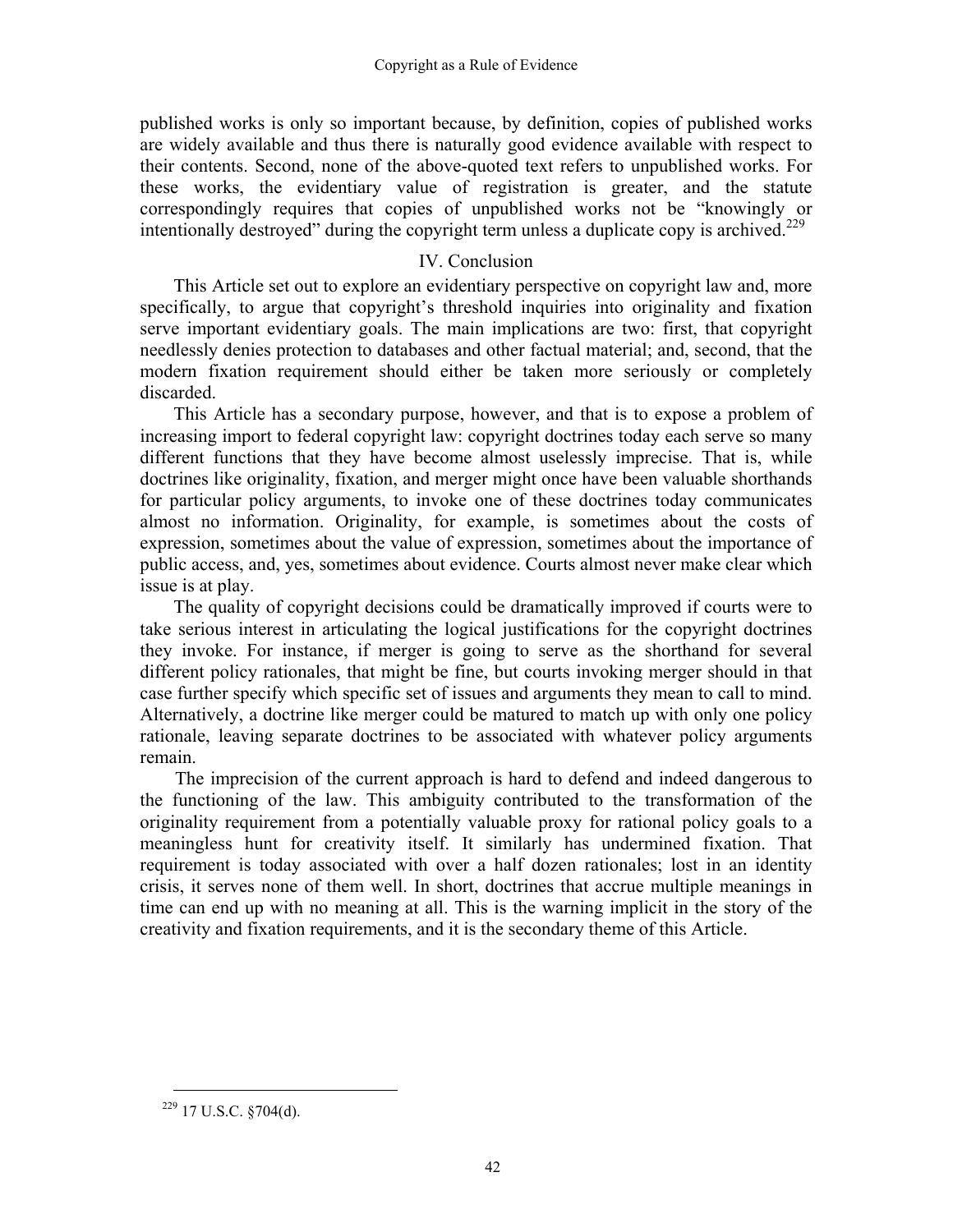Readers with comments should address them to:

Professor Douglas Lichtman University of Chicago Law School 1111 East 60th Street Chicago, IL 60637 DGL@uchicago.edu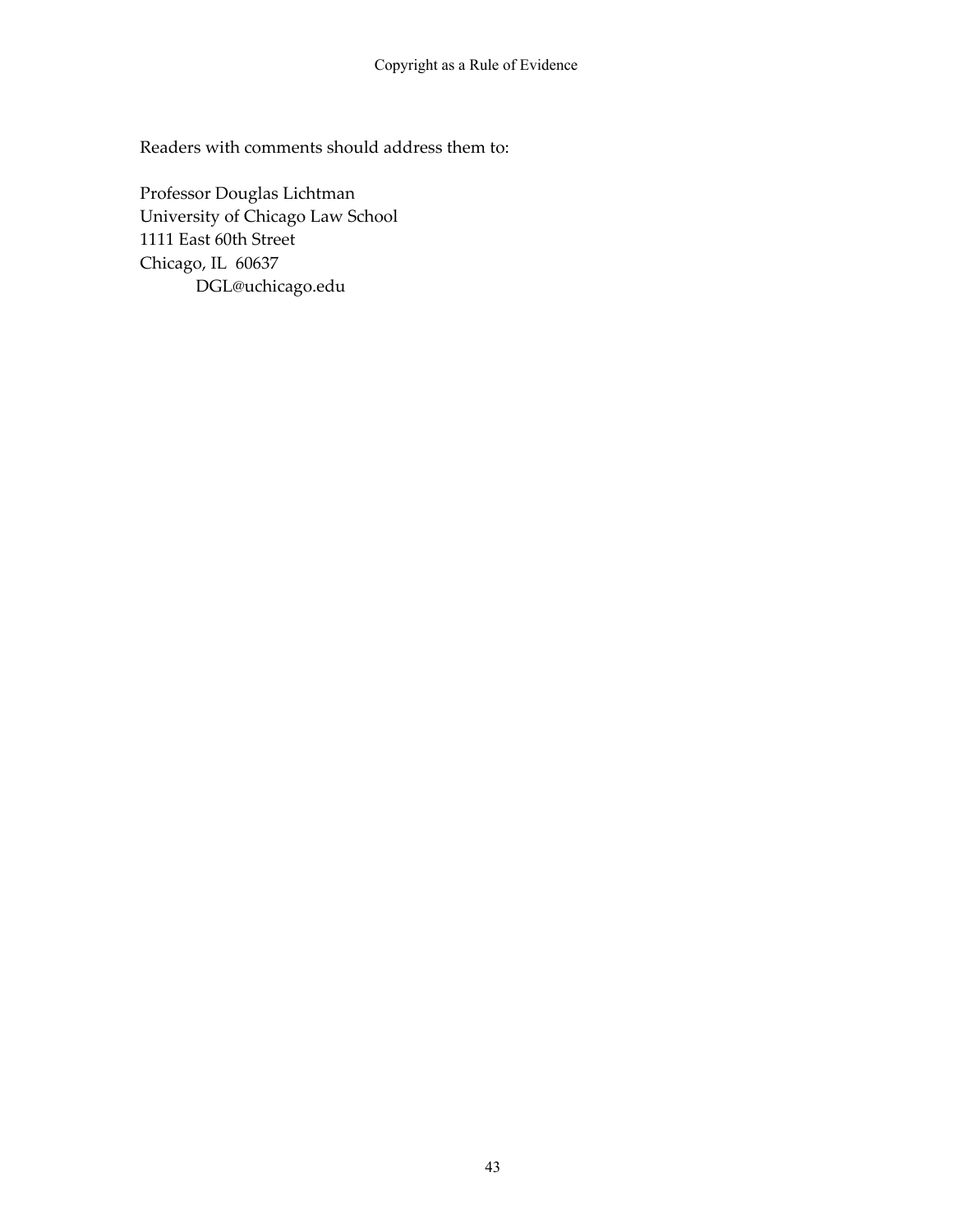# Chicago Working Papers in Law and Economics

## (Second Series)

- 1. William M. Landes, Copyright Protection of Letters, Diaries and Other Unpublished Works: An Economic Approach (July 1991)
- 2. Richard A. Epstein, The Path to *The T. J. Hooper*: The Theory and History of Custom in the Law of Tort (August 1991)
- 3. Cass R. Sunstein, On Property and Constitutionalism (September 1991)
- 4. Richard A. Posner, Blackmail, Privacy, and Freedom of Contract (February 1992)
- 5. Randal C. Picker, Security Interests, Misbehavior, and Common Pools (February 1992)
- 6. Tomas J. Philipson & Richard A. Posner, Optimal Regulation of AIDS (April 1992)
- 7. Douglas G. Baird, Revisiting Auctions in Chapter 11 (April 1992)
- 8. William M. Landes, Sequential versus Unitary Trials: An Economic Analysis (July 1992)
- 9. William M. Landes & Richard A. Posner, The Influence of Economics on Law: A Quantitative Study (August 1992)
- 10. Alan O. Sykes, The Welfare Economics of Immigration Law: A Theoretical Survey With An Analysis of U.S. Policy (September 1992)
- 11. Douglas G. Baird, 1992 Katz Lecture: Reconstructing Contracts (November 1992)
- 12. Gary S. Becker, The Economic Way of Looking at Life (January 1993)
- 13. J. Mark Ramseyer, Credibly Committing to Efficiency Wages: Cotton Spinning Cartels in Imperial Japan (March 1993)
- 14. Cass R. Sunstein, Endogenous Preferences, Environmental Law (April 1993)
- 15. Richard A. Posner, What Do Judges and Justices Maximize? (The Same Thing Everyone Else Does) (April 1993)
- 16. Lucian Arye Bebchuk and Randal C. Picker, Bankruptcy Rules, Managerial Entrenchment, and Firm-Specific Human Capital (August 1993)
- 17. J. Mark Ramseyer, Explicit Reasons for Implicit Contracts: The Legal Logic to the Japanese Main Bank System (August 1993)
- 18. William M. Landes and Richard A. Posner, The Economics of Anticipatory Adjudication (September 1993)
- 19. Kenneth W. Dam, The Economic Underpinnings of Patent Law (September 1993)
- 20. Alan O. Sykes, An Introduction to Regression Analysis (October 1993)
- 21. Richard A. Epstein, The Ubiquity of the Benefit Principle (March 1994)
- 22. Randal C. Picker, An Introduction to Game Theory and the Law (June 1994)
- 23. William M. Landes, Counterclaims: An Economic Analysis (June 1994)
- 24. J. Mark Ramseyer, The Market for Children: Evidence from Early Modern Japan (August 1994)
- 25. Robert H. Gertner and Geoffrey P. Miller, Settlement Escrows (August 1994)
- 26. Kenneth W. Dam, Some Economic Considerations in the Intellectual Property Protection of Software (August 1994)
- 27. Cass R. Sunstein, Rules and Rulelessness, (October 1994)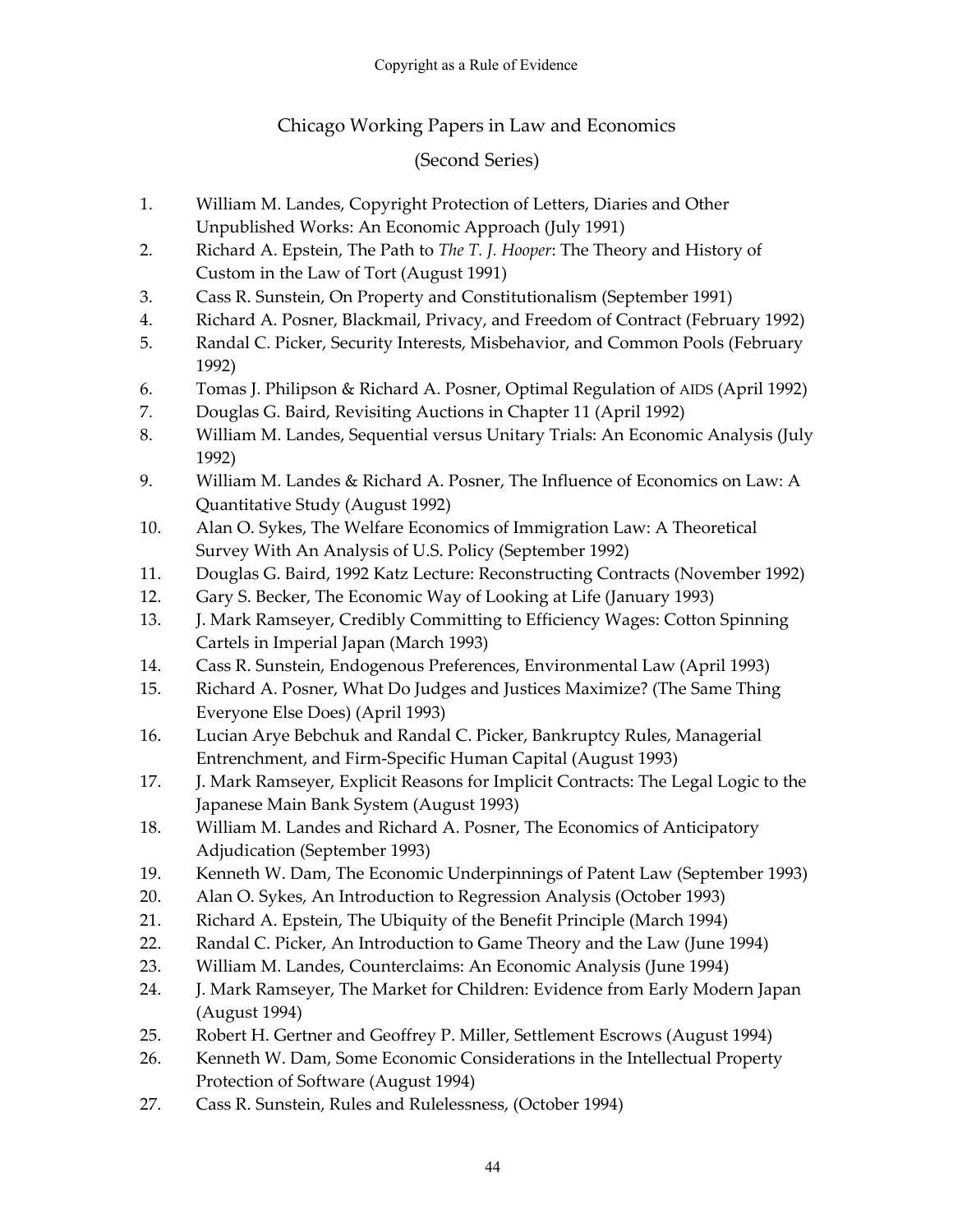- 28. David Friedman, More Justice for Less Money: A Step Beyond *Cimino* (December 1994)
- 29. Daniel Shaviro, Budget Deficits and the Intergenerational Distribution of Lifetime Consumption (January 1995)
- 30. Douglas G. Baird, The Law and Economics of Contract Damages (February 1995)
- 31. Daniel Kessler, Thomas Meites, and Geoffrey P. Miller, Explaining Deviations from the Fifty Percent Rule: A Multimodal Approach to the Selection of Cases for Litigation (March 1995)
- 32. Geoffrey P. Miller, Das Kapital: Solvency Regulation of the American Business Enterprise (April 1995)
- 33. Richard Craswell, Freedom of Contract (August 1995)
- 34. J. Mark Ramseyer, Public Choice (November 1995)
- 35. Kenneth W. Dam, Intellectual Property in an Age of Software and Biotechnology (November 1995)
- 36. Cass R. Sunstein, Social Norms and Social Roles (January 1996)
- 37. J. Mark Ramseyer and Eric B. Rasmusen, Judicial Independence in Civil Law Regimes: Econometrics from Japan (January 1996)
- 38. Richard A. Epstein, Transaction Costs and Property Rights: Or Do Good Fences Make Good Neighbors? (March 1996)
- 39. Cass R. Sunstein, The Cost-Benefit State (May 1996)
- 40. William M. Landes and Richard A. Posner, The Economics of Legal Disputes Over the Ownership of Works of Art and Other Collectibles (July 1996)
- 41. John R. Lott, Jr. and David B. Mustard, Crime, Deterrence, and Right-to-Carry Concealed Handguns (August 1996)
- 42. Cass R. Sunstein, Health-Health Tradeoffs (September 1996)
- 43. G. Baird, The Hidden Virtues of Chapter 11: An Overview of the Law and Economics of Financially Distressed Firms (March 1997)
- 44. Richard A. Posner, Community, Wealth, and Equality (March 1997)
- 45. William M. Landes, The Art of Law and Economics: An Autobiographical Essay (March 1997)
- 46. Cass R. Sunstein, Behavioral Analysis of Law (April 1997)
- 47. John R. Lott, Jr. and Kermit Daniel, Term Limits and Electoral Competitiveness: Evidence from California's State Legislative Races (May 1997)
- 48. Randal C. Picker, Simple Games in a Complex World: A Generative Approach to the Adoption of Norms (June 1997)
- 49. Richard A. Epstein, Contracts Small and Contracts Large: Contract Law through the Lens of Laissez-Faire (August 1997)
- 50. Cass R. Sunstein, Daniel Kahneman, and David Schkade, Assessing Punitive Damages (with Notes on Cognition and Valuation in Law) (December 1997)
- 51. William M. Landes, Lawrence Lessig, and Michael E. Solimine, Judicial Influence: A Citation Analysis of Federal Courts of Appeals Judges (January 1998)
- 52. John R. Lott, Jr., A Simple Explanation for Why Campaign Expenditures are Increasing: The Government is Getting Bigger (February 1998)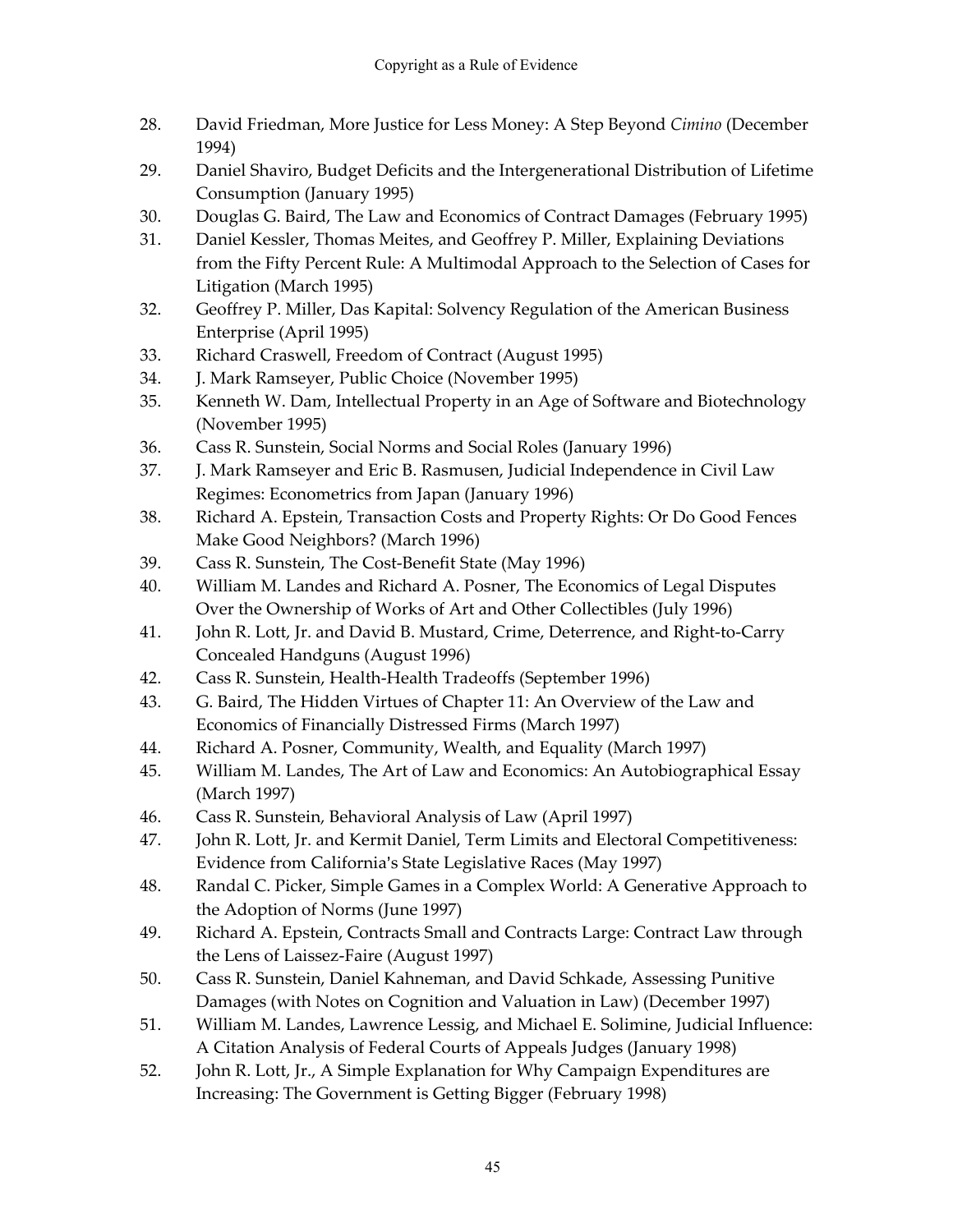- 53. Richard A. Posner, Values and Consequences: An Introduction to Economic Analysis of Law (March 1998)
- 54. Denise DiPasquale and Edward L. Glaeser, Incentives and Social Capital: Are Homeowners Better Citizens? (April 1998)
- 55. Christine Jolls, Cass R. Sunstein, and Richard Thaler, A Behavioral Approach to Law and Economics (May 1998)
- 56. John R. Lott, Jr., Does a Helping Hand Put Others At Risk?: Affirmative Action, Police Departments, and Crime (May 1998)
- 57. Cass R. Sunstein and Edna Ullmann-Margalit, Second-Order Decisions (June 1998)
- 58. Jonathan M. Karpoff and John R. Lott, Jr., Punitive Damages: Their Determinants, Effects on Firm Value, and the Impact of Supreme Court and Congressional Attempts to Limit Awards (July 1998)
- 59. Kenneth W. Dam, Self-Help in the Digital Jungle (August 1998)
- 60. John R. Lott, Jr., How Dramatically Did Women's Suffrage Change the Size and Scope of Government? (September 1998)
- 61. Kevin A. Kordana and Eric A. Posner, A Positive Theory of Chapter 11 (October 1998)
- 62. David A. Weisbach, Line Drawing, Doctrine, and Efficiency in the Tax Law (November 1998)
- 63. Jack L. Goldsmith and Eric A. Posner, A Theory of Customary International Law (November 1998)
- 64. John R. Lott, Jr., Public Schooling, Indoctrination, and Totalitarianism (December 1998)
- 65. Cass R. Sunstein, Private Broadcasters and the Public Interest: Notes Toward A "Third Way" (January 1999)
- 66. Richard A. Posner, An Economic Approach to the Law of Evidence (February 1999)
- 67. Yannis Bakos, Erik Brynjolfsson, Douglas Lichtman, Shared Information Goods (February 1999)
- 68. Kenneth W. Dam, Intellectual Property and the Academic Enterprise (February 1999)
- 69. Gertrud M. Fremling and Richard A. Posner, Status Signaling and the Law, with Particular Application to Sexual Harassment (March 1999)
- 70. Cass R. Sunstein, Must Formalism Be Defended Empirically? (March 1999)
- 71. Jonathan M. Karpoff, John R. Lott, Jr., and Graeme Rankine, Environmental Violations, Legal Penalties, and Reputation Costs (March 1999)
- 72. Matthew D. Adler and Eric A. Posner, Rethinking Cost-Benefit Analysis (April 1999)
- 73. John R. Lott, Jr. and William M. Landes, Multiple Victim Public Shooting, Bombings, and Right-to-Carry Concealed Handgun Laws: Contrasting Private and Public Law Enforcement (April 1999)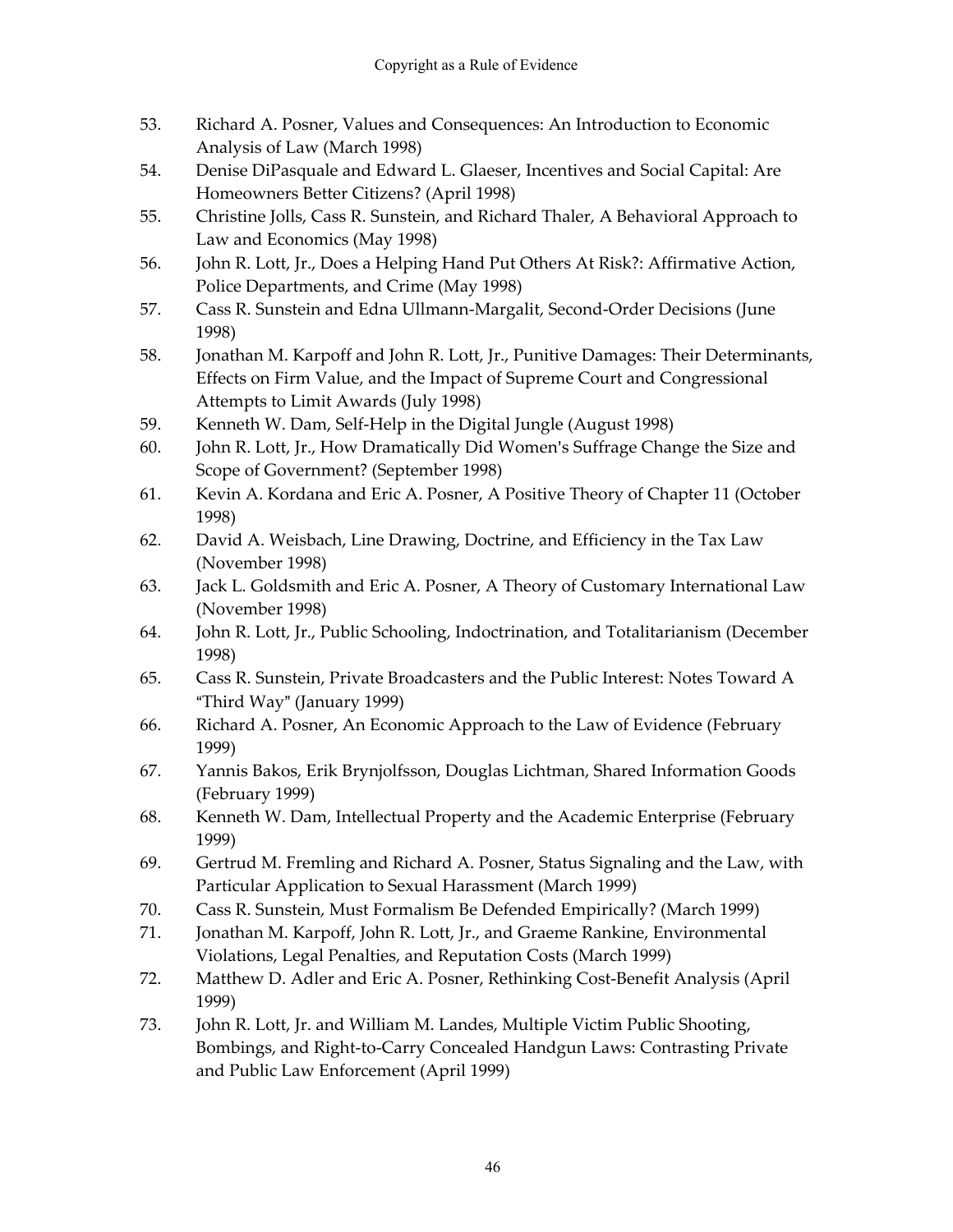- 74. Lisa Bernstein, The Questionable Empirical Basis of Article 2's Incorporation Strategy: A Preliminary Study (May 1999)
- 75. Richard A. Epstein, Deconstructing Privacy: and Putting It Back Together Again (May 1999)
- 76. William M. Landes, Winning the Art Lottery: The Economic Returns to the Ganz Collection (May 1999)
- 77. Cass R. Sunstein, David Schkade, and Daniel Kahneman, Do People Want Optimal Deterrence? (June 1999)
- 78. Tomas J. Philipson and Richard A. Posner, The Long-Run Growth in Obesity as a Function of Technological Change (June 1999)
- 79. David A. Weisbach, Ironing Out the Flat Tax (August 1999)
- 80. Eric A. Posner, A Theory of Contract Law under Conditions of Radical Judicial Error (August 1999)
- 81. David Schkade, Cass R. Sunstein, and Daniel Kahneman, Are Juries Less Erratic than Individuals? Deliberation, Polarization, and Punitive Damages (September 1999)
- 82. Cass R. Sunstein, Nondelegation Canons (September 1999)
- 83. Richard A. Posner, The Theory and Practice of Citations Analysis, with Special Reference to Law and Economics (September 1999)
- 84. Randal C. Picker, Regulating Network Industries: A Look at *Intel* (October 1999)
- 85. Cass R. Sunstein, Cognition and Cost-Benefit Analysis (October 1999)
- 86. Douglas G. Baird and Edward R. Morrison, Optimal Timing and Legal Decisionmaking: The Case of the Liquidation Decision in Bankruptcy (October 1999)
- 87. Gertrud M. Fremling and Richard A. Posner, Market Signaling of Personal Characteristics (November 1999)
- 88. Matthew D. Adler and Eric A. Posner, Implementing Cost-Benefit Analysis When Preferences Are Distorted (November 1999)
- 89. Richard A. Posner, Orwell versus Huxley: Economics, Technology, Privacy, and Satire (November 1999)
- 90. David A. Weisbach, Should the Tax Law Require Current Accrual of Interest on Derivative Financial Instruments? (December 1999)
- 91. Cass R. Sunstein, The Law of Group Polarization (December 1999)
- 92. Eric A. Posner, Agency Models in Law and Economics (January 2000)
- 93. Karen Eggleston, Eric A. Posner, and Richard Zeckhauser, Simplicity and Complexity in Contracts (January 2000)
- 94. Douglas G. Baird and Robert K. Rasmussen, Boyd's Legacy and Blackstone's Ghost (February 2000)
- 95. David Schkade, Cass R. Sunstein, Daniel Kahneman, Deliberating about Dollars: The Severity Shift (February 2000)
- 96. Richard A. Posner and Eric B. Rasmusen, Creating and Enforcing Norms, with Special Reference to Sanctions (March 2000)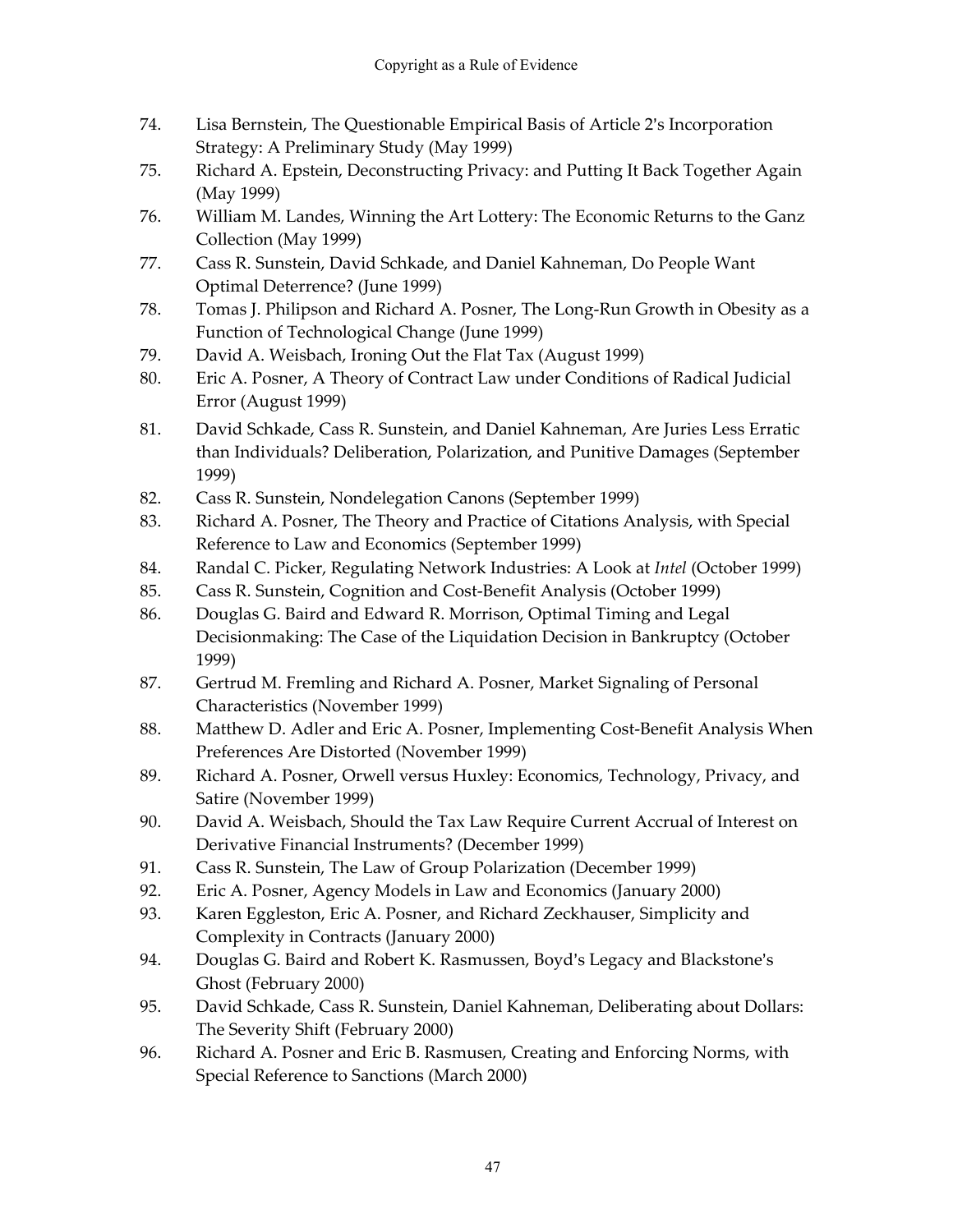- 97. Douglas Lichtman, Property Rights in Emerging Platform Technologies (April 2000)
- 98. Cass R. Sunstein and Edna Ullmann-Margalit, Solidarity in Consumption (May 2000)
- 99. David A. Weisbach, An Economic Analysis of Anti-Tax Avoidance Laws (May 2000)
- 100. Cass R. Sunstein, Human Behavior and the Law of Work (June 2000)
- 101. William M. Landes and Richard A. Posner, Harmless Error (June 2000)
- 102. Robert H. Frank and Cass R. Sunstein, Cost-Benefit Analysis and Relative Position (August 2000)
- 103. Eric A. Posner, Law and the Emotions (September 2000)
- 104. Cass R. Sunstein, Cost-Benefit Default Principles (October 2000)
- 105. Jack Goldsmith and Alan Sykes, The Dormant Commerce Clause and the Internet (November 2000)
- 106. Richard A. Posner, Antitrust in the New Economy (November 2000)
- 107. Douglas Lichtman, Scott Baker, and Kate Kraus, Strategic Disclosure in the Patent System (November 2000)
- 108. Jack L. Goldsmith and Eric A. Posner, Moral and Legal Rhetoric in International Relations: A Rational Choice Perspective (November 2000)
- 109. William Meadow and Cass R. Sunstein, Statistics, Not Experts (December 2000)
- 110. Saul Levmore, Conjunction and Aggregation (December 2000)
- 111. Saul Levmore, Puzzling Stock Options and Compensation Norms (December 2000)
- 112. Richard A. Epstein and Alan O. Sykes, The Assault on Managed Care: Vicarious Liability, Class Actions and the Patient's Bill of Rights (December 2000)
- 113. William M. Landes, Copyright, Borrowed Images and Appropriation Art: An Economic Approach (December 2000)
- 114. Cass R. Sunstein, Switching the Default Rule (January 2001)
- 115. George G. Triantis, Financial Contract Design in the World of Venture Capital (January 2001)
	- 116. Jack Goldsmith, Statutory Foreign Affairs Preemption (February 2001)
- 117. Richard Hynes and Eric A. Posner, The Law and Economics of Consumer Finance (February 2001)
- 118. Cass R. Sunstein, Academic Fads and Fashions (with Special Reference to Law) (March 2001)
- 119. Eric A. Posner, Controlling Agencies with Cost-Benefit Analysis: A Positive Political Theory Perspective (April 2001)
- 120. Douglas G. Baird, Does Bogart Still Get Scale? Rights of Publicity in the Digital Age (April 2001)
- 121. Douglas G. Baird and Robert K. Rasmussen, Control Rights, Priority Rights and the Conceptual Foundations of Corporate Reorganization (April 2001)
- 122. David A. Weisbach, Ten Truths about Tax Shelters (May 2001)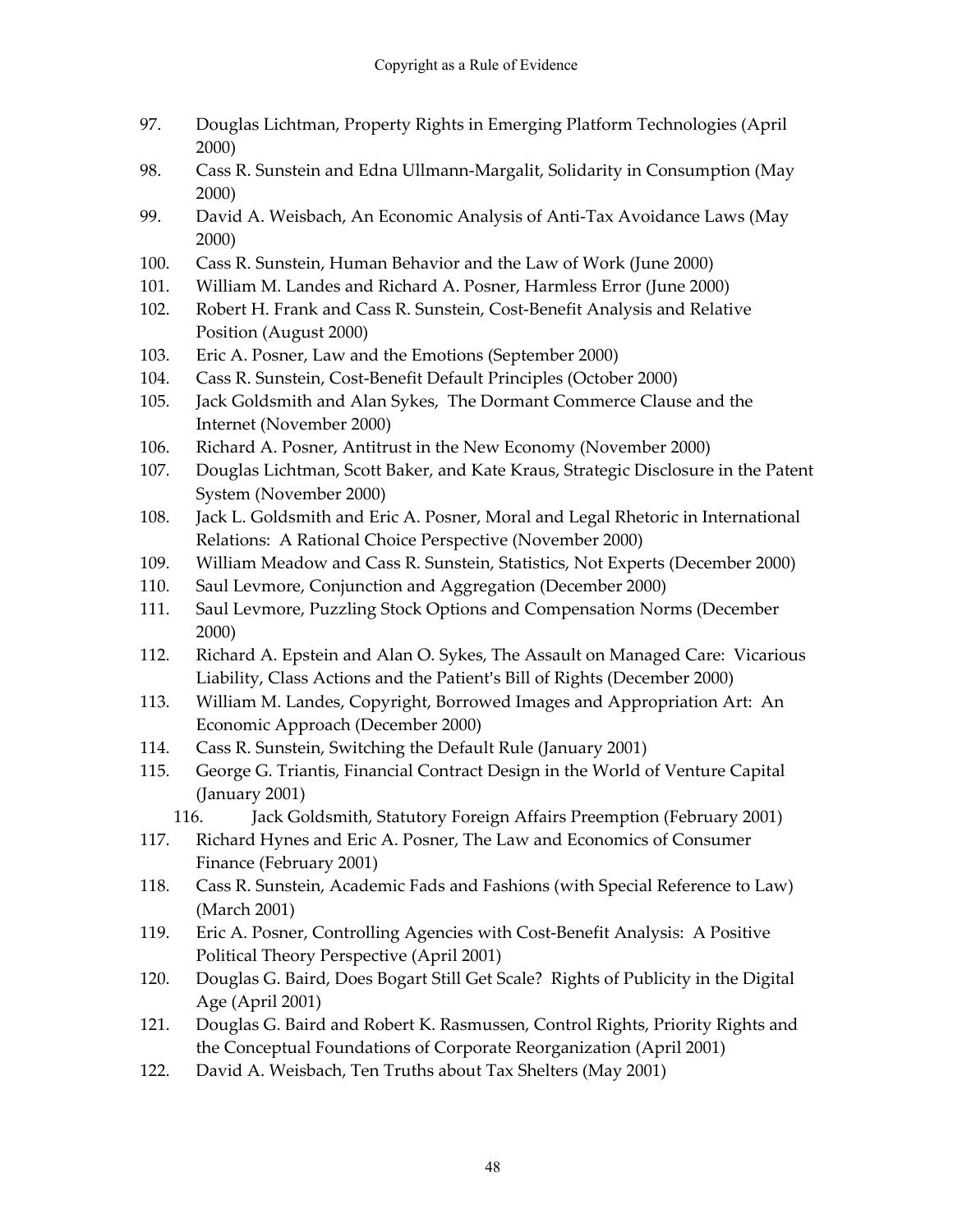- 123. William M. Landes, What Has the Visual Arts Rights Act of 1990 Accomplished? (May 2001)
- 124. Cass R. Sunstein, Social and Economic Rights? Lessons from South Africa (May 2001)
- 125. Christopher Avery, Christine Jolls, Richard A. Posner, and Alvin E. Roth, The Market for Federal Judicial Law Clerks (June 2001)
- 126. Douglas G. Baird and Edward R. Morrison, Bankruptcy Decision Making (June 2001)
- 127. Cass R. Sunstein, Regulating Risks after ATA (June 2001)
- 128. Cass R. Sunstein, The Laws of Fear (June 2001)
- 129. Richard A. Epstein, In and Out of Public Solution: The Hidden Perils of Property Transfer (July 2001)
- 130. Randal C. Picker, Pursuing a Remedy in *Microsoft*: The Declining Need for Centralized Coordination in a Networked World (July 2001)
- 131. Cass R. Sunstein, Daniel Kahneman, David Schkade, and Ilana Ritov, Predictably Incoherent Judgments (July 2001)
- 132. Eric A. Posner, Courts Should Not Enforce Government Contracts (August 2001)
- 133. Lisa Bernstein, Private Commercial Law in the Cotton Industry: Creating Cooperation through Rules, Norms, and Institutions (August 2001)
- 134. Richard A. Epstein, The Allocation of the Commons:Parking and Stopping on the Commons (August 2001)
- 135. Cass R. Sunstein, The Arithmetic of Arsenic (September 2001)
- 136. Eric A. Posner, Richard Hynes, and Anup Malani, The Political Economy of Property Exemption Laws (September 2001)
- 137. Eric A. Posner and George G. Triantis, Covenants Not to Compete from an Incomplete Contracts Perspective (September 2001)
- 138. Cass R. Sunstein, Probability Neglect: Emptions, Worst Cases, and Law (November 2001)
- 139. Randall S. Kroszner and Philip E. Strahan, Throwing Good Money after Bad? Board Connections and Conflicts in Bank Lending (December 2001)
- 140. Alan O. Sykes, TRIPs, Pharmaceuticals, Developing Countries, and the Doha "Solution" (February 2002)
- 141. Edna Ullmann-Margalit and Cass R. Sunstein, Inequality and Indignation (February 2002)
- 142. Daniel N. Shaviro and David A. Weisbach, The Fifth Circuit Gets It Wrong in *Compaq v. Commissioner* (February 2002) (Published in *Tax Notes*, January 28, 2002)
- 143. Warren F. Schwartz and Alan O. Sykes, The Economic Structure of Renegotiation and Dispute Resolution in the WTO/GATT System (March 2002, forthcoming *Journal of Legal Studies* 2002)
- 144. Richard A. Epstein, HIPAA on Privacy: Its Unintended and Intended Consequences (March 2002, forthcoming *Cato Journal*, summer 2002)